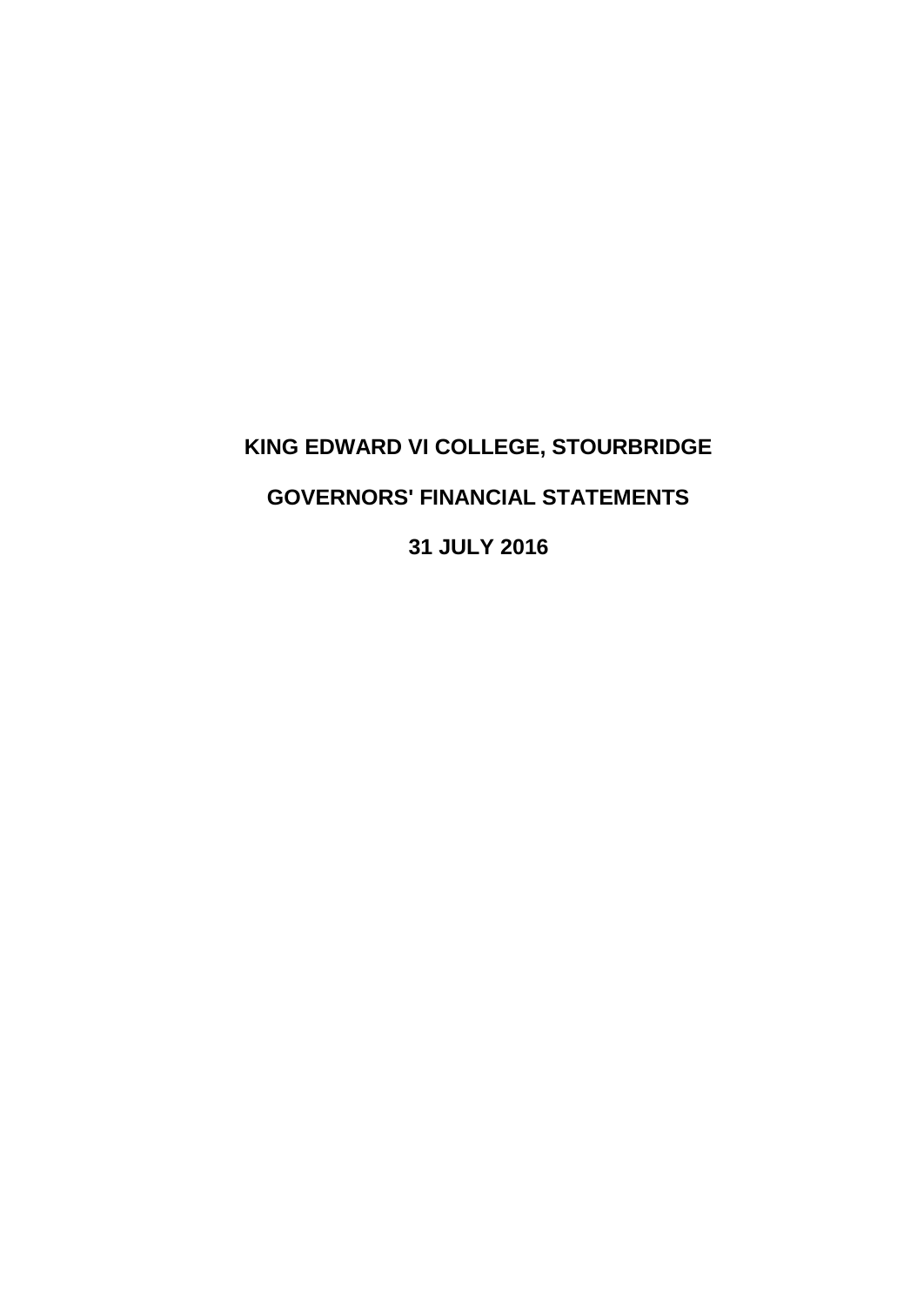# **GOVERNORS' FINANCIAL STATEMENTS**

# **FOR THE YEAR TO 31 JULY 2016**

# **INDEX**

# **Page**

| Operating and Financial Review                                                                                                        | $1a - 1j$ |
|---------------------------------------------------------------------------------------------------------------------------------------|-----------|
| Statement of Corporate Governance and Internal Control                                                                                | $1k - 1p$ |
| Governing body's statement on the College's regularity, propriety<br>and compliance with Funding body terms and conditions of funding | 1q        |
| Statement of Responsibilities of the Board of Governors                                                                               | 1r        |
| Independent Auditors' Report                                                                                                          | 2         |
| Statement of Comprehensive Income                                                                                                     | 3         |
| Statement of Changes in Reserves                                                                                                      | 4         |
| Balance Sheet as at 31 July 2016                                                                                                      | 5         |
| <b>Cash Flow Statement</b>                                                                                                            | 6         |
| Notes to the Governors' Financial Statements                                                                                          | 7 - 27    |
| Auditors' Report on Regularity                                                                                                        | $28 - 29$ |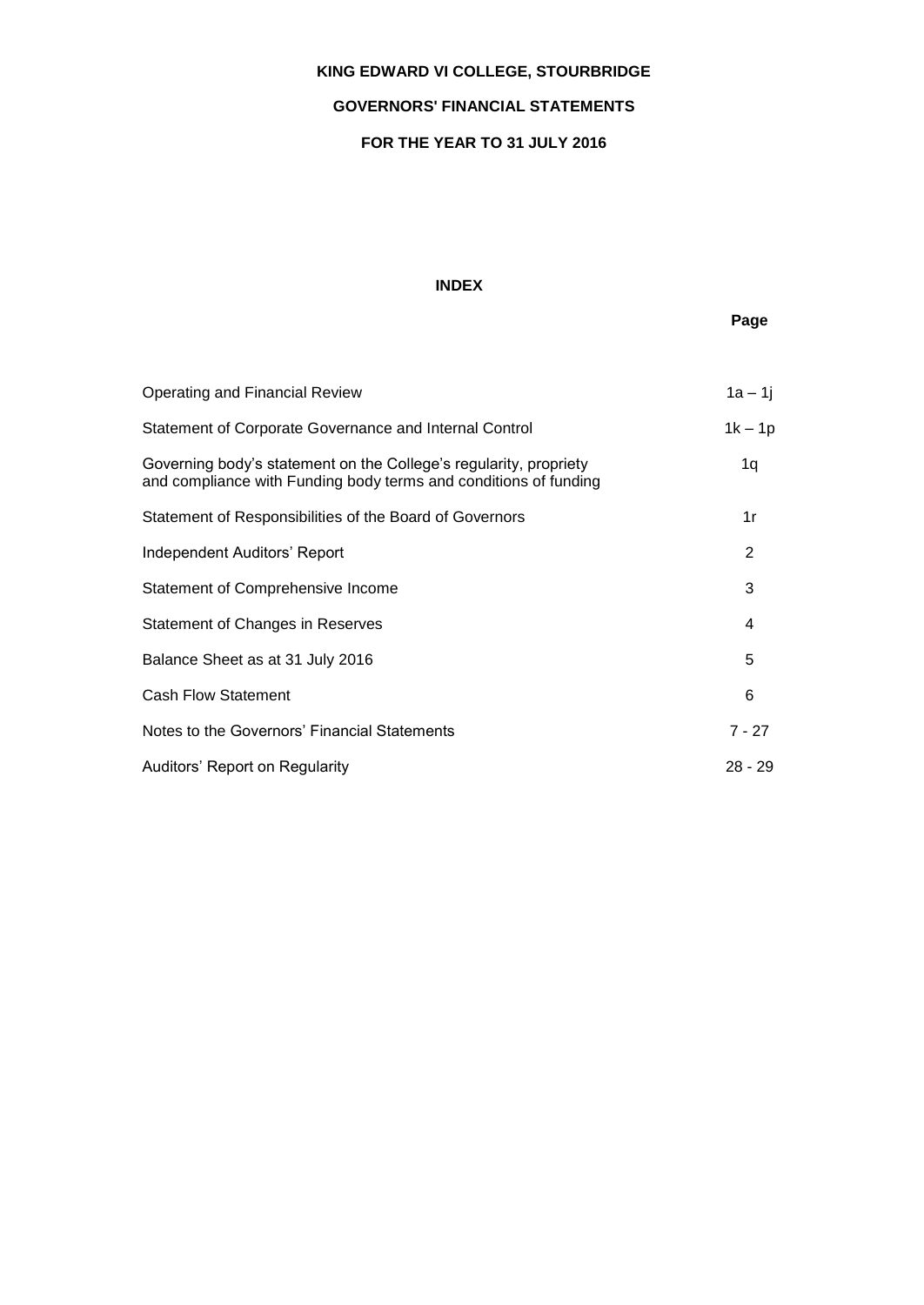# **FOR THE YEAR TO 31 JULY 2016**

## **Nature, Objectives and Strategies**

The Governors present their report and the audited financial statements for the year ended 31 July 2016.

# **The College and its legal status**

King Edward VI College, in Stourbridge, is a non-denominational sixth form college designated under section 30 of the Further and Higher Education Act 1992; which is within the further education sector established by that Act. Unlike the majority of sixth form and further education colleges, incorporation of the College was not possible for King Edward's at that time because of its long establishment as a charitable trust dating back to its foundation in 1552. However, the Learning and Skills Act 2000, provided for the incorporation of the Governing Bodies of designated colleges and, for King Edward's, this took place on 1 April 2001.

# **Public Benefit**

King Edward VI College is an exempt charity under the Part 3 of the Charities Act 2011 and is regulated by the Secretary of State for Education for sixth form colleges.

A public benefit statement is available on the college website.

Any members of the Governing Body, who are also trustees of the charity are highlighted on page 1l. The Trustees are required under the terms of the Trust Deed to provide accommodation to the Governors for educational purposes. A Memorandum of Understanding between the Foundation Trustees and the Governors has been signed by both boards to facilitate this arrangement. The Governors have the oversight of the ongoing strategic educational and resource requirements of the College, while day-to-day management is the responsibility of the Principal and the Executive Leadership Team. The staff members of the college are employed by the Board of Governors.

The Governing Body has had due regard for the Charity Commission's guidance on public benefit and particularly upon its supplementary guidance on the advancement of education. Accordingly, the college, in the delivery of its mission, provide the following identifiable public benefits towards that advancement:

# **Mission and Values**

"To challenge each student to achieve personal and academic excellence leading to enhanced life and career Opportunities".

Our ethos and values fundamental to this philosophy are:

- 1. Excellence: high student achievement
- 2. Enrichment: education of the whole student
- 3. Independence: fostering initiative in student attitudes to learning
- 4. Opportunity: success regardless of background
- 5. Equality: a safe place to value and celebrate diversity
- 6. Community students, staff, parents and local people working together.
- 7. Partnerships: collaborative relationships with other organisations
- 8. Continuity: celebrating our past while embracing the future.
- 9. Integrity: in all we do

# **Implementation of the strategic plan**

In July 2016, the college adopted a strategic plan for the period 2016 to 2019 that incorporated the property and financial plans. The corporation monitor the performance of the college against these plans which are reviewed and updated each year.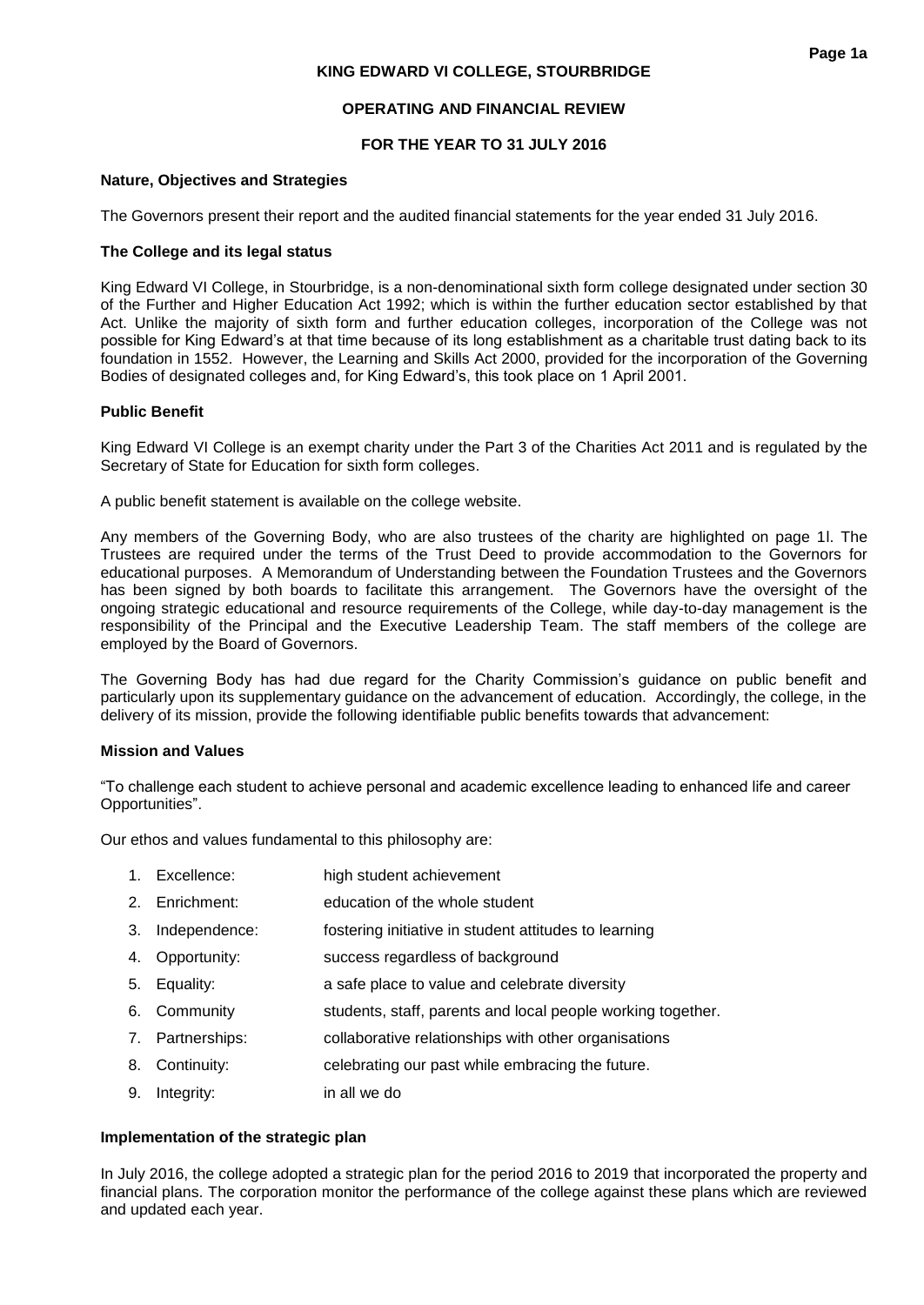## **OPERATING AND FINANCIAL REVIEW**

## **FOR THE YEAR TO 31 JULY 2016**

Our strategic priorities seek to enable students to become independent thinkers and productive contributors to society. Our priorities will help us to continue to deliver outstanding education whilst strengthening collaborative partnerships and ensuring the on-going development and financial stability of the college.

These priorities reflect our values and the changing world in which we live:

- 1. To support and inspire students to achieve the highest levels of academic attainment and personal development;
- 2. To provide the highest possible quality of learning environment:
- 3. To provide a safe environment for students and staff, ensuring they benefit from the practice of equal opportunities;
- 4. To equip students with the confidence to embrace their future:
- 5. To embed a culture of ongoing quality improvement;
- 6. To pursue an ethos of continuing professional development in order to maintain the highest standards;
- 7. To promote creative solutions to efficient and effective management of resources in a challenging financial environment;
- 8. To ensure that the college plays an integral role in the life of the local community;
- 9. To build and maintain collaborative partnerships with other organisations, securing the continuing future of the college.

#### **Planning, implementation and accountability cycle**

The cycle below details how we intend to ensure a clear understanding of the implementation and monitoring process:

- The strategic plan establishes a clear framework for planning, implementing and reviewing our strategic priorities over the next three years. To deliver the ambitious priorities set out in this plan, we have developed a series of annual plans with specific actions leading to measurable outcomes. Our strategic priorities are thus translated into operational actions as part of the implementation phase.
- A robust cycle of review ensures we can adjust our actions as required to ensure they are aligned with identified areas for development emerging from our annual self-assessment cycle.
- The Board of Governors regularly scrutinises the effectiveness of the college in achieving its strategic priorities and in its contribution to public value. The annual cycle of strategic planning encompasses three phases:

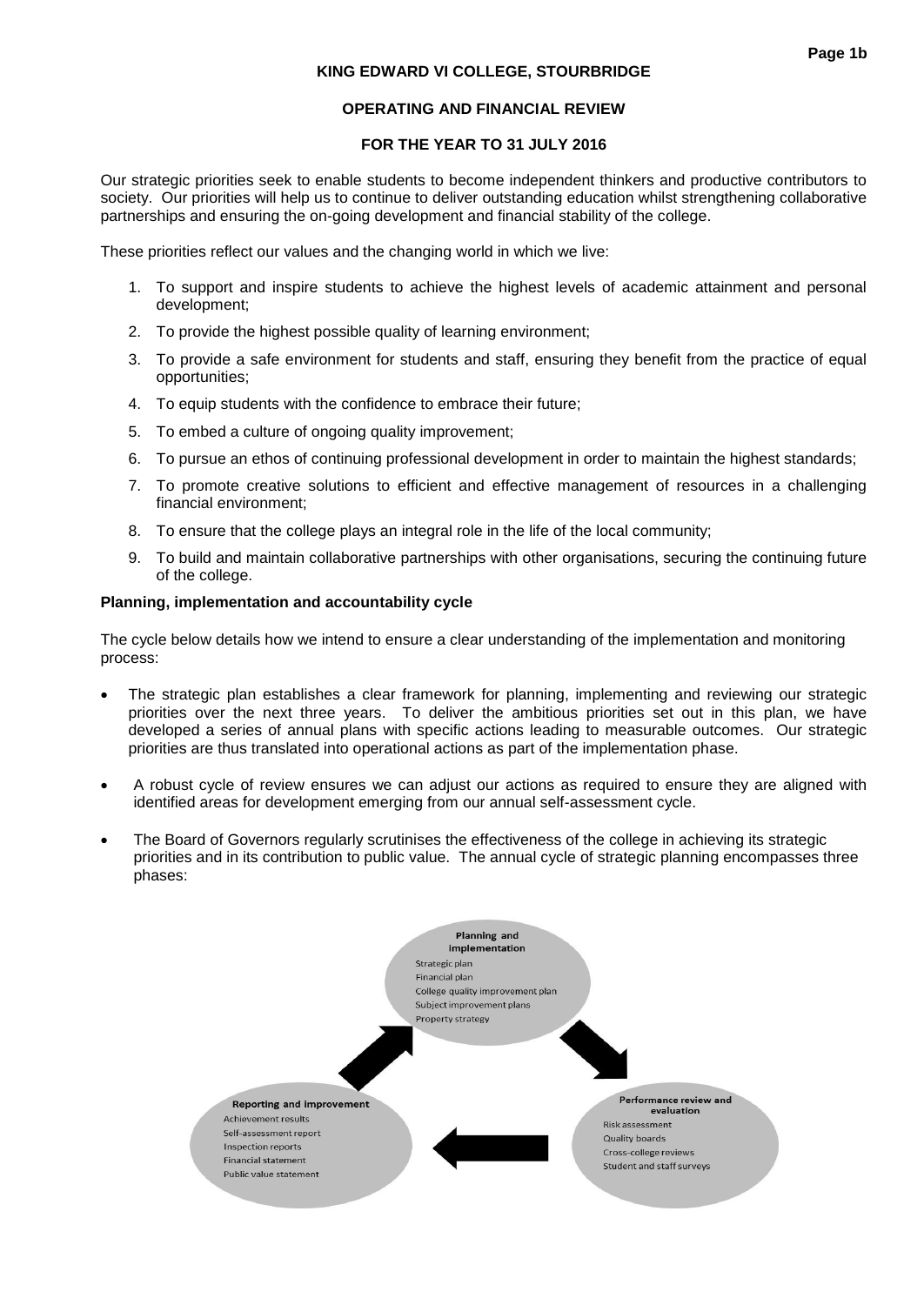## **OPERATING AND FINANCIAL REVIEW**

## **FOR THE YEAR TO 31 JULY 2016**

#### **Area Review**

King Edward VI College took part in wave three of the national area based reviews, along with the other 16 – 19 FE education providers located within the Black Country. A large part of the review centred around the collaborative working aspects of the colleges and, in particular, explored the ways that the colleges might best equip themselves for the wider needs of all those who live and work in the Black Country and the wider West Midlands area. Joint consultation and collaborative working alongside other significant stakeholders, including the LEP; local authorities and employers in the area were identified as being a most effective way to help coordinate and help deliver the ambitions and outcomes of all partners concerned.

#### **Performance indicators**

The college is committed to observing the importance of sector measures and indicators and uses the DfE's college performance tables.

The college is funded according to the number of students, their learning programmes and their achievement. In 2015/16 the college received its EFA main allocation funding target of £8,357,133 (2014/15- £7,775,744) by maintaining a strong college roll with excellent retention rates, and by achieving excellent examination results.

In 2015/16 the college achieved its EFA target total of 1,997 students. The number of students on roll on 1st October 2016 was 2,030. The college had a high in-year retention figure of 97% and an achievement profile of a 99.5% pass rate at A level and a 94.7 % pass rate at AS level. In addition to the above there was also a total of 29 international students on roll at 1st October 2016.

The college is required to complete the annual Finance Record for the Education Funding Agency (EFA). The college is assessed by the EFA as having a "satisfactory" financial health grading. The current rating of satisfactory is considered an acceptable outcome.

#### **Key Successes**

During 2016 the college:

- maintained its long history of excellent results, confirming once again the college's status as one of the best A level providers in the country;
- continued to improve the quality of teaching and learning to provide a flexible curriculum offer that is responsive to national curriculum needs;
- maintained the breadth of the A level curriculum, ensuring that our offer meets the needs and aspirations of our students.

#### **FINANCIAL POSITION**

#### **Financial results**

The College made a surplus of £108,576 (2014/15 £185,552) from normal college operations, after making an FRS102 adjustment in respect of the Local Government Pension Scheme of £(56,000) (2014/15 £(6,000)) and after charging pension finance costs against interest expenditure of £(47,000) (2014/15 £(44,000)).

Exceptional redundancy costs were incurred in the year, following a staff re-structure amounting to £(95,222) (2014/15 £nil). Other exceptional items included a surplus of £2,000 from the sale of tangible assets and from the gain against investments of £7,479 reflecting their true market value, in accordance with the requirements of FRS102.

The surplus before tax was £22,833 (2014/15 £189,216).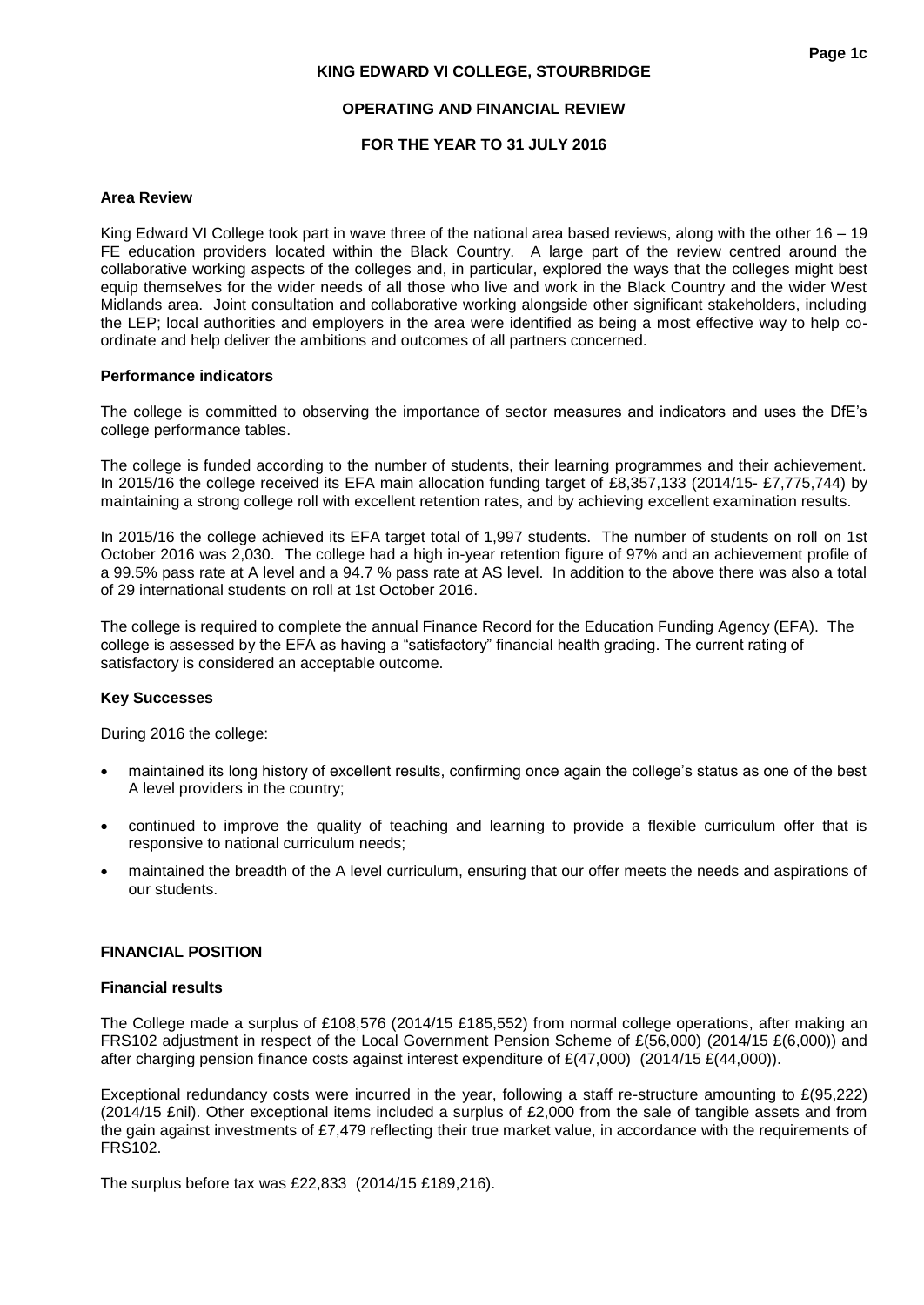## **OPERATING AND FINANCIAL REVIEW**

## **FOR THE YEAR TO 31 JULY 2016**

Tangible fixed asset additions during the year amounted to £238k. This included further expenditure against a new sports pavilion at Greenfields at £147k, refurbishment of the caretakers house of £9k and general equipment purchased at £82k.

Fixed asset disposals consisted wholly of the sale of several porta cabins.

Total cash balances of £1,539k (2015: 1,247k) were comprised of :-

|                               | £000s  | £000s  |
|-------------------------------|--------|--------|
|                               | 2016   | 2015   |
| National Westminster Bank Plc |        | 12     |
| HBOS                          |        | 453    |
| Lloyds Bank plc               | 1231   | 501    |
| COIF and College Fund HSBC    | 308    | 281    |
|                               |        |        |
| Total cash balance            | £1,539 | £1,247 |
|                               |        |        |

The balance against deferred income received in respect of governmental capital grants is now included within creditors:-

| Amount falling due within one year          | £0.3 M |
|---------------------------------------------|--------|
| Amount falling due after more than one year | £8.8 M |
| Total Deferred income from capital grants   | £9.1 M |

The accumulated reserves for the College amount to £366,952 (2014/15 £1,081,307) which comprises the retained balance from the income & expenditure account together with the defined benefit obligation reserve.

The movement in year reflects a provision made of  $E(749,000)$  in respect of the actuarial loss on the defined benefit pension scheme and an actuarial gain against the enhanced pension provision of £11,812.

The College has significant reliance on the EFA for its principal funding source, largely from recurrent grants. In 2015/16 the EFA provided 95.8% (2015: 97.37%) of the College's total income.

The College has one subsidiary company, South Black Country Education Limited. The two shareholders, K E VI College and Halesowen College, both share limited liability of one ordinary share of £1 each.

The principal activity of South Black Country Education Limited is the provision of shared services to both colleges. Incorporated in July 2016 the company plans to commence trading on 21st November 2016 and the areas of shared services initially identified include cleaning and catering services. A number of staff currently employed by both colleges will be subject to TUPE across to the new company, effective from this date.

#### **Reserves Policy**

The corporation review the level of reserves held by KE VI College on a quarterly basis as part of the management accounts review. The college is dependent upon grant funding from the Educational Funding Agency and must ensure sufficient reserves are maintained to sustain satisfactory or better financial health to allow the college to achieve its strategic objectives. Also to realise ongoing investment in order to continue to provide an outstanding learning experience for its students so that the college remains the leading choice for sixth form A level and other high levels of academic educational attainment.

The reserves policy is reviewed annually by the corporation and ensures continued financial sustainability for the college, taking account of any potential risks and contingencies as may arise, from time to time.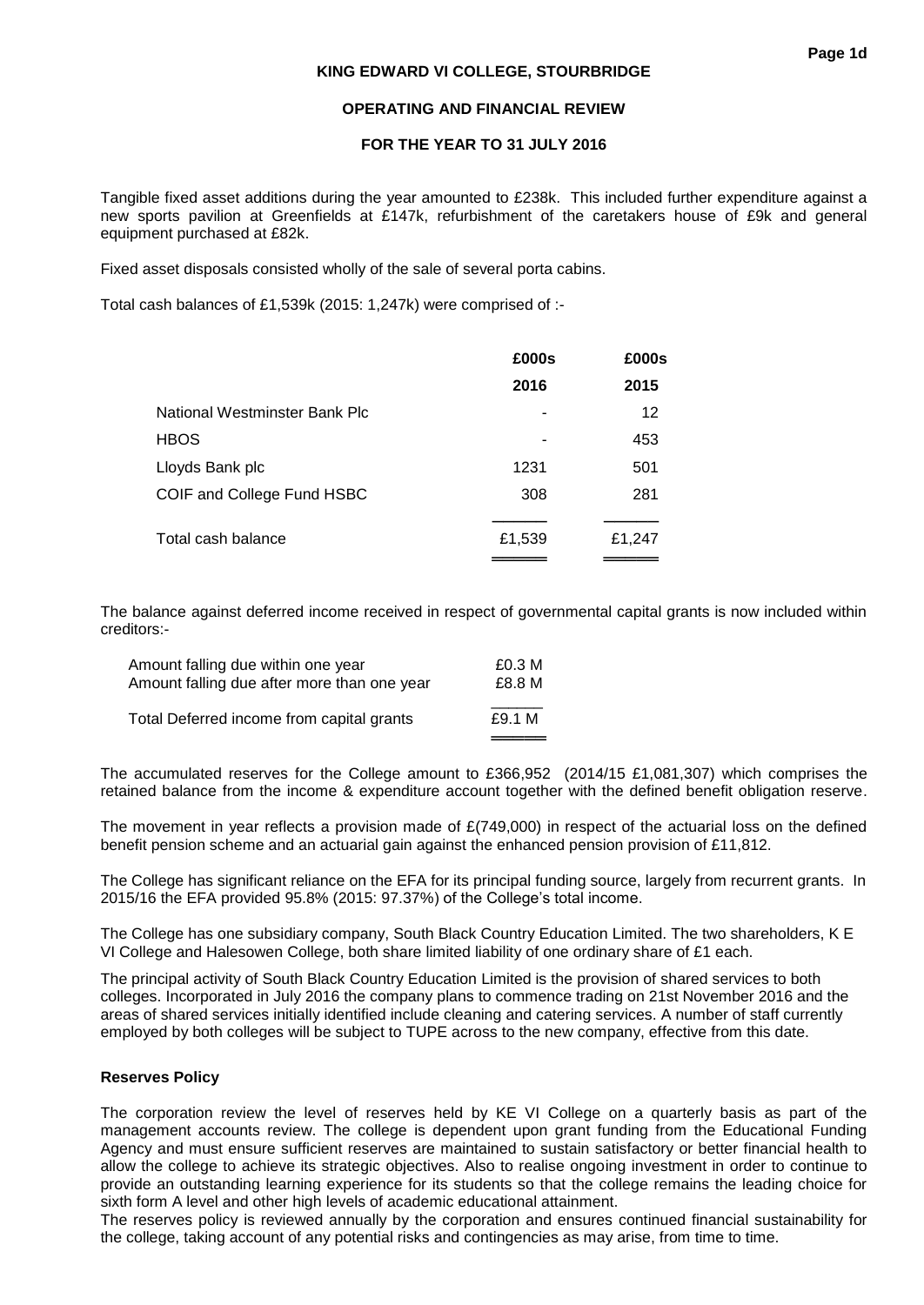# **FOR THE YEAR TO 31 JULY 2016**

Reserves are that part of college funds that are freely available to spend on any allowable purposes. All budgets and future plans need to be considered, in particular against any uncertainty over future income as well as any potential risk from unexpected expenditure. Reserves are maintained in order to help the college operate effectively.

Charity law requires any income held by an exempt charity to be spent within a reasonable period from receipt. The college therefore must hold a level of reserves that is coterminous with its financial targets and these are established annually.

# **Treasury Management**

Treasury management is the management of the College's cash flows, its banking, money market and capital market transactions; the effective control of the risks associated with those activities; and the pursuit of optimum performance consistent with those risks.

The College has a separate treasury management policy in place.

Short term borrowing for temporary revenue purposes is authorised by the Accounting Officer. All other borrowing requires the authorisation of the Corporation and shall comply with the requirements of the Financial Memorandum / EFA Funding Agreement.

# **Cash flows**

Net cash inflow for the year amounted to £292,816 (2014/15 outflow £320,261).

The net cash flow resulted from operational activities and from the receipt of a capital grant towards the cost of the new sports pavilion amounting to £147k; Repayment of long term loans amounting to £163k and the acquisition of assets during the year amounting to £238k

# **Liquidity**

The College ensures that sufficient cash balances are preserved in real terms to enable all capital repayments and to fund operational activities without recourse to overdraft or loan funding. During the year this margin was comfortably exceeded.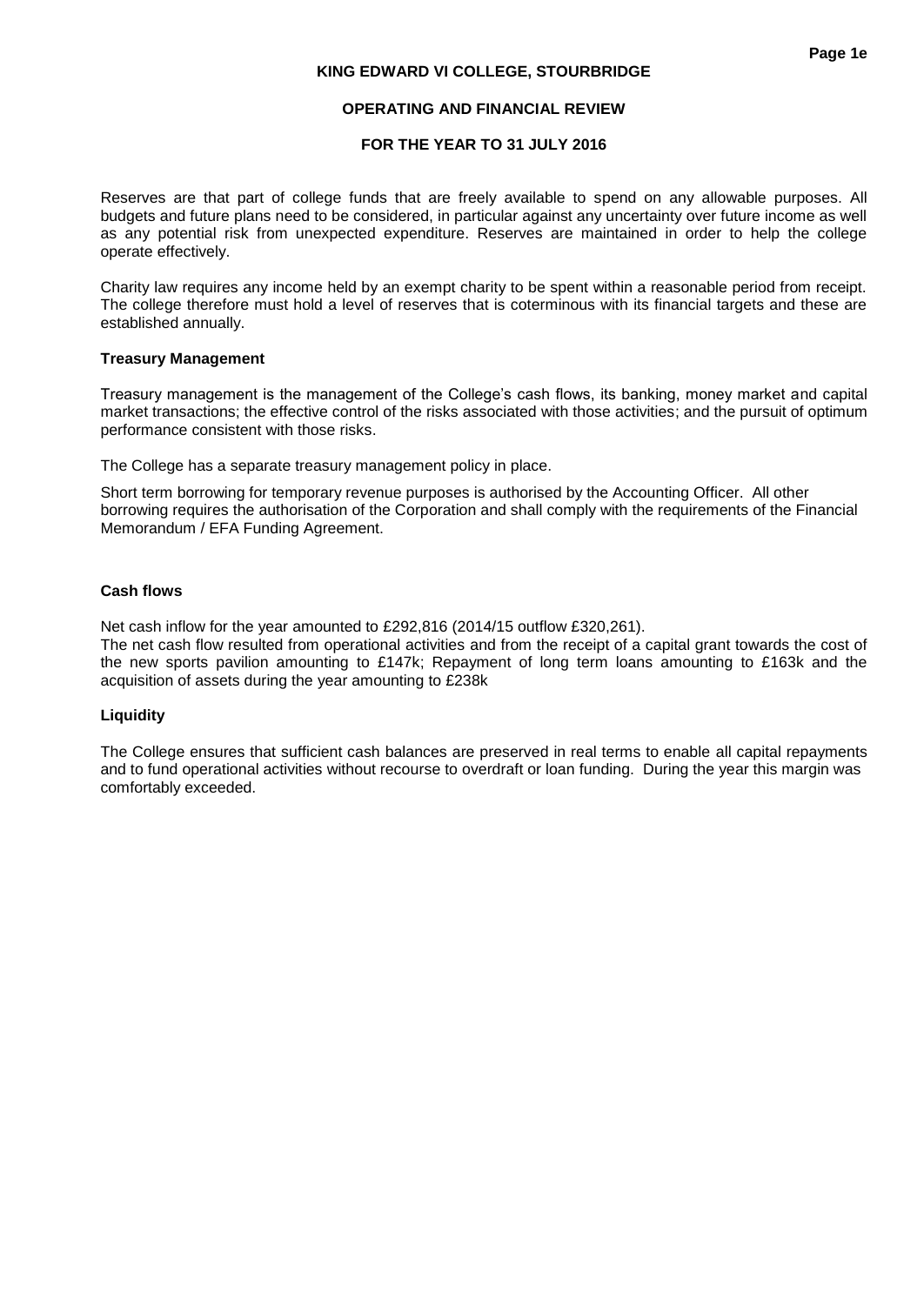## **OPERATING AND FINANCIAL REVIEW**

# **FOR THE YEAR TO 31 JULY 2016**

## **CURRENT AND FUTURE DEVELOPMENT AND PERFORMANCE**

#### **Payment performance**

The Late Payment of Commercial Debts (Interest) Act 1998, which came into force on 1 November 1998, requires colleges, in the absence of agreement to the contrary, to make payments to suppliers within 30 days of either the provision of goods or services or the date on which the invoice was received. The target set by the Treasury for payment to suppliers within 30 days is 95 per cent. During the accounting period 1 August 2015 to 31 July 2016, the College paid 96 per cent of its invoices within 30 days. The College incurred no interest charges in respect of late payment for this period.

#### **Post balance sheet events**

There were no post balance sheet events.

#### **Future developments**

The College remains a very popular destination for students and results continue to exceed national averages. Whilst it is recognised that funding is likely to be adversely affected over the next few years, finance and reserves remain robust. For the foreseeable future the College remains a going concern.

#### **Resources**

The College has various resources that it can deploy in pursuit of its strategic objectives. Tangible resources held include the main college site of £13.8m in addition to £1.7m held in current assets.

#### **People**

The College employs 160 (2014/15 - 158) people (expressed as full time equivalents), of whom 95 (2014/15 - 93) are teaching staff.

#### **Reputation**

The College has an excellent reputation both locally and nationally. Maintaining a quality brand is essential to its continued success at attracting students and external relationships.

## **PRINCIPAL RISKS AND UNCERTAINTIES**

The College has undertaken further work during the year to develop and embed the system of internal control, including financial, operational and risk management designed to protect the College's assets and reputation.

Based on the strategic plan, the Risk Management Group undertakes a comprehensive review of the risks to which the College is exposed. They identify systems and procedures, including specific preventable actions which should mitigate any potential impact on the College. The internal controls are then implemented and the subsequent year's appraisal will review their effectiveness and progress against risk mitigation actions. In addition to the annual review, the Risk Management Group also consider any risk areas throughout the year and may identify new risks that may arise as a result of a new area of work being undertaken by the College.

A risk register is maintained at the College level which is reviewed at least annually by the Audit Committee and more frequently by the Risk Management Group as necessary. The risk register identifies the key risks, the likelihood of those risks occurring, their potential impact on the College and the actions being taken to reduce and mitigate the risks. Risks are prioritised using a consistent scoring system.

This is supported by a risk management training programme to raise awareness of risk throughout the College.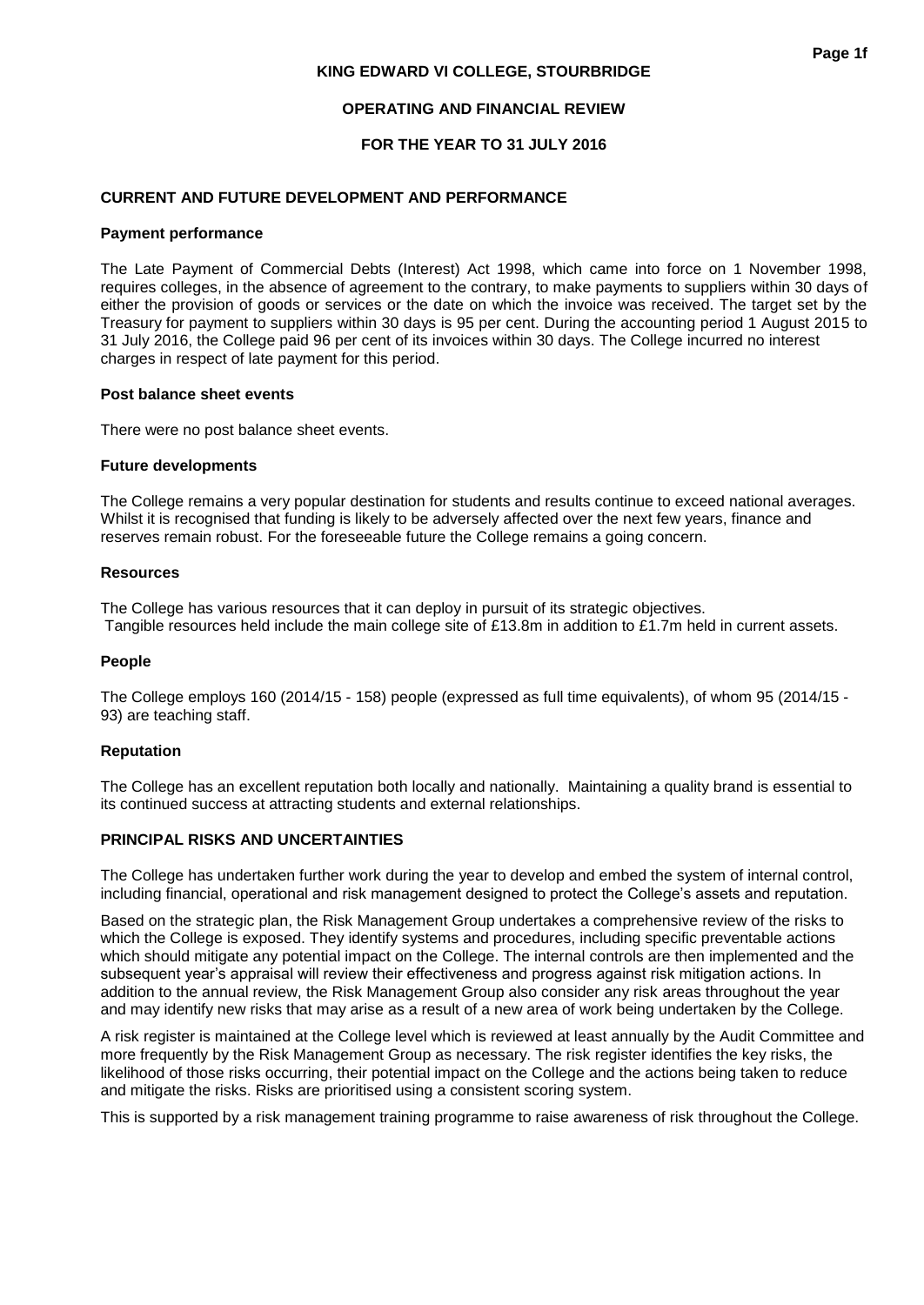## **OPERATING AND FINANCIAL REVIEW**

# **FOR THE YEAR TO 31 JULY 2016**

Outlined below is a description of the principal risk factors that may affect the College. Not all the factors are within the College's control. Other factors besides those listed below may also adversely affect the College.

## **(i) Funding**

The college has considerable reliance on the continuation of government grant funding through the Education Funding agency and in 2015/16, over 95% of total revenue was publicly funded in this way.

The College is aware of several issues which may impact on future funding:

Government policy in successive years has seen significant reduction to EFA funding and in 2015/16, the base unit of funding was down to £4,000 per student (Representing only 73% of the previous grant levels to cover student enrichment, tutorial and careers).

King Edward VI college received some £745,000 during 2015/16 through formula protection funding during this transition which amount has been significantly reduced to £554,000 for 2016/17. Protection monies for 2017/18 and beyond have not been guaranteed.

The college plan to mitigate against the impact of this reduction within its principal income source by increasing its actual student numbers from 1,997 in the current year, to 2,030 for 2016/17 and through to 2,100 in 2017/18.

The College is also looking to diversify its income streams as it looks to reduce reliance on central government funding. Future income strategies are therefore being developed which include the recruitment of additional overseas students along with other identifiable additional income opportunities.

The long term future of capital funding is also unclear at this time amid significant change to eligibility within the Condition Improvement Fund [CIF].

#### **(ii) Maintain adequate funding of pension liabilities**

The financial statements report the share of the Local Government Pension Scheme deficit on the College's balance sheet in line with the requirements of FRS 102. The provision has increased immensely by some 63% during 2015/16 representing an increase of £852k. The liability has increased mainly due to continued underperformance of the West Midland Pension Fund, exacerbated through lower than expected returns against corporate bond rates.

#### **(iii) Other Local and national economic issues**

Budget cuts have hit DMBC and all other local institutions, meaning that the level of services on offer from careers to music tuition is now considerably reduced. The college has responded by employing a specialist careers advisor and in recruiting our own pool of peripatetic music teachers.

Increased competition from all institutions is now a major issue. Marketing from our competitors is becoming more aggressive and increased student enticements such as £500 bursaries, free tablets and free bus travel are becoming commonplace.

Many colleges now boast newer buildings with modern accommodation and there is some evidence that some of the most able students are being drawn away from King Edward's, so it is important that we find alternative strategies to draw such students to the college. We therefore continue to invest in our buildings; have increased our own marketing and publicity; introduced more bursaries of our own and now looking to recruit further afield; at the same time as improving upon our student transport links.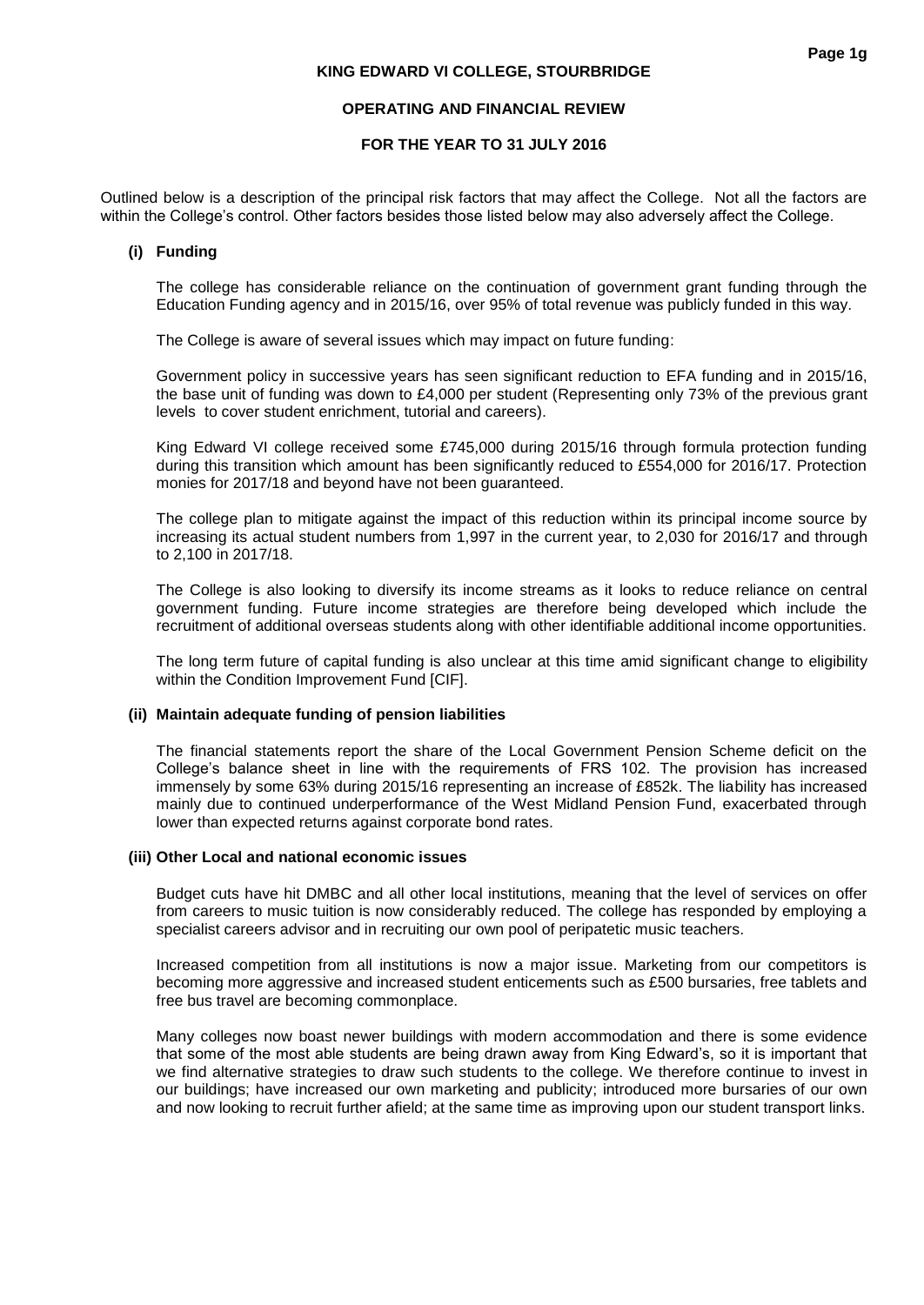## **OPERATING AND FINANCIAL REVIEW**

# **FOR THE YEAR TO 31 JULY 2016**

## **STAKEHOLDER RELATIONSHIPS**

In line with other colleges and with universities, King Edward VI College has many stakeholders. These include:

- **•** Students
- **•** Education sector funding bodies
- **Staff**
- Sixth form / FE Commissioner
- Local Employers
- Local Authorities
- The local community
- Local schools
- Other FE institutions (Specific collaborations)
- Trade unions
- Professional bodies

The College recognises the importance of these relationships and engages in regular communication with them through the College internet site and by meetings.

## **Charitable and taxation status**

The College is an exempt charity for the purposes of The Charities Act 2011and is not liable to corporation tax.

## **Equality Opportunities**

King Edward's is committed to ensuring equality of opportunity for all who learn and work here. We respect and value positively differences in race, gender, sexual orientation, physical ability or disability and age. We strive vigorously to remove conditions which place people at a disadvantage and we will actively combat bigotry. This policy will be resourced, implemented and monitored on a planned basis. The College's Equal Opportunities Policy is published on the College website.

The College publishes an Annual Equality Report and Equality Objectives to ensure compliance with all relevant equality legislation including the Equality Act 2010. The College undertakes equality impact assessments on all new policies and procedures and publishes the results. Equality impact assessments are also undertaken for existing policies and procedures on a prioritised basis.

The College is a 'Positive about Disabled' employer and has committed to the principles and objectives of the Positive about Disabled standard. The College considers all employment applications from disabled persons, bearing in mind the aptitudes of the individuals concerned, and guarantees an interview to any disabled applicant who meets the essential criteria for the post. Where an existing employee becomes disabled, every effort is made to ensure that employment with the College continues. The College's policy is to provide training, career development and opportunities for promotion which, as far as possible, provide identical opportunities to those of non-disabled employees.

#### **Disability statement**

The College seeks to achieve the objectives set down in the Equality Act 2010. This in turn reaffirms its already long-standing commitment to the needs of physically disabled people and those with learning difficulties. The College also seeks to make students, parents, teachers, and careers advisers alike, aware of the existing provision for study and support currently available at the College for the disabled and those with learning difficulties, and, thereby, to assist those with special educational needs to make well-informed choices about further education. King Edward's is committed to ensuring that disabled students or those with learning difficulties are not disadvantaged in any way or discriminated against, receive the same educational experience and pastoral care as their peers, and reach their full academic and social potential.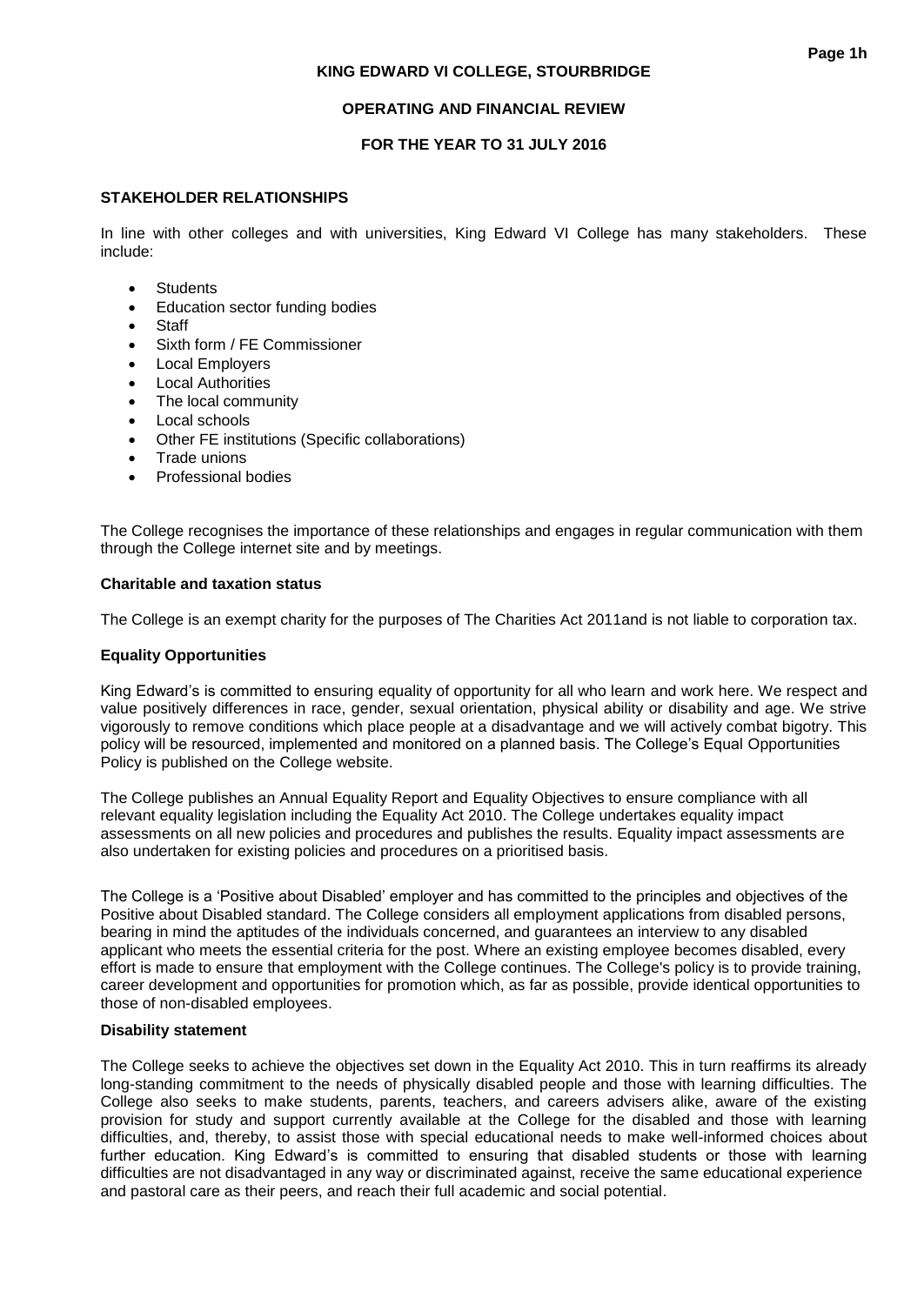# **OPERATING AND FINANCIAL REVIEW**

## **FOR THE YEAR TO 31 JULY 2016**

These commitments are evidenced in a number of different ways. These include:

- A dedicated additional learning support (ALS) team who provide a variety of support to students with learning differences and/or physical disabilities.
- The College has a range of specialist equipment available for use by disabled students and staff.
- The admissions policy for all students is referred to on the College website, together with its associated appeals procedure.
- An extensive programme of physical improvements to buildings, to assist both the physically disabled and the visually impaired, has been implemented by the Governors and access to most parts of the College is now possible for the physically disabled.
- A full audit of access for the disabled has been carried out by experts to enable the College to meet the requirements of DDA. The existing alterations were completed in 2014 but continue to be maintained through all of our extensive maintenance developments, particularly throughout 2016 and 2017.
- There is a continuing programme of staff development to ensure the provision of a high level of appropriate support for students who have learning difficulties and/or disabilities.
- 2 educational assessors are employed by the college who are able to assess and diagnose some learning difficulties.

#### **Disclosure of information to auditors**

The Governors who held office at the date of approval of this report confirm that, so far as they are each aware, there is no relevant audit information of which the College's auditors are unaware; and each Governor has taken all the steps that he or she ought to have taken to be aware of any relevant audit information and to establish that the College's auditors are aware of that information.

#### **Approved by order of the Governors of the College on 07 December 2016 and signed on its behalf by:**

Professor Chris Painter Chairman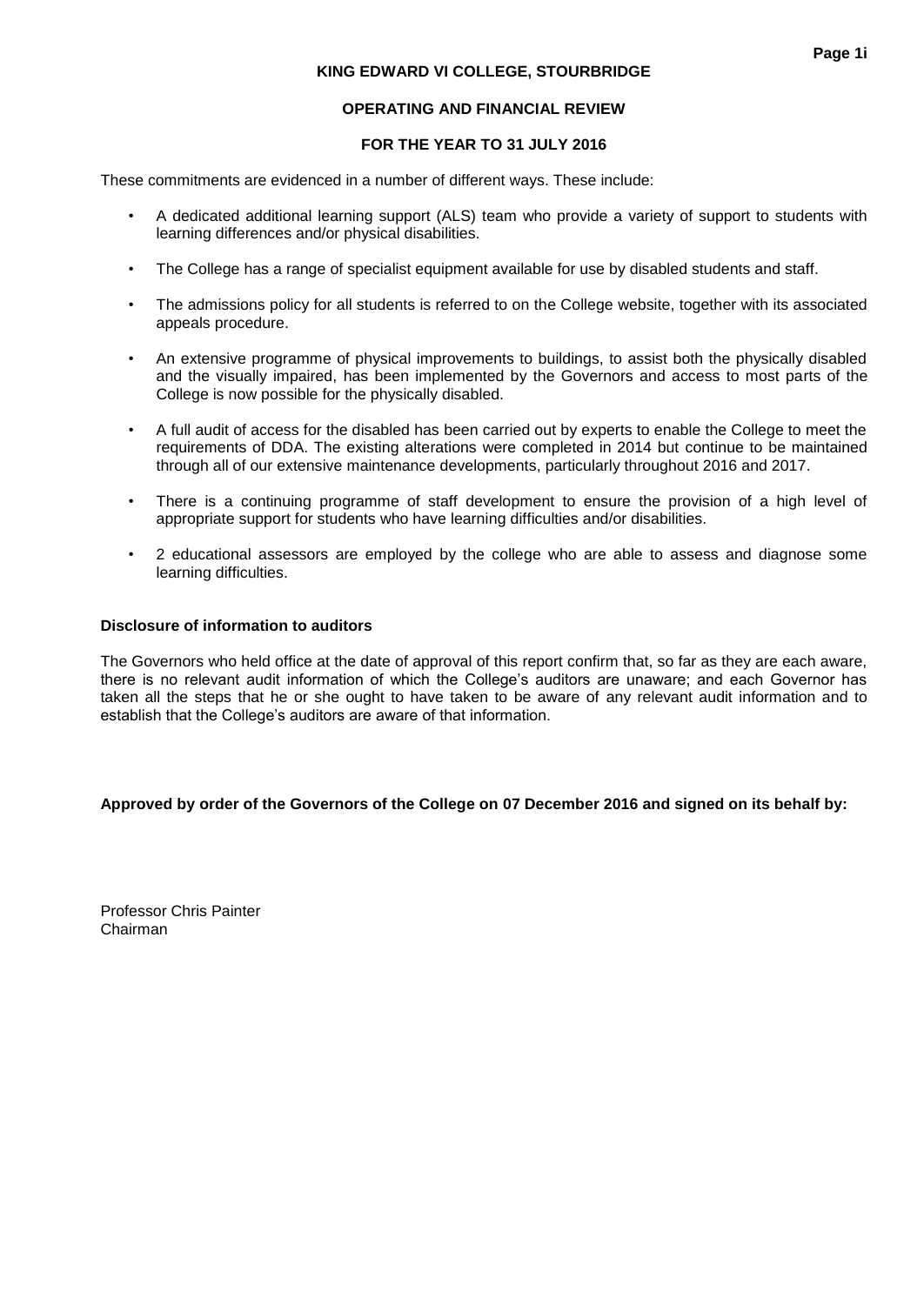# **OPERATING AND FINANCIAL REVIEW**

# **FOR THE YEAR TO 31 JULY 2016**

# **Key Management Personnel, Board of Governors and Professional advisers**

#### **Key management personnel**

Key management personnel are defined as members of the executive Leadership Team and were represented by the following in 2015/16:

Remley Mann - Principal and Accounting officer Jeremy Sheen - Vice Principal Operations Iain Estell - Vice Principal Academic Keith Dolling - Director of Finance

# **Board of Governors**

A full list of Governors is given on page 1l of these financial statements.

Liz Ball acted as Clerk to the Corporation throughout the period.

# **Professional advisers**

Financial statement auditors and<br>
Financial statement auditors and<br>
Ro.4 Castle Court 2 reporting accountant

Castlegate Way Dudley West Midlands DY1 4RH

Bankers **Example 2018** Lloyds Bank Plc 125 Colmore Row Birmingham West Midlands B3 3SF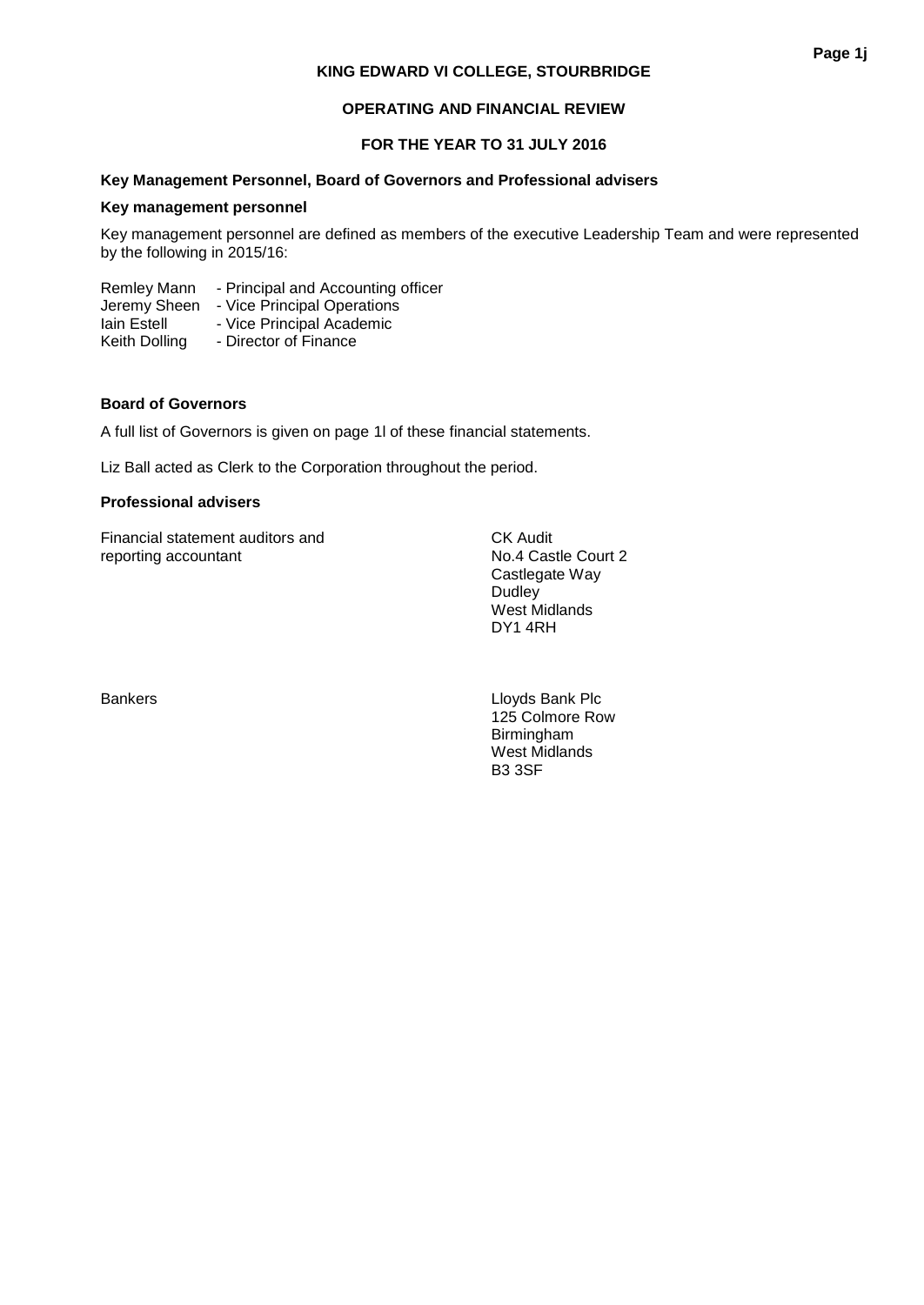## **STATEMENT OF CORPORATE GOVERNANCE AND INTERNAL CONTROL**

# **FOR THE YEAR TO 31 JULY 2016**

The following statement is provided to enable readers of the annual report and accounts of the College to obtain a better understanding of its governance and legal structure. The College endeavours to conduct its business:

- i. in accordance with the seven principles identified by the Committee on Standards in Public Life (selflessness, integrity, objectivity, accountability, openness, honesty and leadership);
- ii. in full accordance with the guidance to colleges from the Association of Colleges in The English Colleges' Foundation Code of Governance ("the Foundation Code"); and
- iii. having due regard to the UK Corporate Governance Code ("the Code") insofar as it is applicable to the further education sector.

The College is committed to exhibiting best practice in all aspects of corporate governance and in particular the College Board has adopted and complied with the Foundation Code.

In the opinion of the Governors, the College complies with all the provisions of the Foundation Code, and it has complied throughout the year ended 31 July 2016. The Governing body recognises that, as a body entrusted with both public and private funds, it has particular duty to observe the highest standards of corporate governance at all times. In carrying out its responsibilities, it takes full account if The English Colleges' Foundation Code of Governance issued by the Association of Colleges in December 2011, which it formally adopted in March 2014 and the Audit and Accountability Annex to the Foundation Code that was issued in March 2013 and adopted by the College in June 2014.

The College is an exempt charity within the meaning of Part 3 of the Charities Act 2011. The Governors, who are also the Trustees for the purposes of the Charities Act 2011, confirm that they have had due regard for the Charity Commission's guidance on public benefit and that the required statements appear elsewhere in these financial statements.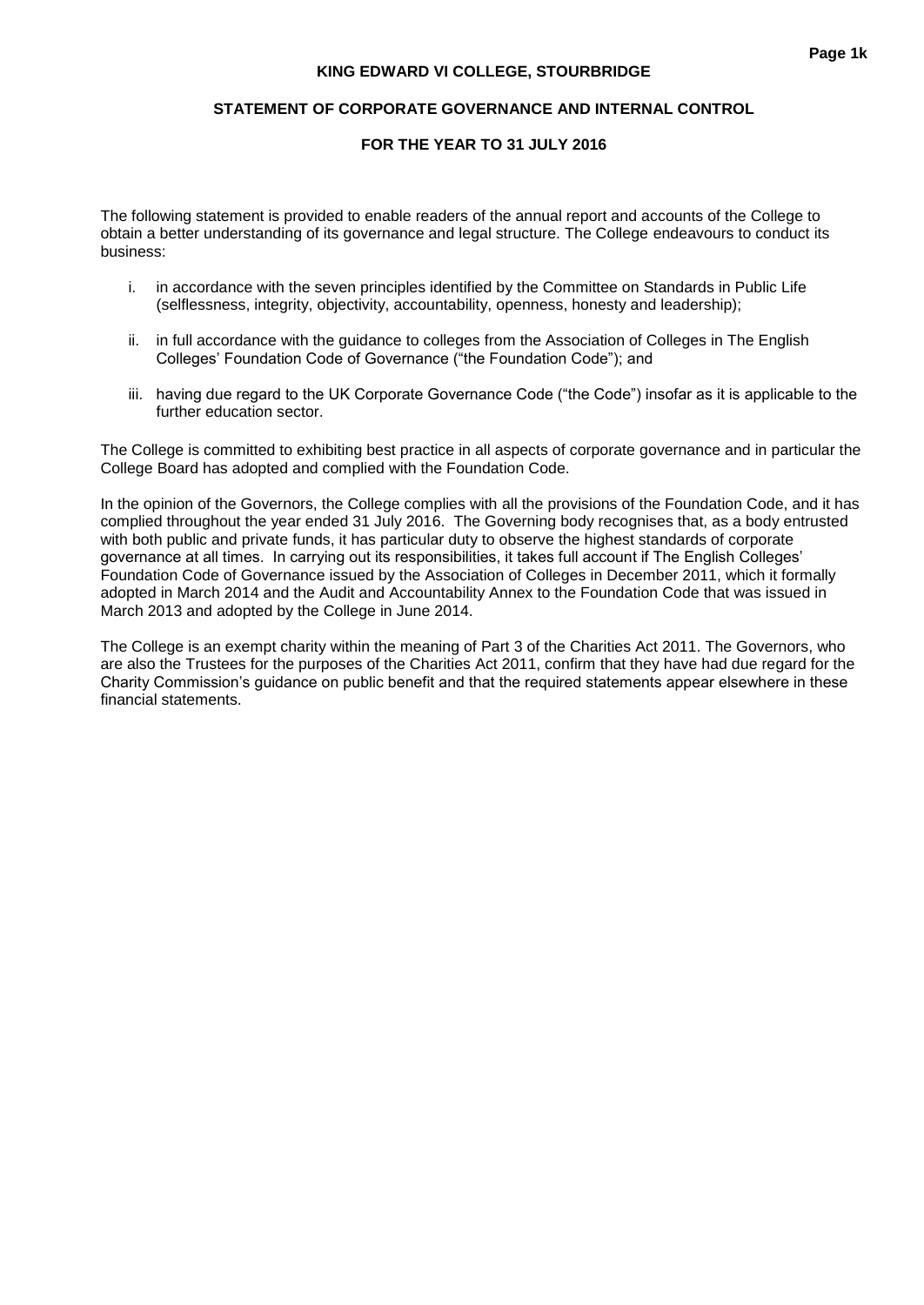# **FOR THE YEAR TO 31 JULY 2016**

# **The Governing Body**

The Governors serving during the year and up to the date of signature of this report are listed in the following table:

| Name                                              | Date of<br>appointment<br>(note 1)                                                         | Term of<br>Office    | Date of<br>Resignation | Status of<br>appointment                                                      | Committees<br>served<br>(note 2)                                                                                     | Attendance in<br>2015/16                                                                 |
|---------------------------------------------------|--------------------------------------------------------------------------------------------|----------------------|------------------------|-------------------------------------------------------------------------------|----------------------------------------------------------------------------------------------------------------------|------------------------------------------------------------------------------------------|
| Prof Chris<br>Painter<br>(Chair)                  | 1 Sept 2010<br>1 Sept 2014                                                                 | 4 years              |                        | Foundation<br>Governor                                                        | F&R Rem, S<br>Prof Chris<br>Painter is also<br>a member of<br>the Trustees                                           | 20/20                                                                                    |
| Mr Chris<br>Fonteyn<br><b>MBE</b><br>(Vice Chair) | 1 Sept 2010<br>1 Sept 2014                                                                 | 4 years              |                        | Foundation<br>Governor                                                        | F&R, Rem, AA<br>Mr Chris<br>Fonteyn is also<br>a member of<br>the Trustees                                           | 11/14                                                                                    |
| Mrs Gloria<br><b>Bates</b>                        | 10 Oct 2012<br>1 Sept 2014                                                                 | 4 years              | 31 August<br>2015      |                                                                               | Aud.                                                                                                                 | N/A                                                                                      |
| Mr Ian<br>Carey                                   | 1 Sept 2014                                                                                | 4 years              | 31 August<br>2015      |                                                                               | F&R                                                                                                                  | N/A                                                                                      |
| Mrs Nicola<br>Chapman                             | 9 Dec 2015                                                                                 | 4 years              | 1 June 2016            | Foundation<br>Governor                                                        | Aud                                                                                                                  | 2/4                                                                                      |
| Andrew<br>Condlyffe                               | 1 Feb 2009<br>1 Sept 2012<br>1 Sept 2015                                                   | 4 years              | 31 July 2016           | Foundation<br>Governor                                                        | S, QS (to<br>14/10/2015)<br>FR (from<br>14/10/2015)<br>Mr Andrew<br>Condlyffe is<br>also a member<br>of the Trustees | 4/12                                                                                     |
| John<br>Cunningham                                | 10 Oct 2012<br>31 August<br>2016                                                           | 4 years              |                        | Foundation<br>Governor<br>(nominated<br>by Dudley<br>MBC)                     | Aud. Rem                                                                                                             | 12/12                                                                                    |
| Mr Alan<br>Cutler                                 | 12 July<br>1995<br>1 Sept 1997<br>1 Sept 2001<br>1 Sept 2005<br>1 Sept 2009<br>1 Sept 2013 | 4 years              |                        | Foundation<br>Governor                                                        | Aud, S<br>Mr Alan Cutler<br>is also a<br>member of the<br><b>Trustees</b>                                            | 0/9 (Mr Cutler's<br>attendance during<br>the year was<br>affected by<br>serious illness) |
| Dr Peter<br>Hancox                                | 12 Oct 2005<br>1 Sept 2009<br>1 Sept 2013                                                  | 4 years              |                        | Foundation<br>Governor<br>(nominated<br>by<br>Birmingham<br><b>University</b> | Aud. AA, S<br>(April 2015 to<br>October 2015                                                                         | 10/10                                                                                    |
| Mr Andrew<br>Hollies                              | 8 July 2015                                                                                | To 31<br>Aug<br>2018 |                        | Foundation<br>Governor                                                        | F&R                                                                                                                  | 7/9                                                                                      |
| Mrs<br>Kathleen<br>Jackson                        | 1 Jan 2011<br>1 Jan 2015                                                                   | 4 years<br>4 years   |                        | Parent<br>Governor<br>Foundation<br>Governor                                  | Q&S<br>Rem.<br>Audit (June<br>2016 only)                                                                             | 14/14                                                                                    |
| Mr Harvey<br>Owen                                 | 12 July<br>2016                                                                            | 1 year to<br>31 July |                        | Foundation<br>Governor                                                        | F&R                                                                                                                  | N/A                                                                                      |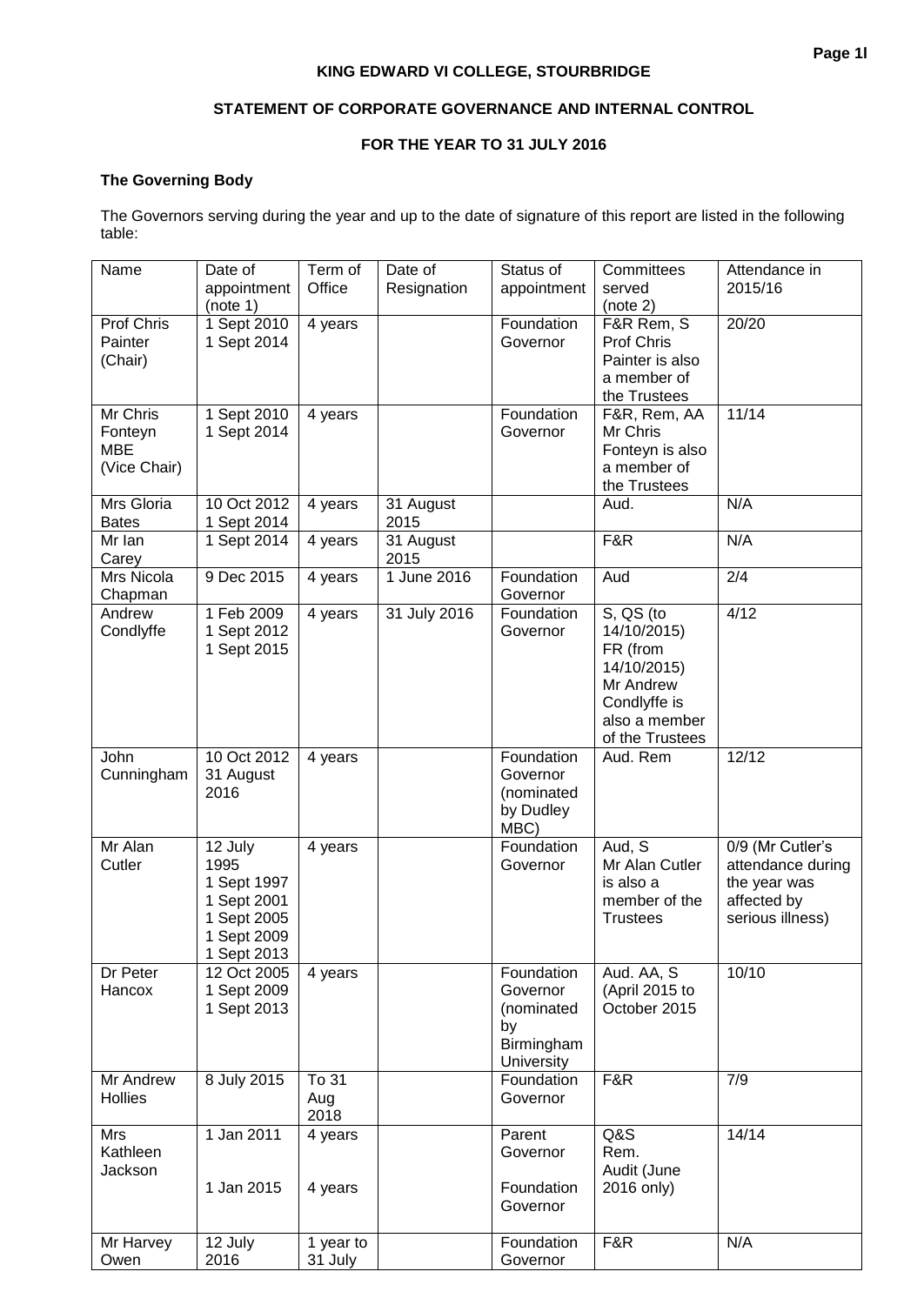# **STATEMENT OF CORPORATE GOVERNANCE AND INTERNAL CONTROL**

|                        |                                                                    | 2016           |  |                    |                                                                      |       |
|------------------------|--------------------------------------------------------------------|----------------|--|--------------------|----------------------------------------------------------------------|-------|
| Mrs Ruth<br>Waterhouse | 13 May<br>2015                                                     | To 31<br>April |  | Parent<br>Governor | S                                                                    | 7/8   |
|                        |                                                                    | 2017           |  |                    |                                                                      |       |
| Mr Jeff                | 1 February                                                         | 4 years        |  | <b>Staff</b>       | F&R                                                                  | 10/10 |
| Caseley                | 2015                                                               |                |  | Governor           |                                                                      |       |
| Ms Bethan              | 27 March                                                           | Up to          |  | <b>Staff</b>       | QS                                                                   | 7/10  |
| Weston-                | 2013                                                               | 31/12/20       |  | Governor           |                                                                      |       |
| Smith                  |                                                                    | 16             |  |                    |                                                                      |       |
| Mr Cameron             | 13 May                                                             | 30 April       |  | Student            | QS (to 14 Oct                                                        | 4/6   |
| Di Leo                 | 2015                                                               | 2016           |  | Governor           | 2015                                                                 |       |
| Ms Nadia               | 13 May                                                             | 30 April       |  | Student            | QS (from 14                                                          | 4/6   |
| Hathway                | 2015                                                               | 2016           |  | Governor           | Oct 2015)                                                            |       |
| Ms Mason               | 25 May                                                             | 1 year to      |  | Student            | QS                                                                   | 2/3   |
| Taylor                 | 2016                                                               | 30 April       |  | Governor           |                                                                      |       |
|                        |                                                                    | 2017           |  |                    |                                                                      |       |
| Mr Daniel              | 25 May                                                             | 1 year to      |  | Student            | QS                                                                   | 3/3   |
| Taylor                 | 2016                                                               | 30 April       |  | Governor           |                                                                      |       |
|                        |                                                                    | 2017           |  |                    |                                                                      |       |
| Mr David               |                                                                    |                |  |                    | Co opted member of the Audit Committee from 1 August 2008 to 31 July | 2/3   |
| <b>Burrows</b>         | 2012                                                               |                |  |                    |                                                                      |       |
|                        | Co opted member of the Audit Committee from 12 December 2012 to 31 |                |  |                    |                                                                      |       |
|                        | August 2016                                                        |                |  |                    |                                                                      |       |
|                        | Mr David Burrows is also a member of the Trustees                  |                |  |                    |                                                                      |       |
| Mrs                    | Clerk to the Governors from 1 April 2014                           |                |  |                    |                                                                      |       |
| Elizabeth              |                                                                    |                |  |                    |                                                                      |       |
| Ball                   |                                                                    |                |  |                    |                                                                      |       |

## **FOR THE YEAR TO 31 JULY 2016**

# **Note 1:**

Date of first appointment is given with subsequent re-appointment dates

#### **Note 2:**

AA Academic Appeals Committee Aud = Audit Committee FR = Finance and Resources Committee S = Search Committee QS = Quality and Standards Committee Rem = Remuneration Committee SA = Staffing Appeals Committee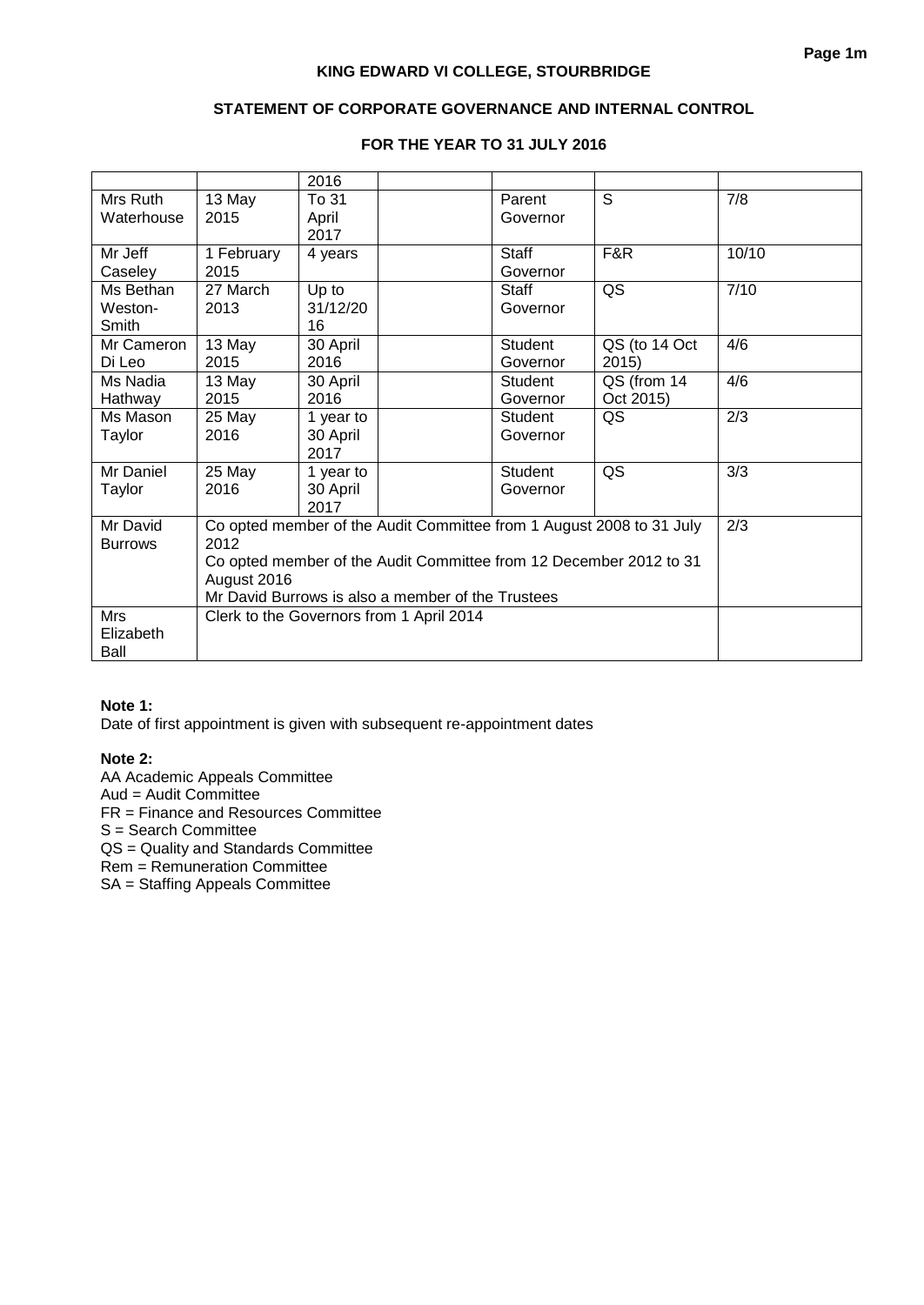## **STATEMENT OF CORPORATE GOVERNANCE AND INTERNAL CONTROL**

# **FOR THE YEAR TO 31 JULY 2016**

## **The Governing Body (continued)**

It is the responsibility of the Governing Body to bring independent judgement to bear on issues of strategy, performance, resources and standards of conduct.

The Governors are provided with regular and timely information on the overall financial performance of the College together with other information such as performance against funding targets, proposed capital expenditure, quality matters and personnel related matters such as health and safety and environmental issues. The Governing Body meets at least seven times per year.

The Governing Body conducts its business through a number of committees. Each committee has terms of reference which are approved annually by Governors. These committees are: Audit, Finance and Resources, Search, Quality and Standards, Remuneration and Staffing Appeals. Minutes of all meetings except those deemed by the Governing Body to be confidential are available from the Clerk to the Governors at King Edward VI College, Stourbridge, West Midlands, DY8 1TD.

The Clerk to the Governors maintains a register of financial and personal interests of the Governors. The register is available for inspection at the above address.

All Governors are able to take independent professional advice in furtherance of their duties at the College's expense and have access to the Clerk to the Governors who is responsible to the Board for ensuring that all applicable procedures and regulations are complied with. The appointment, appraisal and removal of the Clerk are matters for the Governing Body as a whole.

Formal agendas, papers and reports are supplied to Governors in a timely manner prior to Board meetings. Briefings are also provided on an ad hoc basis.

The Governing Body has a strong and independent non-executive element and no individual or group dominates its decision making process. The Governing Body considers that each of its non-executive members is independent of management and free from any business or other relationship which could materially interfere with the exercise of their independent judgement.

There is a clear division of responsibility in that the roles of the Chairman and Principal are separate.

#### **Appointments to the Governing Body**

Any new appointments to the Governing Body are a matter for consideration of the Governing Body as a whole. The Governing Body has a Search Committee that comprises five Governors as set out in the Table of Governors above. This Committee is responsible for the selection and nomination of any new member for consideration by the Governing Body other than the Parent, Staff and Student Governors who are elected. The Governing Body is responsible for ensuring that appropriate training is provided as required.

The Governors are appointed for a term of office not exceeding four years.

#### **Remuneration Committee**

Throughout the year ending 31 July 2016 the College's Remuneration Committee comprised four Governors as set out in the Table of Governors above. The Committee's responsibilities are to make recommendations to the Board on the remuneration and benefits of the Principal, other senior post holders and the Clerk to the Governors.

Details of remuneration for the year ended 31 July 2016 are set out in notes 5 and 6 to the financial statements.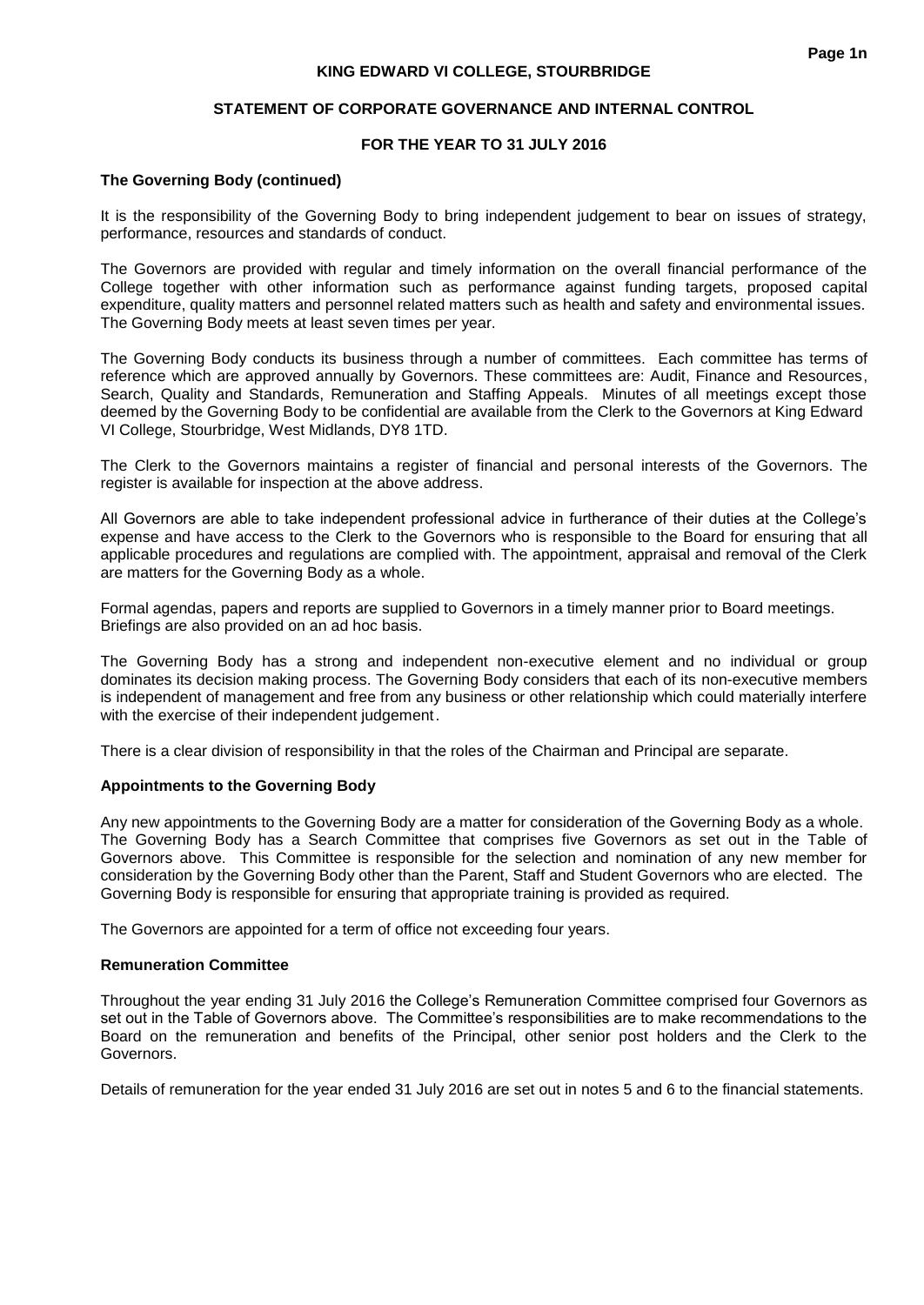#### **STATEMENT OF CORPORATE GOVERNANCE AND INTERNAL CONTROL**

## **FOR THE YEAR TO 31 JULY 2016**

#### **Audit Committee**

The Audit Committee comprises four Governors (excluding the Principal and the Chairman) and one or more co-opted Governor as set out in the Table of Governors above. The Committee operates in accordance with written terms of reference approved annually by the Governing Body.

The Audit Committee meets at least on a termly basis and provides a forum for reporting by the College's financial statements auditors who also have access to the Committee for independent discussion without the presence of College management. The Committee receives and considers reports from external bodies, including those planned as part of the independent evaluation programme, as they affect the College's business.

The College has evolved its own system of internal control, risk management controls and governance processes in accordance with an agreed plan of input and reports its findings to management and the Audit Committee.

Management is responsible for the implementation of agreed audit recommendations and reports back as and when such recommendations have been implemented.

The Audit Committee also advises the Governing Body on the appointment financial statements auditors and their remuneration for both audit and non-audit work.

#### **Internal Control**

#### *Scope of Responsibility*

The Governing Body is ultimately responsible for the College's system of internal control and for reviewing its effectiveness. However, such a system is designed to manage rather than eliminate the risk of failure to achieve business objectives and can provide only reasonable and not absolute assurance against material misstatement or loss.

The Governors have delegated the day-to-day responsibility to the Principal, as Accounting Officer, for maintaining a sound system of internal financial control that supports the achievement of the College's policies, aims and objectives, whilst safeguarding the public funds and assets for which the Principal is responsible. in accordance with the responsibilities assigned to the Principal in the Financial Memorandum between King Edward VI College and the Education Funding Agency. The Principal is also responsible for reporting to the Governing Body any material weaknesses or breakdowns in internal financial control.

#### *The purpose of the system of internal control*

The system of internal control is designed to manage risk to a reasonable level rather than to eliminate all risk of failure to achieve policies, aims and objectives. It can therefore only provide reasonable and not absolute assurance of effectiveness. The system of internal control is based on an on-going process designed to identify and prioritise the risks to the achievement of College policies, aims and objectives, to evaluate the likelihood of those risks being realised and the impact should they be realised, and to manage them efficiently, effectively and economically. The system of internal control has been in place in King Edward VI College for the year ended 31 July 2016 and up to the date of the approval of the annual report and accounts.

#### *Capacity to handle risk*

The Governing Body has reviewed the key risks to which the College is exposed together with the operating, financial and compliance controls that have been implemented to mitigate those risks. The Governing Body is of the view that there is a formal on-going process for identifying, evaluating and managing the College's significant risks that has been in place for the period ending 31 July 2016 and up to the date of the approval of the annual report and accounts. This process is regularly reviewed by the Governing Body.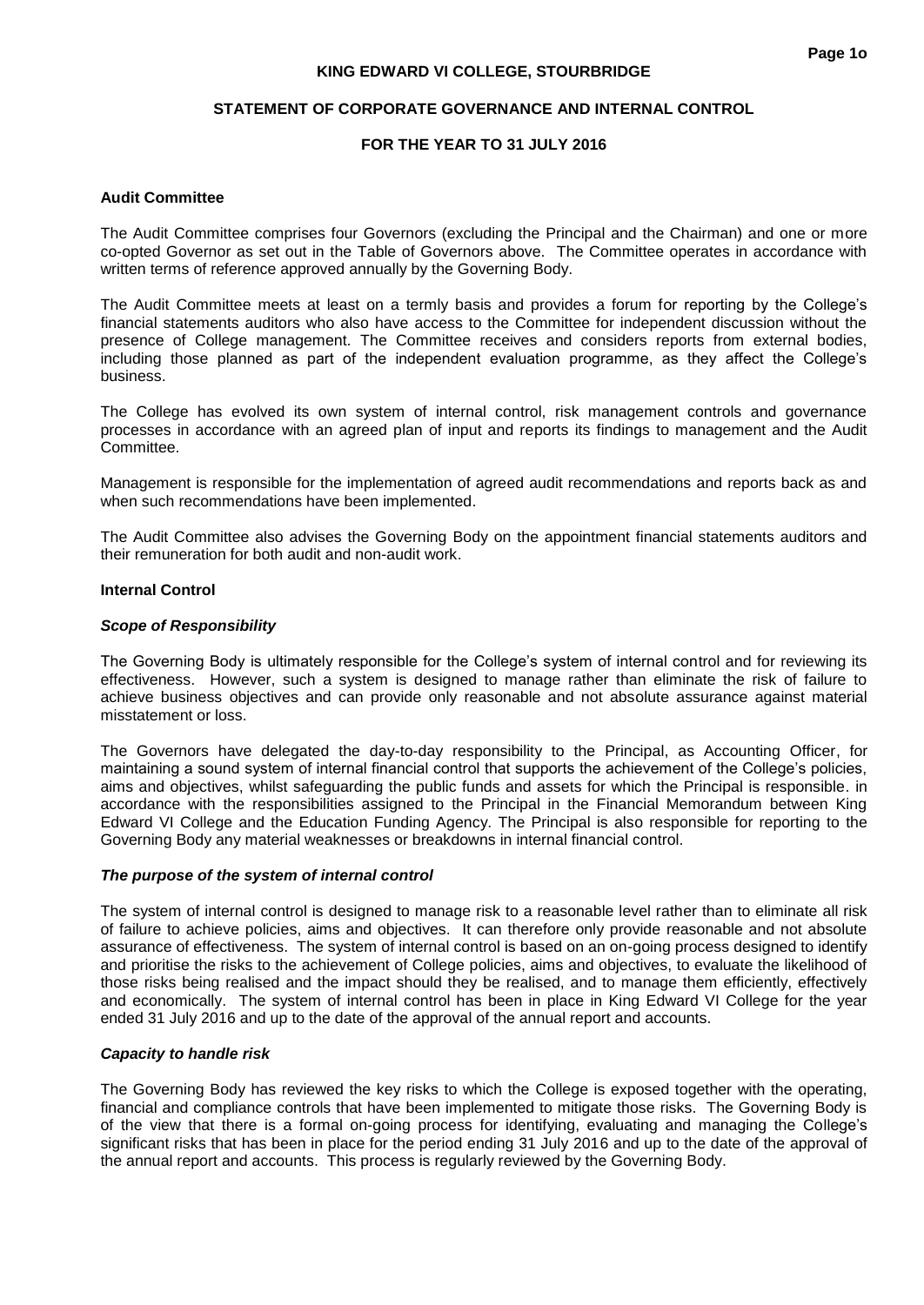## **STATEMENT OF CORPORATE GOVERNANCE AND INTERNAL CONTROL**

# **FOR THE YEAR TO 31 JULY 2016**

#### *The risk and control framework*

The system of internal control is based on a framework of regular management information, administrative procedures including the segregation of duties, and a system of delegation and accountability. In particular it includes:

- comprehensive budgeting systems with an annual budget which is reviewed and agreed by the Governing Body;
- regular reviews by the Governing Body of periodic and annual financial reports which indicate financial performance against forecasts;
- setting targets to measure financial and other performance;
- clearly defined capital investment control guidelines; and
- the adoption of formal project management disciplines where appropriate.

King Edward VI College has an external evaluation function which has replaced the previous internal audit service and which operates in accordance with the requirements of the Audit Code of Practice. The work of the external evaluation function is informed by an analysis of a broad spectrum of the risks to which the College is exposed and by the college's self assessment report. External evaluation activities are based on this analysis. The analysis of risks and the external evaluation activities are endorsed by the Governing Body on the recommendation of the Audit Committee. At least annually the Principal provides the Governing Body with a report on the external evaluation activity undertaken for the College.

#### *Review of effectiveness*

As Accounting Officer, the Principal has responsibility for reviewing the effectiveness of the system of internal control. The Principal's review of the effectiveness of the system of internal control is informed by:

- the work carried out by the external evaluation commissions;
- the work of the executive managers within the College who have responsibility for the development and maintenance of the internal control framework; and
- comments made by the College's financial statements auditors and the regularity auditors in their management letters and other reports;

The Principal has been advised on the implications of the result of the review of the effectiveness systems of internal control by the Audit Committee, which oversees the work of the Risk Management Group. A plan is in place to address weaknesses and ensure continuous improvement of the systems .

The senior management team receives reports setting out key performance and risk indicators and considers possible control issues brought to their attention by early warning mechanisms which are embedded within departments and reinforced by risk awareness training. The Audit Committee's role in this area is confined to a high-level review of the arrangements for internal control. The Governing Body's agenda includes a regular item for consideration of risk and control and receives reports from the senior management team and the Audit Committee. The emphasis is on obtaining the relevant degree of assurance and not merely reporting by exception. At its October 2016 meeting the Governing Body carried out the annual assessment for the year ended 31 July 2016 by considering documentation from the executive leadership team and the independent evaluation programme and taking account of events since 31 July 2015.

Based on the advice of the Audit Committee and the Accounting Officer, the Corporation is of the opinion that the College has an adequate and effective framework for governance, risk management and control, and has fulfilled its statutory responsibility for "the effective and efficient use of resources, the solvency of the institution and the body and the safeguarding of their assets".

# **Going Concern**

After making appropriate enquiries the Governors consider that the College has adequate resources to continue in operational existence for the foreseeable future. For this reason they continue to adopt the going concern basis in preparing the financial statements.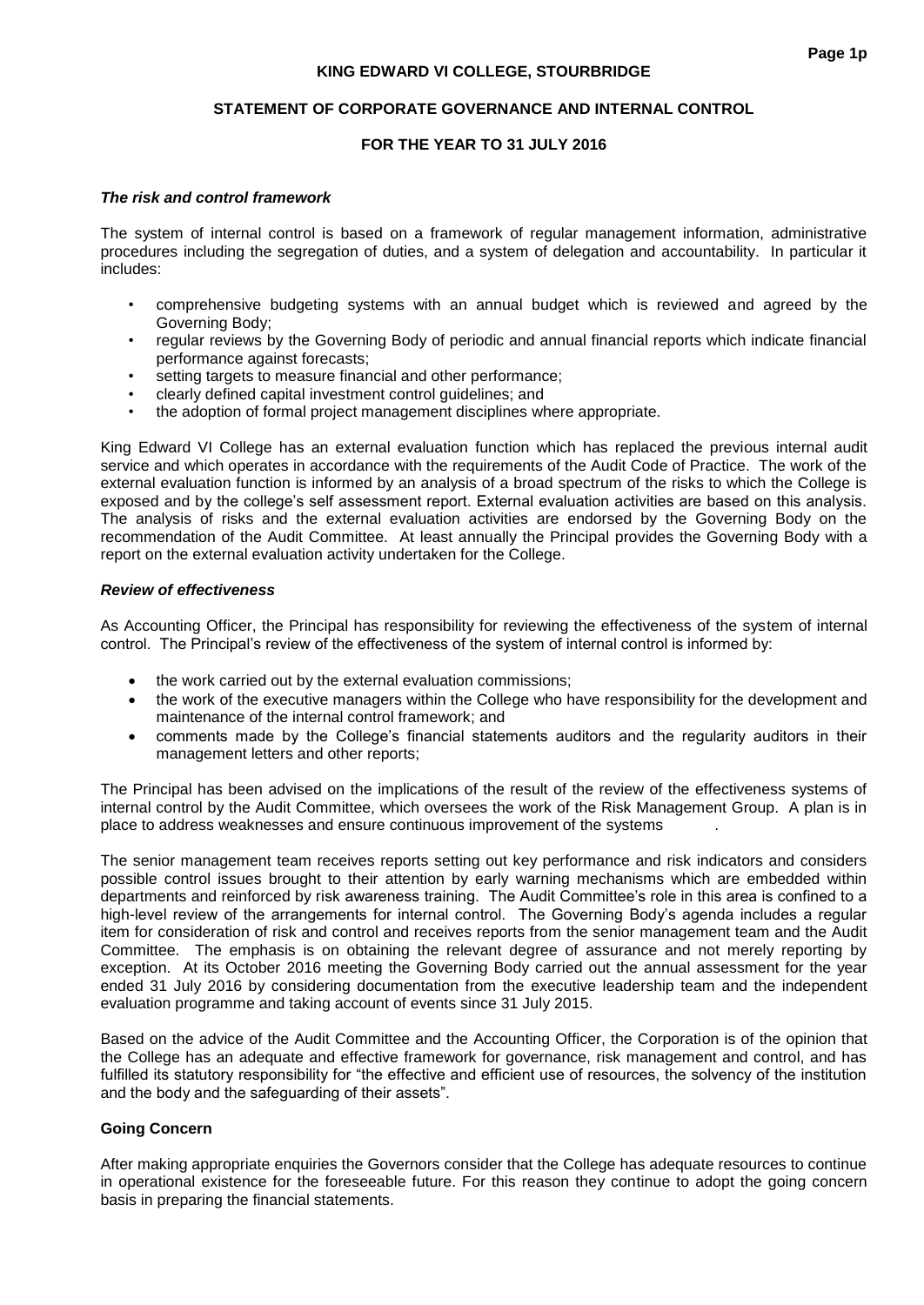## **FOR THE YEAR TO 31 JULY 2016**

## **Governing Body's statement on the College's regularity, propriety and compliance with Funding body terms and conditions of funding**

The Corporation has considered its responsibility to notify the Education Funding Agency of material irregularity, impropriety and non-compliance with Education Funding Agency terms and conditions of funding, under the financial memorandum in place between the College and the Education Funding Agency. As part of its consideration the Corporation has had due regard to the requirements of the financial memorandum.

We confirm, on behalf of the Corporation, that to the best of its knowledge, the Corporation believes it is able to identify any material irregular or improper use of funds by the College, or material non-compliance with the Education Funding Agency's terms and conditions of funding under the College's financial memorandum/funding agreement. We further confirm that any instances of material irregularity, impropriety or funding non-compliance discovered to date have been notified to the Education Funding Agency

We confirm that no instances of material irregularity, impropriety or non-compliance have been discovered to date. If any instances are identified after the date of this statement, these will be notified to the Education Funding Agency.

Approved by order of the Board of Governors on 07 December 2016 and signed on its behalf by:

Signed: Signed: Signed: Signed: Signed: Signed: Signed: Signed: Signed: Signed: Signed: Signed: Signed: Signed: Signed: Signed: Signed: Signed: Signed: Signed: Signed: Signed: Signed: Signed: Signed: Signed: Signed: Signed

**\_\_\_\_\_\_\_\_\_\_\_\_\_\_\_\_\_\_\_\_\_\_\_\_\_\_\_ \_\_\_\_\_\_\_\_\_\_\_\_\_\_\_\_\_\_\_\_\_\_\_\_\_\_\_** Professor Chris Painter Music Christener Music Music Remley Mann Chairman **Principal**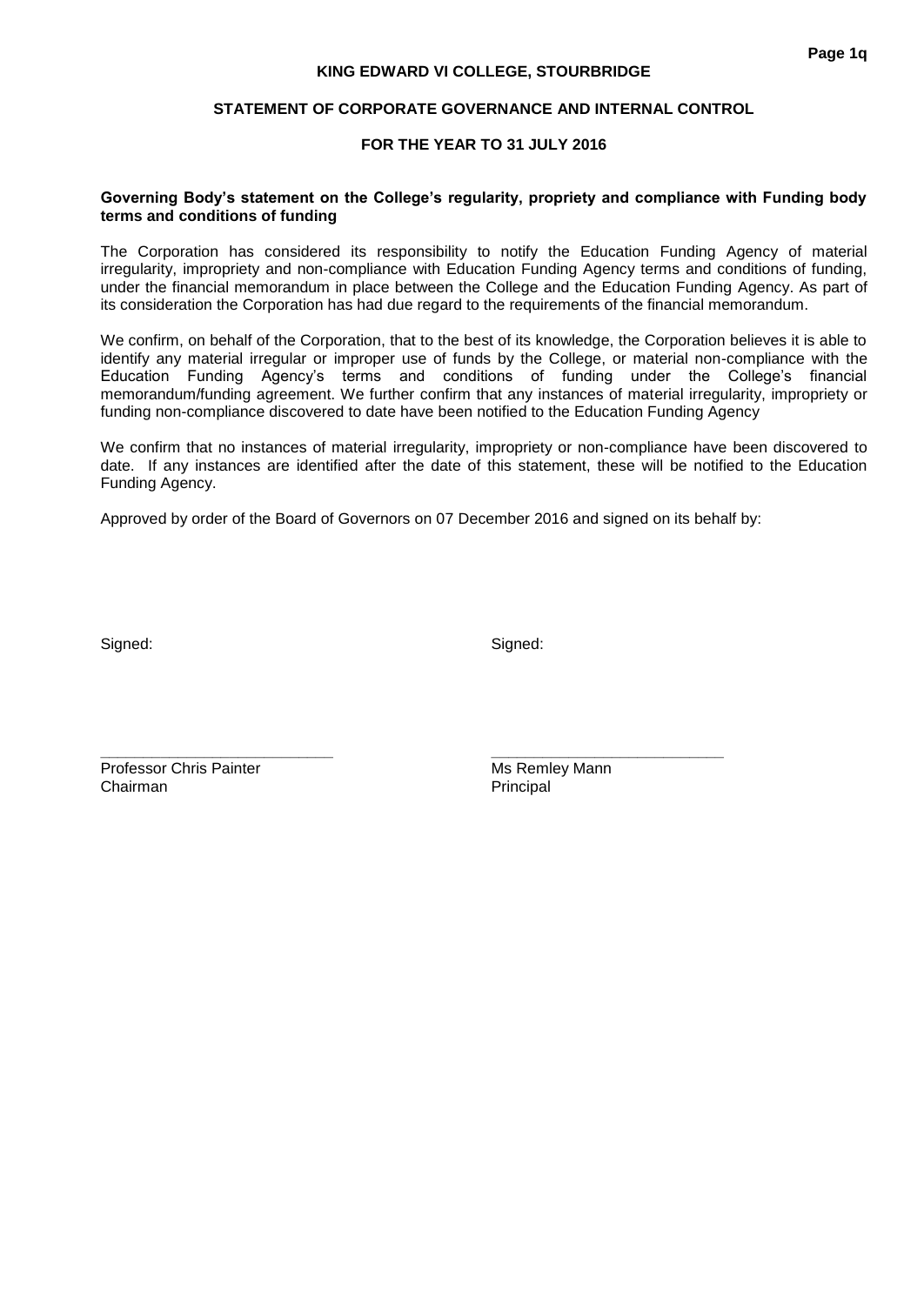# **FOR THE YEAR TO 31 JULY 2016**

The Governors of the College are required to present audited financial statements for each financial year.

Within the terms and conditions of the Financial Memorandum agreed between the Education Funding Agency (EFA) and the Board of Governors of the College, the Board of Governors, through its Principal, is required to prepare financial statements for each financial year in accordance with the 2007 *Statement of Recommended Practice – Accounting for Further and Higher Education Institutions* and with the Accounts Direction for 2013-14 financial statements issued jointly by the Skills Funding Agency and the EFA, and which give a true and fair view of the state of affairs of the College and the result for that year.

In preparing the financial statements the Board of Governors is required to:

- select suitable accounting policies and then apply them consistently;
- make judgements and estimates that are reasonable and prudent;
- state whether applicable accounting standards have been followed, subject to any material departures disclosed and explained in the financial statements; and
- prepare financial statements on the going concern basis unless it is inappropriate to assume that the College will continue in operation.

The Board of Governors is also required to prepare a Board of Governors Report which describes what it is trying to do and how it is going about it, including the legal and administrative status of the College.

The Board of Governors is responsible for keeping proper accounting records which disclose with reasonable accuracy at any time the financial position of the College and which enable it to ensure that the financial statements are prepared in accordance with relevant legislation and other relevant accounting standards. It is responsible for taking such steps that are reasonably open to it to safeguard assets of the College and to prevent and detect fraud and other irregularities.

The maintenance and integrity of the College website is the responsibility of the Board of Governors of the College. The work carried out by auditors does not involve consideration of these matters and accordingly the auditors accept no responsibility for any changes that may have occurred to the financial statements since they were initially presented on the website. Legislation in the United Kingdom governing the preparation and dissemination of financial statements may differ from legislation in other jurisdictions.

Governors of the College are responsible for ensuring that expenditure and income are applied for the purposes intended by Parliament and that the financial transactions conform to the authorities that govern them. In addition they are responsible for ensuring that funds from the Council are used only in accordance with the Financial Memorandum with the Council and any other conditions which the Council may from time to time prescribe. The Governors must ensure that there are appropriate financial and management controls in place sufficient to safeguard public funds and other funds and ensure they are used properly. In addition, the Board of Governors are responsible for securing the economical, efficient and effective management of the College's resources and expenditure, so that the benefits that should be derived from the application of public funds by the Council are not put at risk.

Approved by order of the Board of Governors on 07 December 2016 and signed on its behalf by:

Professor Chris Painter Chairman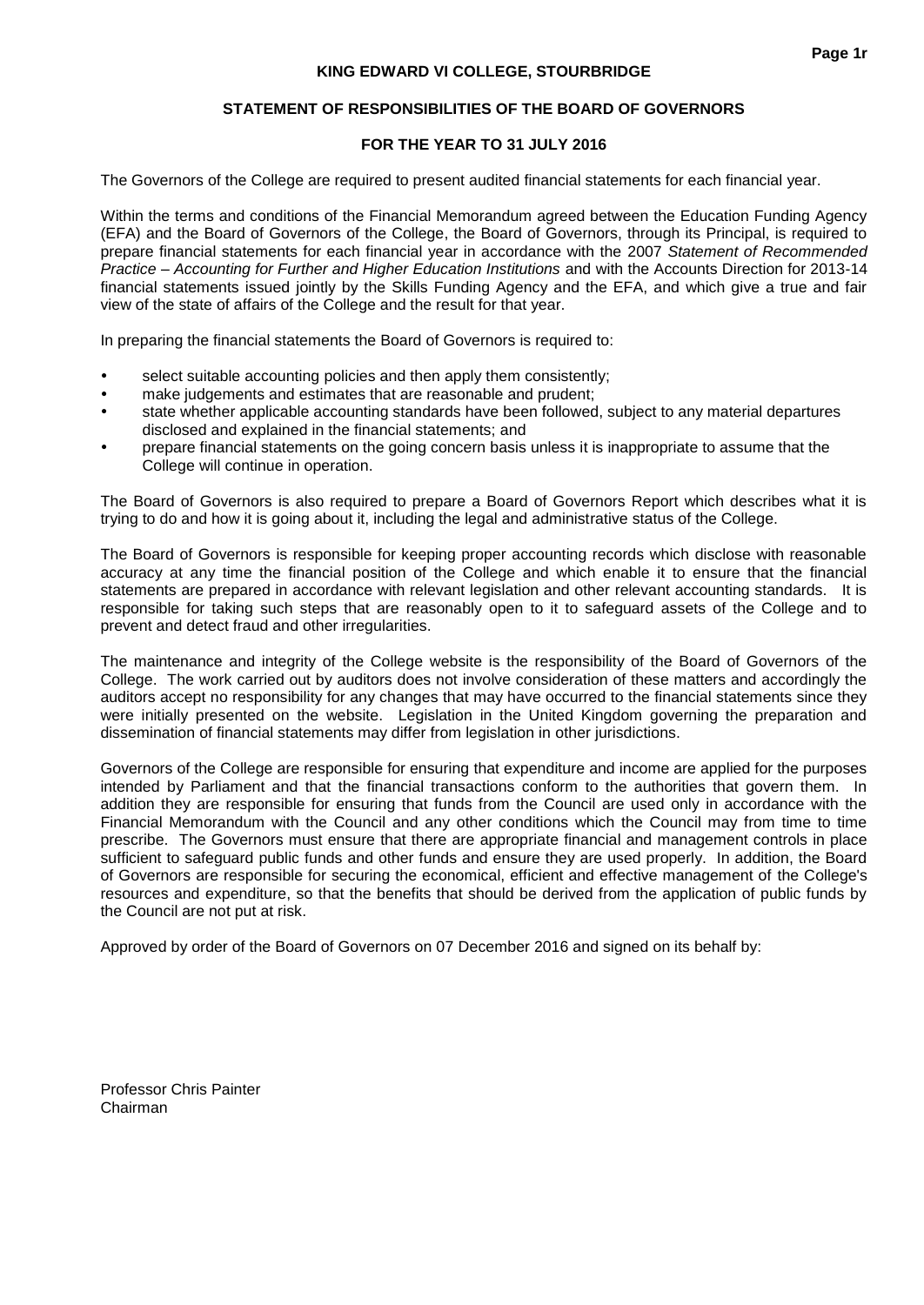# **FOR THE YEAR TO 31 JULY 2016**

We have audited the financial statements of King Edward VI College, Stourbridge for the year ended 31 July 2016, which comprise the income and expenditure account, the balance sheet, the cash flow statement, the statement of recognised gains and losses and the related notes. The financial reporting framework that has been applied in their preparation is applicable law and UK accounting standards (UK Generally Accepted Accounting Practice).

This report is made solely to the Board of Governors, as a body, in accordance with statutory requirements. Our audit work has been undertaken so that we might state to the Board of Governors, as a body, those matters we are required to state to them in an auditor's report and for no other purpose. To the fullest extent permitted by law, we do not accept or assume responsibility to anyone other than the Board of Governors, as a body, for our audit work, for this report, or for the opinions we have formed.

# **Respective Responsibilities of the Board of Governors and Auditors**

As explained more fully in the Statement of Responsibilities of the Board of Governors on page 1r, the College's Board of Governors is responsible for the preparation of financial statements which give a true and fair view.

Our responsibility is to audit, and express an opinion on, the financial statements in accordance with applicable law and International Standards on Auditing (UK and Ireland). Those standards require us to comply with the Auditing Practices Board's (APB's) Ethical Standards for Auditors.

# **Scope of the audit of the financial statements**

An audit involves obtaining evidence about the amounts and disclosures in the financial statements sufficient to give reasonable assurance that the financial statements are free from material misstatement, whether caused by fraud or error. This includes an assessment of: whether the accounting policies are appropriate to the College's circumstances and have been consistently applied and adequately disclosed; the reasonableness of significant accounting estimates made by the Board of Governors; and the overall presentation of the financial statements. In addition we read all the financial and non-financial information in the Annual Report to identify material inconsistencies with the audited financial statements. If we become aware of any apparent material misstatements or inconsistencies, we consider the implications for our report.

# **Opinion on financial statements**

In our opinion:

- the financial statements give a true and fair view, in accordance with UK Generally Accepted Accounting Practice, of the state of affairs of the College as at 31 July 2016 and of the surplus of income over expenditure for the year then ended;
- the financial statements have been properly prepared in accordance with the 2015 Statement of Recommended Practice – Accounting for Further and Higher Education.
- proper accounting records have been kept; and
- the financial statements are in agreement with the accounting records.

**Wendy Davies (Senior Statutory Auditor) 07 December 2016 for and on behalf of CK Audit** 

**Chartered Accountants** Castlegate Way **Statutory Auditor Dudley Dudley Dudley Dudley Dudley** 

No 4 Castle Court 2 West Midlands DY1 4RH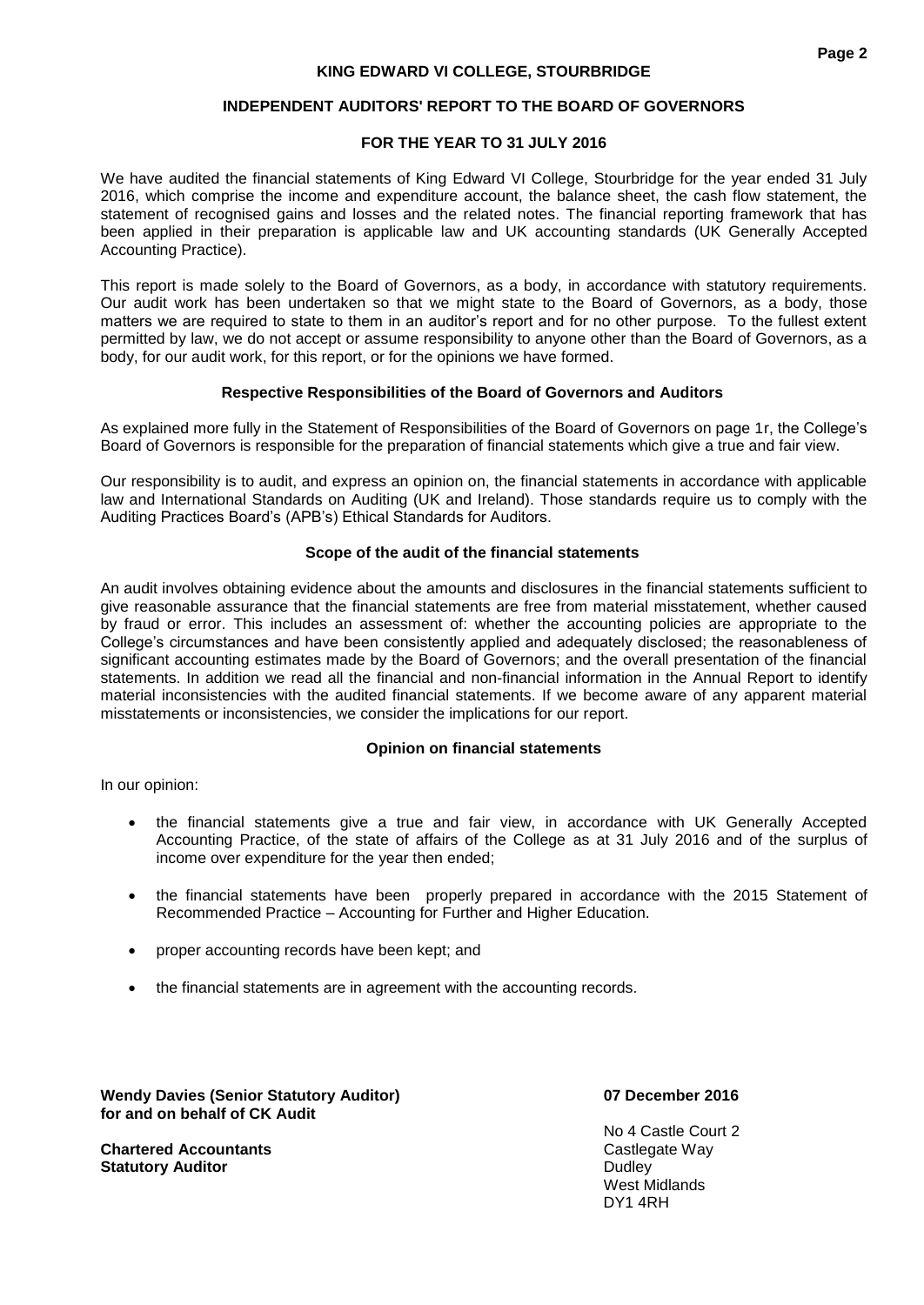# **STATEMENT OF COMPREHENSIVE INCOME**

# **FOR THE YEAR TO 31 JULY 2016**

|                                              | Note        | 2016       | 2015<br>(Re-stated) |
|----------------------------------------------|-------------|------------|---------------------|
|                                              |             | £          | £                   |
| <b>INCOME</b>                                |             |            |                     |
| <b>Funding Body Grants</b>                   | $\mathbf 2$ | 8,734,400  | 8,284,754           |
| <b>Tuition Fees and Education Contracts</b>  | 3           | 106,924    | 45,708              |
| Other income                                 | 4           | 258,938    | 462,438             |
| Investment income                            | 5           | 9,545      | 7,945               |
| <b>Total income</b>                          |             | 9,109,807  | 8,800,845           |
| <b>EXPENDITURE</b>                           |             |            |                     |
| Staff costs                                  | 6           | 6,805,478  | 6,500,249           |
| Other operating expenses                     | 7           | 1,506,288  | 1,521,432           |
| Depreciation                                 | 9           | 569,829    | 475,646             |
| Interest and other finance costs             | 8           | 119,636    | 117,966             |
| <b>Total expenditure</b>                     |             | 9,001,231  | 8,615,293           |
|                                              |             |            |                     |
| Surplus before other gains and losses        |             | 108,576    | 185,552             |
| Profit on disposal of assets                 |             | 2,000      |                     |
| Gain on investments                          |             | 7,479      | 3,664               |
| Exceptional redundancy costs                 |             | (95, 222)  |                     |
| Surplus before tax                           |             | 22,833     | 189,216             |
| Taxation                                     | 10          |            |                     |
| Surplus for the year                         |             | 22,833     | 189,216             |
| Unrealised surplus on revaluation of assets  |             |            |                     |
| Actuarial loss in respect of pension schemes | 21          | (749,000)  | (148,000)           |
| Actuarial gain on enhanced pension provision |             | 11,812     |                     |
| Total Comprehensive income for the Year      |             | (714, 355) | 41,216              |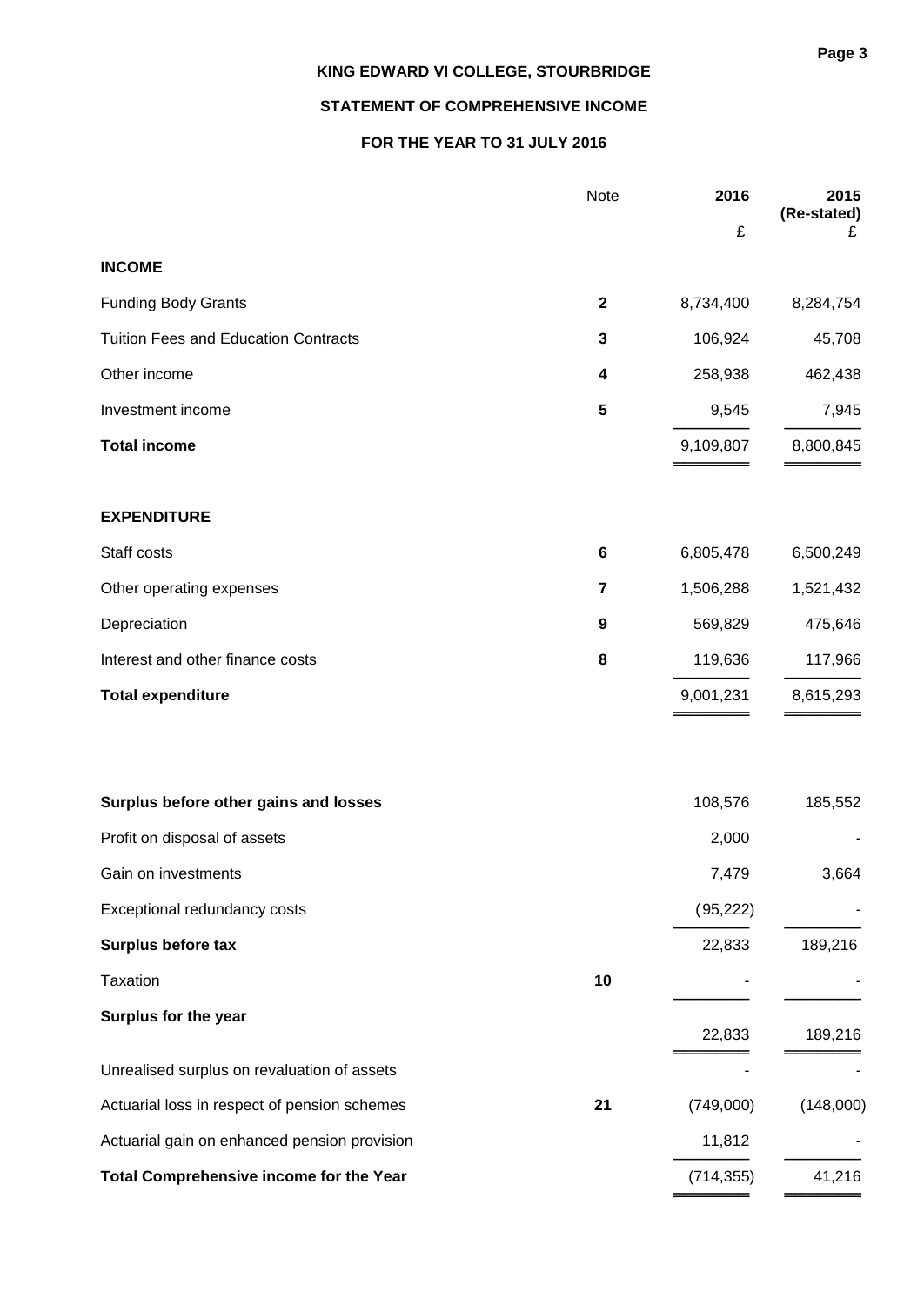# **STATEMENT OF CHANGES IN RESERVES**

# **FOR THE YEAR TO 31 JULY 2016**

|                                                   | £          |
|---------------------------------------------------|------------|
| College                                           |            |
| <b>Restated Balance at 1st August 2014</b>        | 1,040,091  |
| Surplus from the income and expenditure account   | 41,216     |
| Other Comprehensive income                        |            |
| Balance at 31 <sup>st</sup> July 2015             | 1,081,307  |
| (Deficit) from the income and expenditure account | (714, 355) |
| Other comprehensive income                        |            |
| <b>Total Comprehensive Income for the Year</b>    | (714, 355) |
| Balance at 31 <sup>st</sup> July 2016             | 366,952    |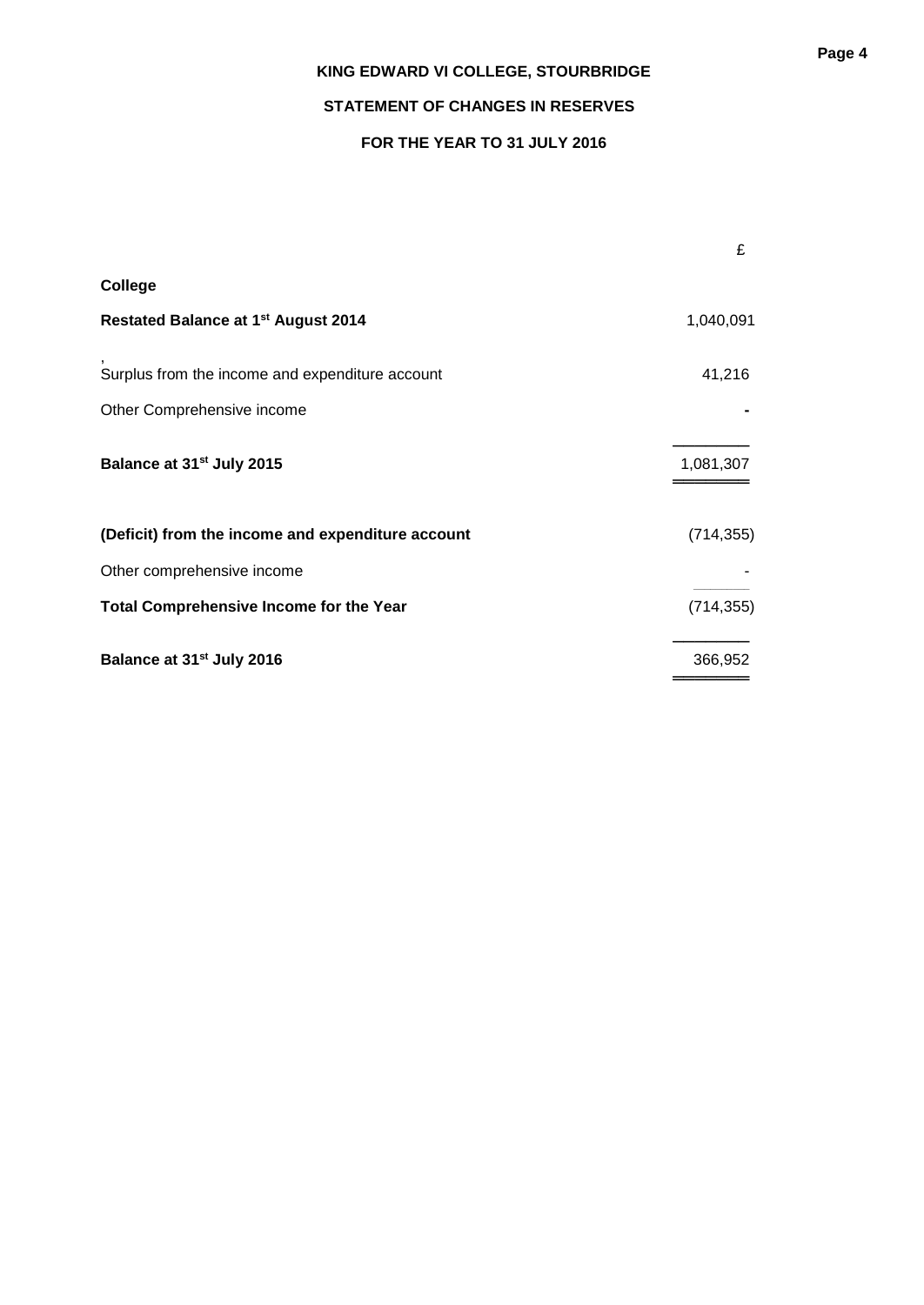# **BALANCE SHEET**

## **AT 31 JULY 2016**

|                                                            |                  | 2016         | 2015           |
|------------------------------------------------------------|------------------|--------------|----------------|
|                                                            | <b>Note</b>      |              | (Re-stated)    |
| <b>Non-current assets</b>                                  |                  | £            | £              |
| Tangible assets                                            | $\boldsymbol{9}$ | 13,748,600   | 14,080,560     |
| Investments                                                |                  |              |                |
|                                                            |                  |              |                |
|                                                            |                  | 13,748,600   | 14,080,560     |
| <b>Current assets</b>                                      |                  |              |                |
| <b>Stock</b>                                               |                  | 2,930        | 2,270          |
| Trade and other receivables                                | 11               | 71,658       | 81,696         |
| Investments                                                | 12               | 103,429      | 95,950         |
| Cash and cash equivalents                                  | 20               | 1,539,485    | 1,246,669      |
| <b>Total current assets</b>                                |                  | 1,717,502    | 1,426,585      |
| Creditors: amounts falling due within one year             | 13               | (1,835,774)  | (1,685,380)    |
| <b>Net current assets</b>                                  |                  | (118, 272)   | (258, 795)     |
|                                                            |                  |              |                |
| <b>Total assets less current liabilities</b>               |                  | 13,630,328   | 13,821,765     |
| Creditors: amounts falling due after one year              | 14               | (11,057,759) | (11, 375, 154) |
|                                                            |                  |              |                |
| <b>Provisions</b>                                          |                  |              |                |
| Defined benefit obligations                                | 21               | (2,205,617)  | (1, 353, 617)  |
| <b>Other Provisions</b>                                    | 16               |              | (11, 687)      |
| <b>Total net assets</b>                                    |                  | 366,952      | 1,081,307      |
|                                                            |                  |              |                |
| <b>Unrestricted Reserves</b>                               |                  |              |                |
| Income and expenditure account (excluding pension reserve) |                  | 2,572,569    | 2,434,924      |
| Defined benefit obligation reserve                         |                  | (2,205,617)  | (1, 353, 617)  |
| <b>Revaluation reserve</b>                                 |                  |              |                |
| <b>Total unrestricted reserves</b>                         |                  | 366,952      | 1,081,307      |
|                                                            |                  |              |                |

The financial statements on pages 3 to 23 were approved by the Board of Governors on 07 December 2016 and signed on behalf of the Board by the Chairman and by the Principal on behalf of the College.

Professor Chris Painter Professor Chris Painter **Accounting Chairman**<br>Chairman Accounting Officer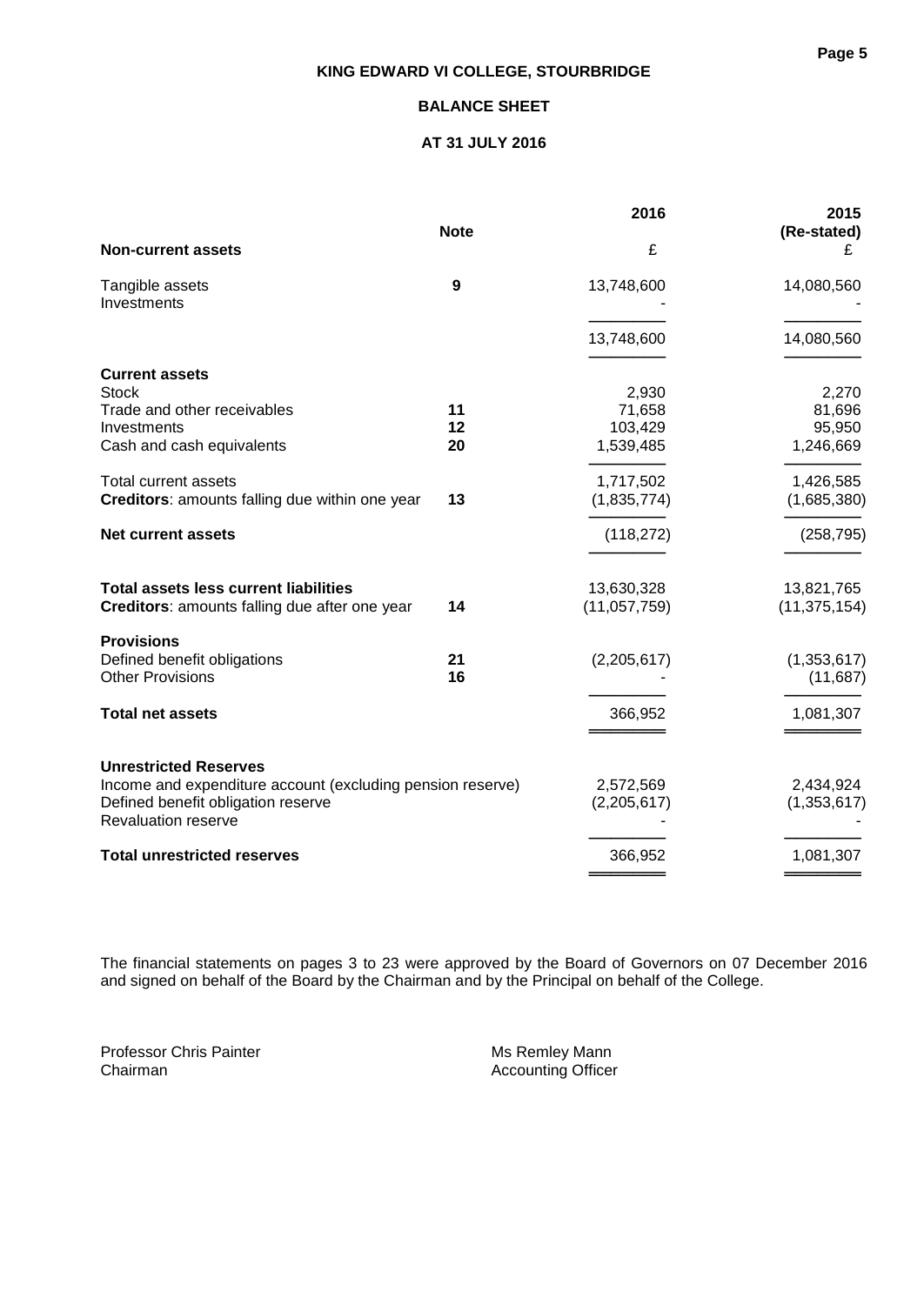# **CASH FLOW STATEMENT**

# **FOR THE YEAR TO 31 JULY 2016**

|                                                              | <b>Note</b> | 2016       | 2015<br>(Re-stated) |
|--------------------------------------------------------------|-------------|------------|---------------------|
|                                                              |             | £          | £                   |
| <b>Cash flow from operating activities</b>                   |             |            |                     |
| Surplus/(Deficit) for the year                               |             | 22,833     | 189,216             |
| Adjustment for non-cash items                                |             |            |                     |
| Depreciation                                                 |             | 569,829    | 475,646             |
| Release of capital grant amortisation                        |             | (304, 260) | (304, 260)          |
| (Increase)/Decrease in stocks                                |             | (660)      | 764                 |
| (Increase)/Decrease in debtors                               |             | 10,038     | 217,766             |
| Increase/(Decrease) in creditors due within one year         |             | 150,371    | (105, 559)          |
| Increase/(Decrease) in creditors due after one year          |             |            |                     |
| Increase/(Decrease) in provisions                            |             | 125        | (2,007)             |
| Pensions costs less contributions payable                    |             | 103,000    | 126,000             |
| Taxation                                                     |             |            |                     |
| Adjustment for investing or financing activities             |             |            |                     |
| Investment income                                            |             | (9, 545)   | (7, 945)            |
| Interest Payable                                             |             | 72,636     | 73,966              |
| <b>Taxation paid</b>                                         |             |            |                     |
| (Profit)/loss on sale of fixed assets                        |             | (2,000)    |                     |
| (Gains)/loss on investments                                  |             | (7, 479)   | (3,664)             |
| Net cash flow from operating activities                      |             | 604,888    | 659,923             |
| Cash flows from investing or financing activities            |             |            |                     |
| Proceeds from sale of fixed assets                           |             | 2,000      |                     |
| Investment income                                            |             | 9,545      | 7,945               |
| Payments made to acquire fixed assets                        |             | (237, 868) | (2,637,152)         |
| Cash flows from financing activities                         |             | 378,565    | (1,969,284)         |
| Interest paid                                                |             | (72, 636)  | (73,966)            |
| New government capital grants                                |             | 149,522    | 527,557             |
| New unsecured loans                                          |             |            | 2,000,000           |
| Repayments of amounts borrowed                               |             | (162, 635) | (804, 568)          |
|                                                              |             |            |                     |
| Increase/(Decrease) in cash and cash equivalents in the year |             | 292,816    | (320, 261)          |
| Cash and cash equivalents at beginning of the year           |             | 1,246,669  | 1,566,930           |
| Cash and cash equivalents at end of the year                 |             | 1,539,485  | 1,246,669           |
|                                                              |             |            |                     |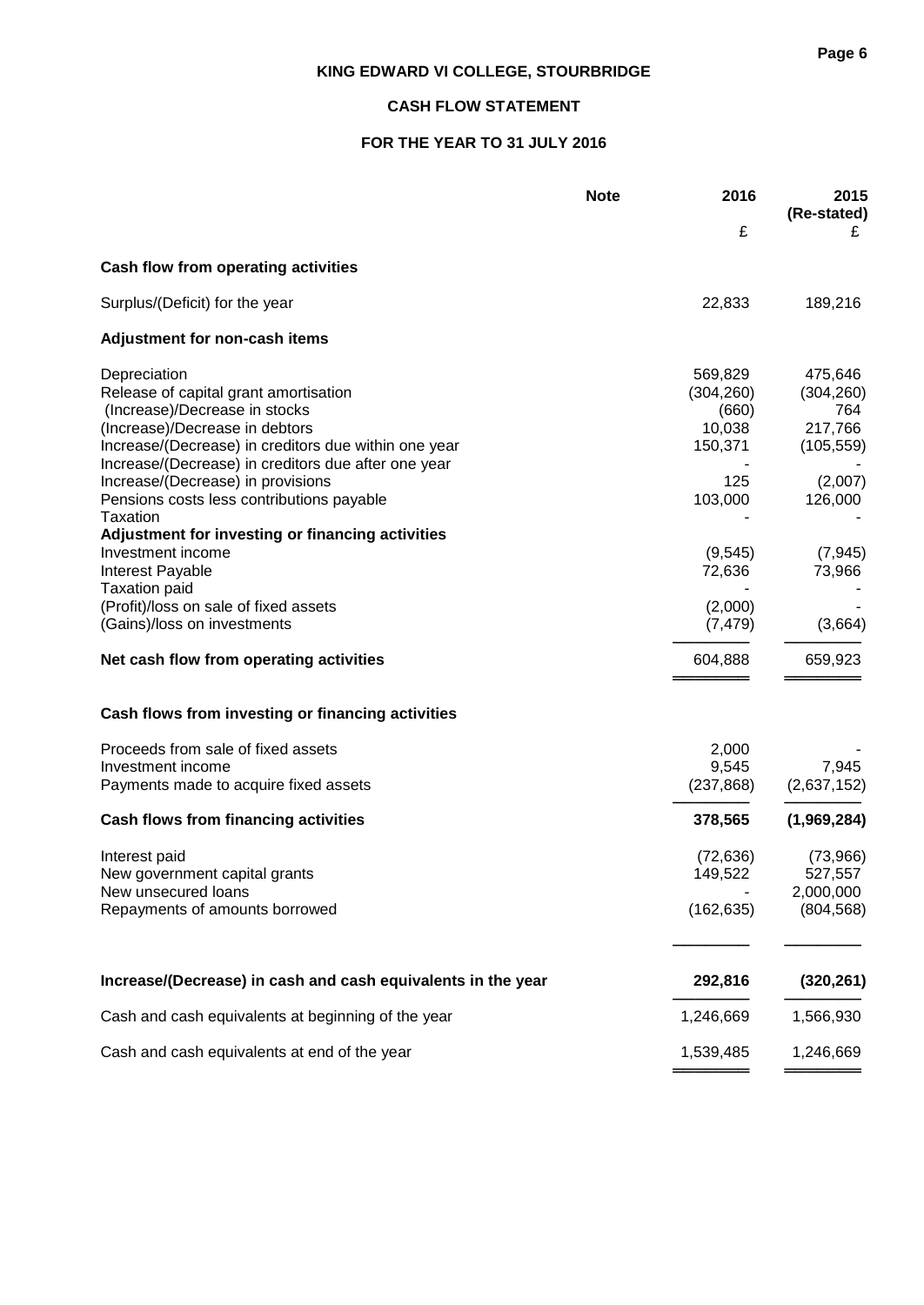#### **NOTES TO THE GOVERNORS' FINANCIAL STATEMENTS**

### **FOR THE YEAR TO 31 JULY 2016**

#### **1 Accounting policies**

#### **Statement of accounting policies**

The following accounting policies have been applied consistently in dealing with items which are considered material in relation to the financial statements.

#### **Basis of preparation**

These financial statements have been prepared in accordance with the Statement of Recommended Practice: Accounting in Further and Higher Education 2015 (the SORP) and in accordance with applicable Accounting Standards. They conform to guidance published by the Education Funding Agency (EFA), in the Accounts Direction Handbook

#### **Transition to the 2015 FE HE SORP**

The College is preparing its financial statements in accordance with FRS 102 for the first time and consequently has applied the first time adoption requirements. Some of the FRS 102 recognition, measurement, presentation and disclosure requirements and accounting policy choices differ from previous UK GAAP. Consequently, the College has amended certain accounting policies to comply with FRS 102 and the 2015 FE HE SORP.

An explanation of how the transition to the 2015 FE HE SORP has affected the reported financial position, financial performance and cash flows of the consolidated results of the College is provided in note 24.

The 2015 FE HE SORP requires colleges to prepare a single statement of comprehensive income, and not the alternative presentation of a separate income statement and a statement of other comprehensive income. This represents a change in accounting policy from the previous period where separate statements for the Income and Expenditure account and for the Statement of Total Recognised Gains and Losses were presented.

#### **Basis of accounting**

The financial statements are prepared in accordance with the historical cost convention modified by the revaluation of certain fixed assets and in accordance with applicable United Kingdom Accounting Standards.

#### **Going concern**

The activities of the College, together with the factors likely to affect its future development and performance are set out in the Operating and Financial Review. The financial position of the College, its cash flow, liquidity and borrowings are described in the Financial Statements and accompanying notes.

The College currently has £2,432,389 of loans outstanding with bankers on terms negotiated in 2015. The terms of the existing agreement are for 5 years. The College's forecasts and financial projections indicate that it will be able to operate within this existing facility and covenants for the foreseeable future.

Accordingly the College has a reasonable expectation that it has adequate resources to continue in operational existence for the foreseeable future, and for this reason will continue to adopt the going concern basis in the preparation of its Financial Statements.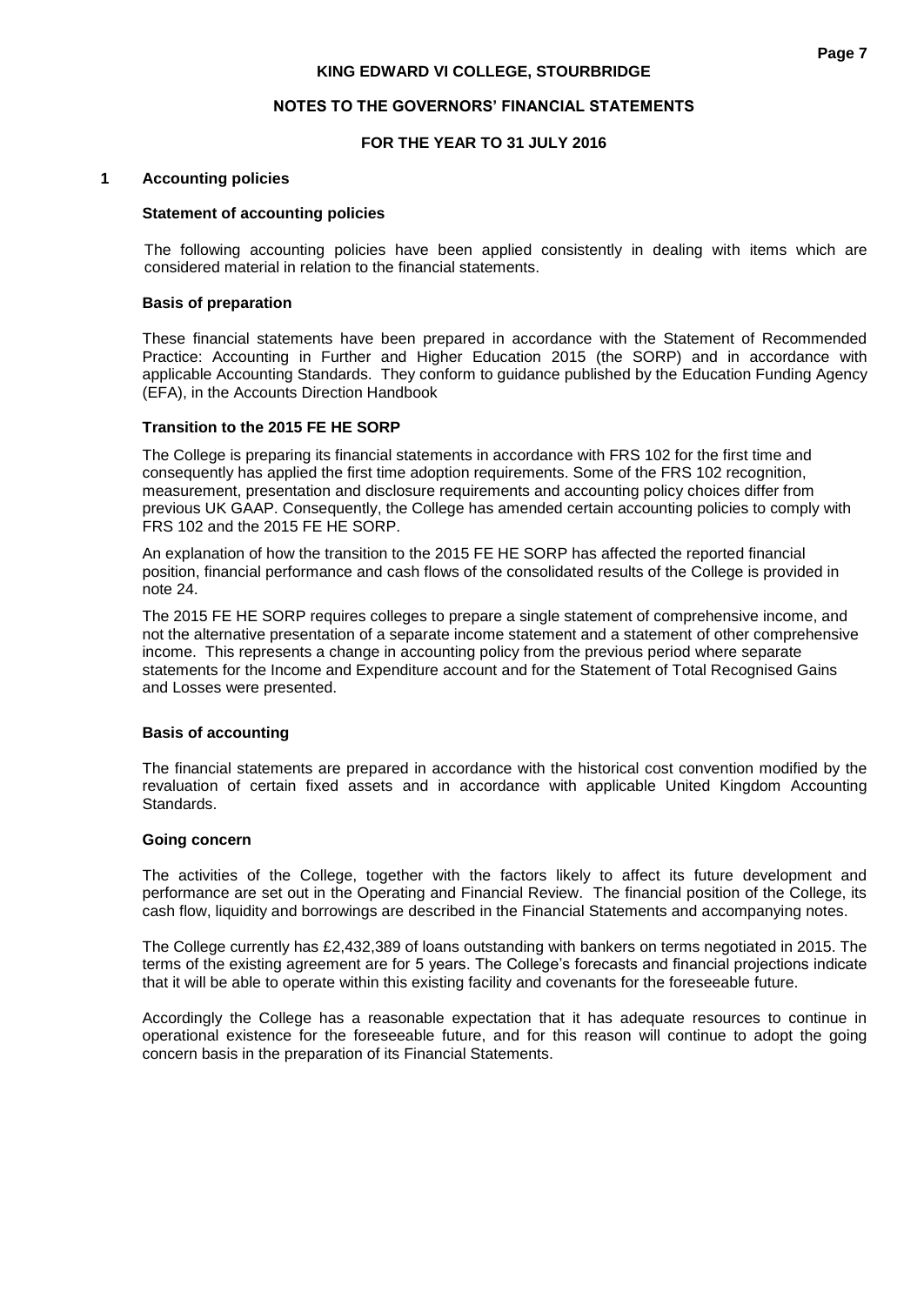# **FOR THE YEAR TO 31 JULY 2016**

## **1 Accounting policies (continued)**

#### **Recognition of income**

Grants (including research grants) from non-government sources are recognised in income when the College is entitled to the income and performance related conditions have been met. Income received in advance of performance related conditions being met is recognised as deferred income within creditors on the balance sheet and released to income as the conditions are met.

Government capital grants are capitalised, held as deferred income and recognised in income over the expected useful life of the asset, under the accrual method as permitted by FRS 102. Other capital grants are recognised in income when the College is entitled to the funds subject to any performance related conditions being met.

Income from tuition fees is stated gross of any expenditure which is not a discount and is recognised in the period for which it is received.

All income from short-term deposits is credited to the income and expenditure account in the period in which it is earned on a receivable basis.

#### **Post retirement benefits**

Retirement benefits to employees of the College are provided by the Teachers' Pension Scheme (TPS) and the Local Government Pension Scheme (LGPS). These are defined benefit schemes which are externally funded and contracted out of the State Earnings Related Pension Scheme (SERPS).

Contributions to the TPS are charged to the income and expenditure account so as to spread the cost of pensions over employees' working lives with the College in such a way that the pension cost is a substantially level percentage of current and future pensionable payrolls. The contributions are determined by qualified actuaries on the basis of quinquennial valuations using a prospective benefit method. The TPS is a multi employer scheme and the College is unable to identify its share of the underlying assets and liabilities of the scheme on a consistent and reasonable basis. The TPS is therefore treated as a defined contribution scheme and the contributions recognised as they are paid each year.

The assets of the LGPS are measured using closing market values. LGPS liabilities are measured using the projected unit method and discounted at the current rate of return on a high quality corporate bond of equivalent term and currency to the liability. The increase in the present value of the liabilities of the scheme expected to arise from employee service in the period is charged to the operating surplus. The expected return on the scheme's assets and the increase during the period in the present value of the scheme's liabilities, arising from the passage of time, are included in pension finance costs. Actuarial gains and losses are recognised in the statement of total recognised gains and losses.

#### **Short term Employment benefits**

Short term employment benefits such as salaries and compensated absences (holiday pay) are recognised as an expense in the year in which the employees render service to the College. Any unused benefits are accrued and measured as the additional amount the College expects to pay as a result of the unused entitlement.

#### **Enhanced Pensions**

The actual cost of any enhanced ongoing pension to a former member of staff is paid by a college annually. An estimate of the expected future cost of any enhancement to the ongoing pension of a former member of staff is charged in full to the college's income and expenditure account in the year that the member of staff retires. In subsequent years a charge is made to provisions in the balance sheet using the enhanced pensions spreadsheet provided by the AOC on behalf of the EFA.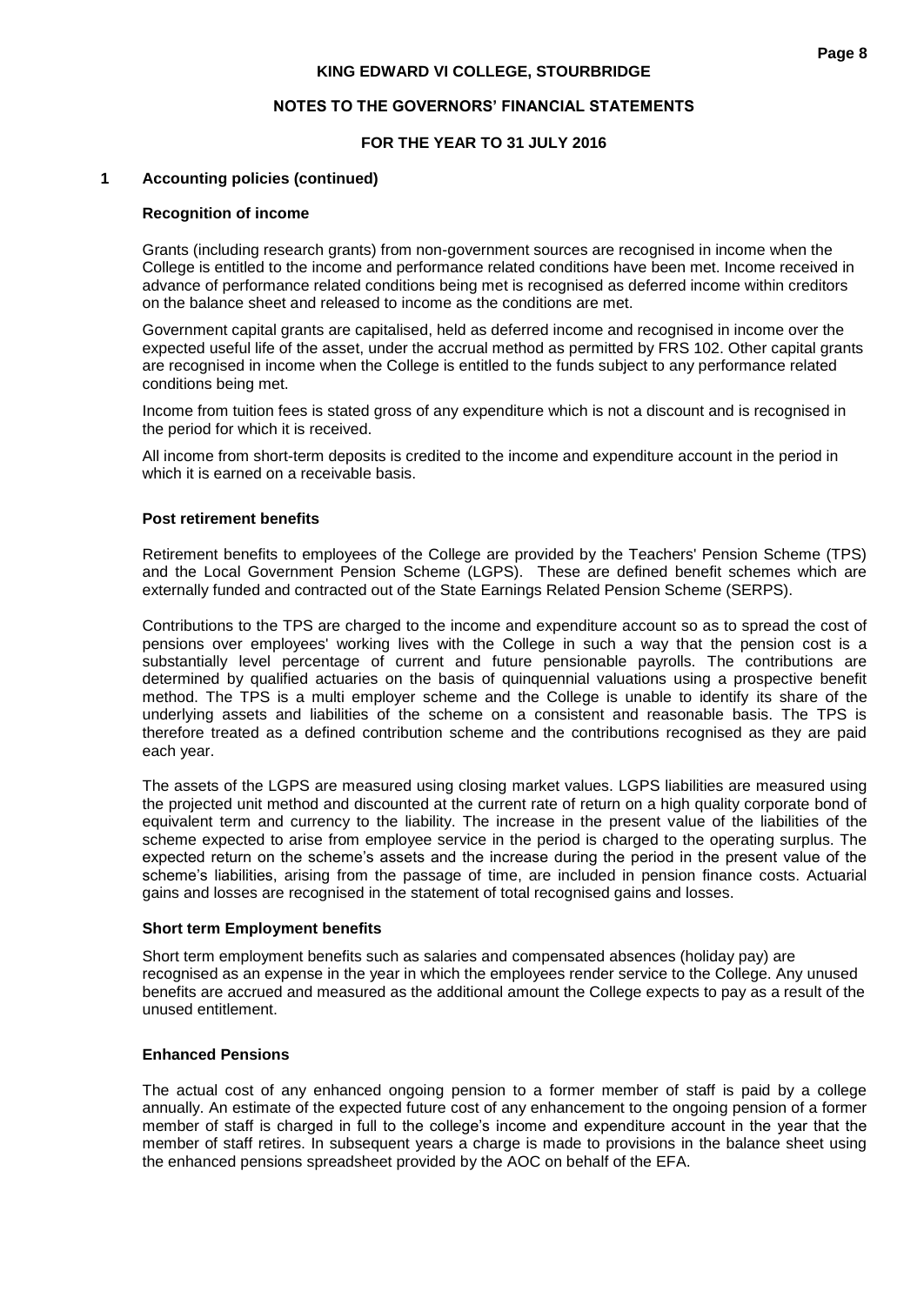## **NOTES TO THE GOVERNORS' FINANCIAL STATEMENTS**

# **FOR THE YEAR TO 31 JULY 2016**

## **1 Accounting policies (continued)**

#### **Non-current assets - Tangible fixed assets**

## **a Land and buildings**

Freehold land and buildings are owned by the Foundation Trustees and are used by the College under a Memorandum of Understanding.

Minor Improvements and alterations to freehold buildings are written off to the income and expenditure account in the year they are carried out. Major improvements, alterations and extensions to freehold buildings are capitalised at cost. Where they are acquired with the aid of specific grants, the related grants are credited to a deferred income account. The deferred capitals are written off over the expected useful life of the asset.

Improvements to leasehold property are written off straight line over a period of ten years commencing with the date of first usage.

Freehold buildings are depreciated over their expected useful life of 50 years.

#### **b Buildings owned by third parties**

Where buildings are used, but the legal rights are held by a third party, they are capitalised if the College has rights or access to ongoing future economic benefit. These buildings are depreciated over 50 years.

#### **c Equipment**

Inherited equipment is depreciated on a straight line basis over its remaining useful economic life to the College of 3 years.

All equipment is depreciated over its useful economic life as follows:

| General equipment   | :- between $3 \& 10$ years on a straight-line basis       |
|---------------------|-----------------------------------------------------------|
| Technical equipment | :- up to 10 years as prescribed by the board of governors |
| Motor vehicles      | $\therefore$ 20% straight line                            |

Where equipment is acquired with the aid of specific grants it is capitalised and depreciated in accordance with the above policy, with the related grant being credited to a deferred capital grant account and released to the income and expenditure account over the expected useful economic life of the related equipment.

#### **Borrowing costs**

Borrowing costs are recognised as expenditure in the period in which they are incurred.

#### **Leased assets**

Costs in respect of operating leases are charged on a straight line basis over the lease term.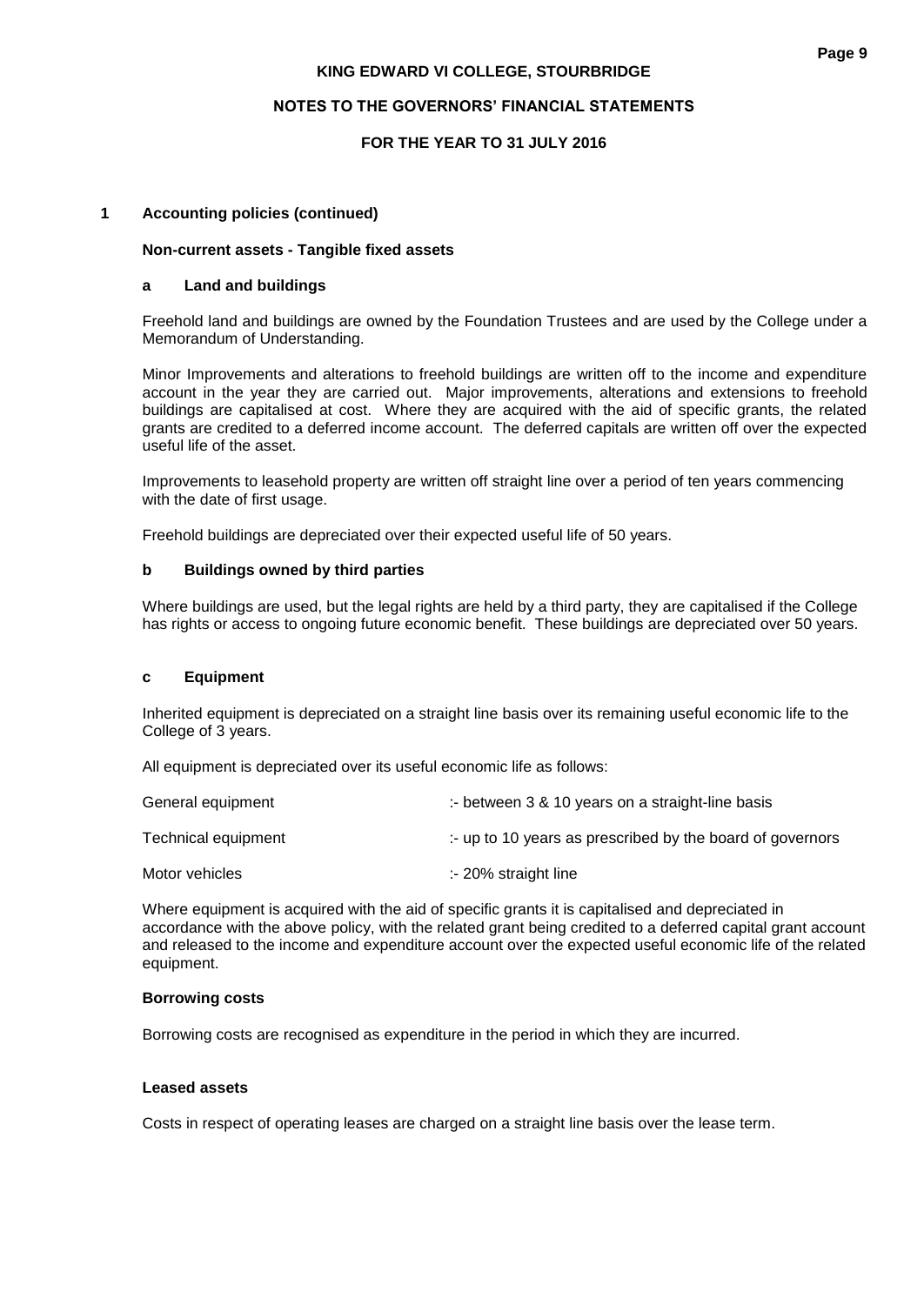#### **NOTES TO THE GOVERNORS' FINANCIAL STATEMENTS**

## **FOR THE YEAR TO 31 JULY 2016**

#### **1 Accounting policies (continued)**

#### **Investments**

Current asset investments are included in the balance sheet at their fair value. Any movement in this value at the year end has been shown in the statement of comprehensive income.

#### **Inventories**

Inventories are stated at the lower of their cost and net realisable value, being selling price less costs to complete and sell. Where necessary, provision is made for obsolete, slow-moving and defective items.

#### **Cash and cash equivalents**

Cash includes cash in hand, deposits repayable on demand and overdrafts. Deposits are repayable on demand if they are in practice available within 24 hours without penalty.

Cash equivalents are short term, highly liquid investments that are readily convertible to known amounts of cash with insignificant risk of change in value. An investment qualifies as a cash equivalent when it has maturity of 3 months or less from the date of acquisition.

#### **Financial liabilities and equity**

Financial liabilities and equity are classified according to the substance of the financial instrument's contractual obligations, rather than the financial instrument's legal form.

All loans, investments and short term deposits held by the College are classified as basic financial instruments in accordance with FRS 102. These instruments are initially recorded at the transaction price less any transaction costs (historical cost). FRS 102 requires that basic financial instruments are subsequently measured at amortised cost; however the College has calculated that the difference between the historical cost and amortised cost basis is not material and so these financial instruments are stated on the balance sheet at historical cost. Loans and investments that are payable or receivable within one year are not discounted.

#### **Maintenance of premises**

The cost of routine corrective maintenance is charged to the income and expenditure account in the year it is incurred.

## **Taxation**

The College is an exempt charity within the scope Charities Act 2011 and as such is a charity within the meaning of section 506(1) of the Income and Corporation Taxes Act 1988 (ICTA 1988). Accordingly, the College is potentially exempt from taxation in respect of income or capital gains received within categories covered by section 505 of ICTA 1988 or section 256 of the Taxation of Chargeable Gains Act 1992, to the extent that such income or gains are applied to exclusively charitable purposes.

The College receives no similar exemption in respect of value added tax. For this reason the College is generally unable to recover input VAT it suffers on goods and services purchased. Non-pay expenditure is therefore shown inclusive of VAT.

#### **Provisions**

Provisions are recognised when the College has a present legal or constructive obligation as a result of a past event, it is probable that a transfer of economic benefit will be required to settle the obligation and a reliable estimate can be made of the amount of the obligation.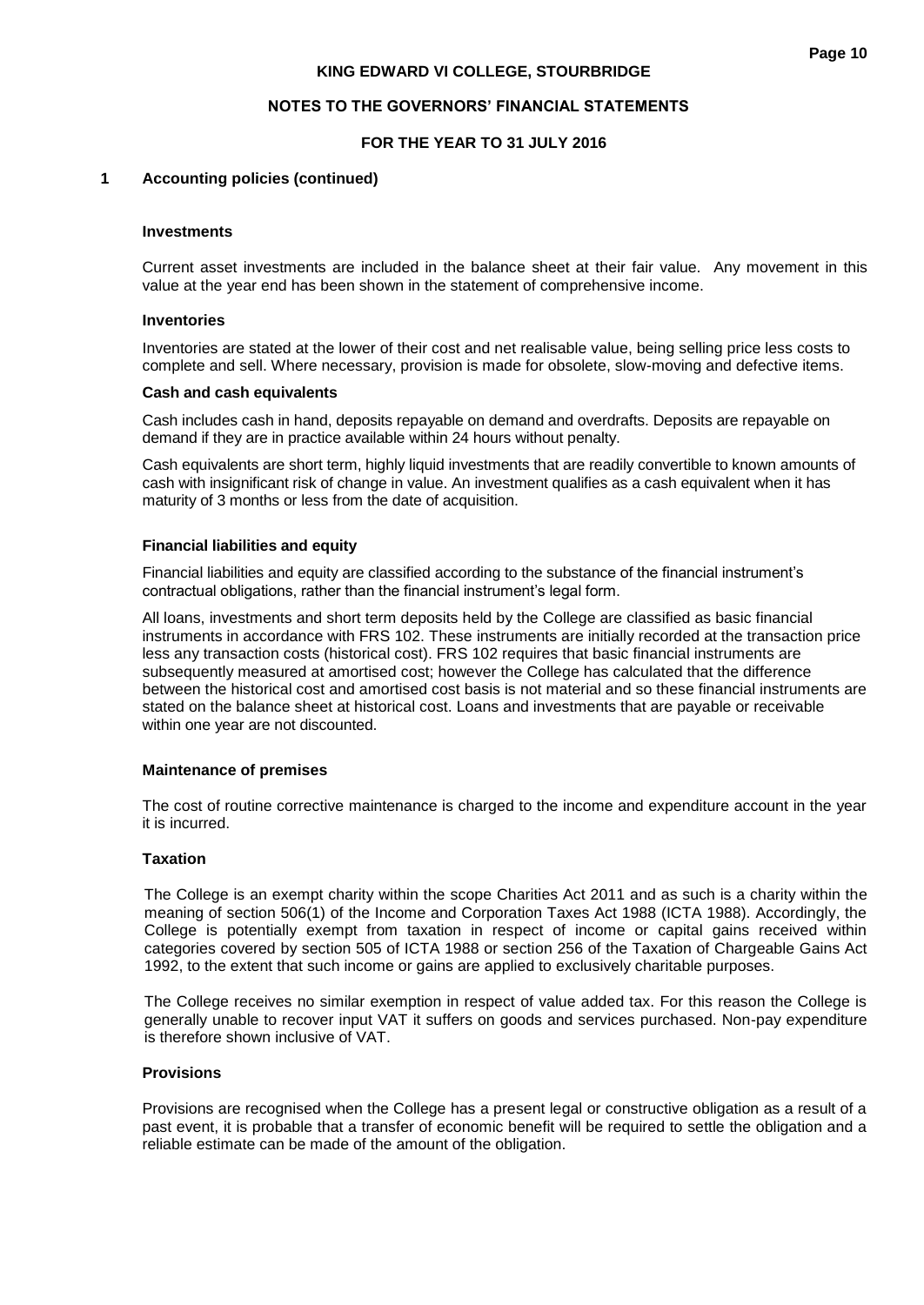## **FOR THE YEAR TO 31 JULY 2016**

#### **1 Accounting policies (continued)**

#### **Agency arrangements**

The College acts as an agent in the collection and payment of Learner Support Funds. Related payments received from the EFA and subsequent disbursements to students are excluded from the income and expenditure account and are shown separately in Note 35, except for the 5% of the grant received which is available to the College to cover the administration of Learner Support Fund applications and payments.

#### **Judgements in applying accounting policies and key sources of estimation uncertainty**

In preparing these financial statements, management have made the following judgements:

- Determine whether leases entered into by the College either as a lessor or a lessee are operating or finance leases. These decisions depend on an assessment of whether the risks and rewards of ownership have been transferred from the lessor to the lessee on a lease by lease basis.
- Determine whether there are indicators of impairment of the College's tangible assets. Factors taken into consideration in reaching such a decision include the economic viability and expected future financial performance of the asset and where it is a component of a larger cash-generating unit, the viability and expected future performance of that unit.

Other key sources of estimation uncertainty

*Tangible fixed assets*

Tangible fixed assets, are depreciated over their useful lives taking into account residual values, where appropriate. The actual lives of the assets and residual values are assessed annually and may vary depending on a number of factors. In re-assessing asset lives, factors such as technological innovation and maintenance programmes are taken into account. Residual value assessments consider issues such as future market conditions, the remaining life of the asset and projected disposal values.

*Local Government Pension Scheme*

The present value of the Local Government Pension Scheme defined benefit liability depends on a number of factors that are determined on an actuarial basis using a variety of assumptions. The assumptions used in determining the net cost (income) for pensions include the discount rate. Any changes in these assumptions, which are disclosed in note 21, will impact the carrying amount of the pension liability. Furthermore a roll forward approach which projects results from the latest full actuarial valuation performed at 31 March 2013 has been used by the actuary in valuing the pensions liability at 31 July 2016. Any differences between the figures derived from the roll forward approach and a full actuarial valuation would impact on the carrying amount of the pension liability.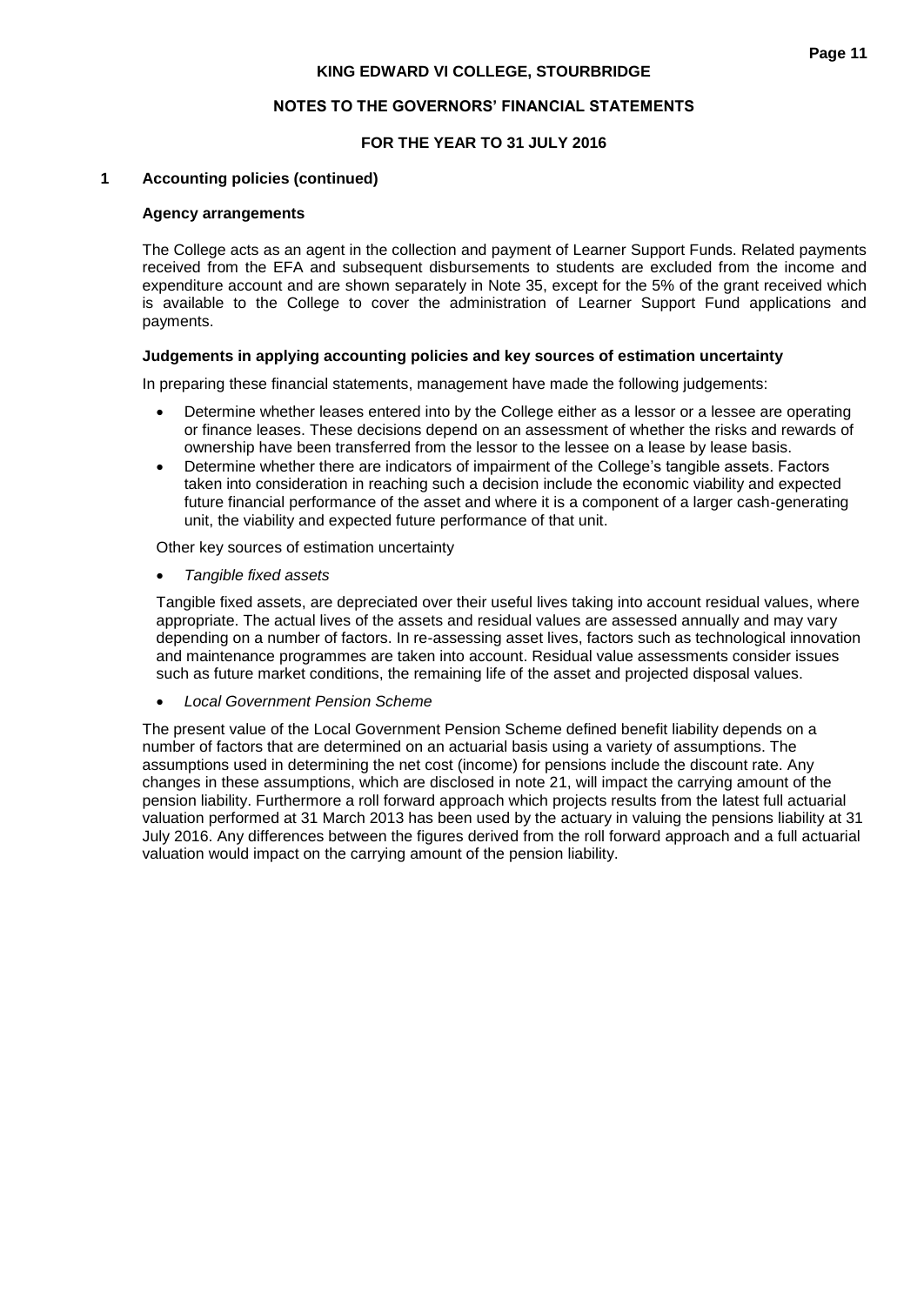# **FOR THE YEAR TO 31 JULY 2016**

# **2 Funding body grants**

|   |                                                                     | 2016<br>£          | 2015<br>£          |
|---|---------------------------------------------------------------------|--------------------|--------------------|
|   | <b>Recurrent grant</b>                                              |                    |                    |
|   | <b>Education Funding Agency</b><br>Sport England                    | 8,416,660<br>1,351 | 7,945,912          |
|   | Other                                                               | 12,129             | 34,582             |
|   | <b>Specific grants</b><br>Release of government capital grants      | 304,260            | 304,260            |
|   |                                                                     |                    |                    |
|   |                                                                     | 8,734,400          | 8,284,754          |
|   |                                                                     |                    |                    |
| 3 | Tuition fees and education contracts                                | 2016               | 2015               |
|   |                                                                     | £                  | £                  |
|   | Total tuition fees<br><b>Education contracts</b>                    | 106,924            | 45,708             |
|   |                                                                     | 106,924            | 45,708             |
|   |                                                                     |                    |                    |
| 4 | Other income                                                        | 2016               | 2015               |
|   |                                                                     | £                  | £                  |
|   | Catering and residences                                             |                    |                    |
|   | Other income generating activities<br>Non-government capital grants | 108,929<br>125,420 | 120,583<br>291,802 |
|   | Miscellaneous income                                                | 24,589             | 50,053             |
|   |                                                                     | 258,938            | 462,438            |

══════════<br>═══════════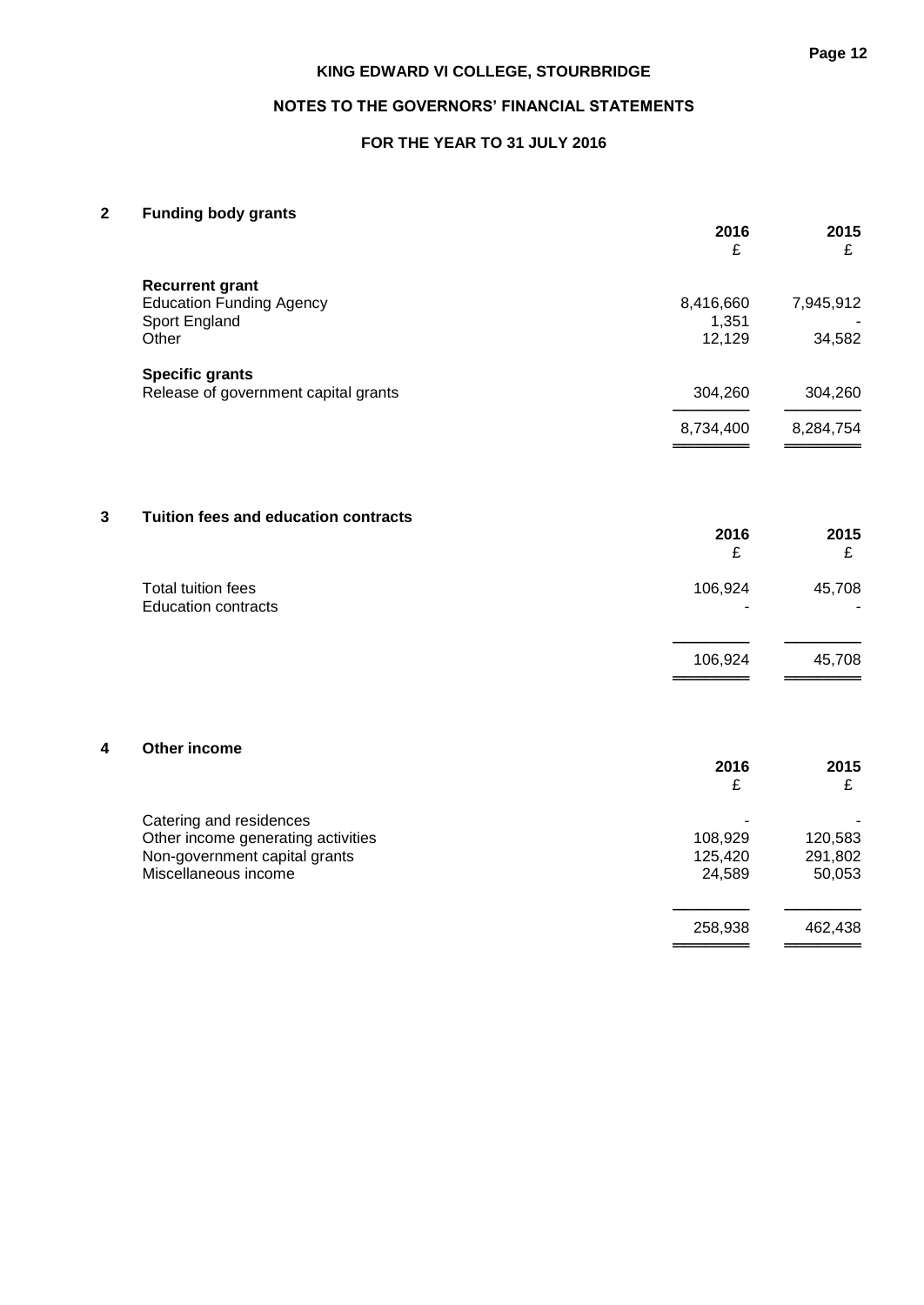# **FOR THE YEAR TO 31 JULY 2016**

# **5 Investment Income**

|                           | 2016  | 2015  |
|---------------------------|-------|-------|
| Other investment income   | 4,388 | 4,336 |
| Other interest receivable | 5.157 | 3,609 |
|                           |       |       |
| Total                     | 9.545 | 7,945 |
|                           |       |       |

## **6 Staff costs –College**

The average weekly number of persons (including key management personnel) employed by the College during the year, expressed as full-time equivalents was:

|                                                                    | 2016<br><b>Number</b>           | 2015<br><b>Number</b>           |
|--------------------------------------------------------------------|---------------------------------|---------------------------------|
| Teaching staff<br>Non-teaching staff                               | 95<br>65                        | 93<br>65                        |
|                                                                    | 160                             | 158                             |
| Staff costs for the above persons:                                 | 2016<br>£                       | 2015<br>£                       |
| Wages and salaries<br>Social security costs<br>Other pension costs | 5,450,422<br>429,742<br>925,314 | 5,295,935<br>376,080<br>828,234 |
|                                                                    | 6,805,478                       | 6,500,249                       |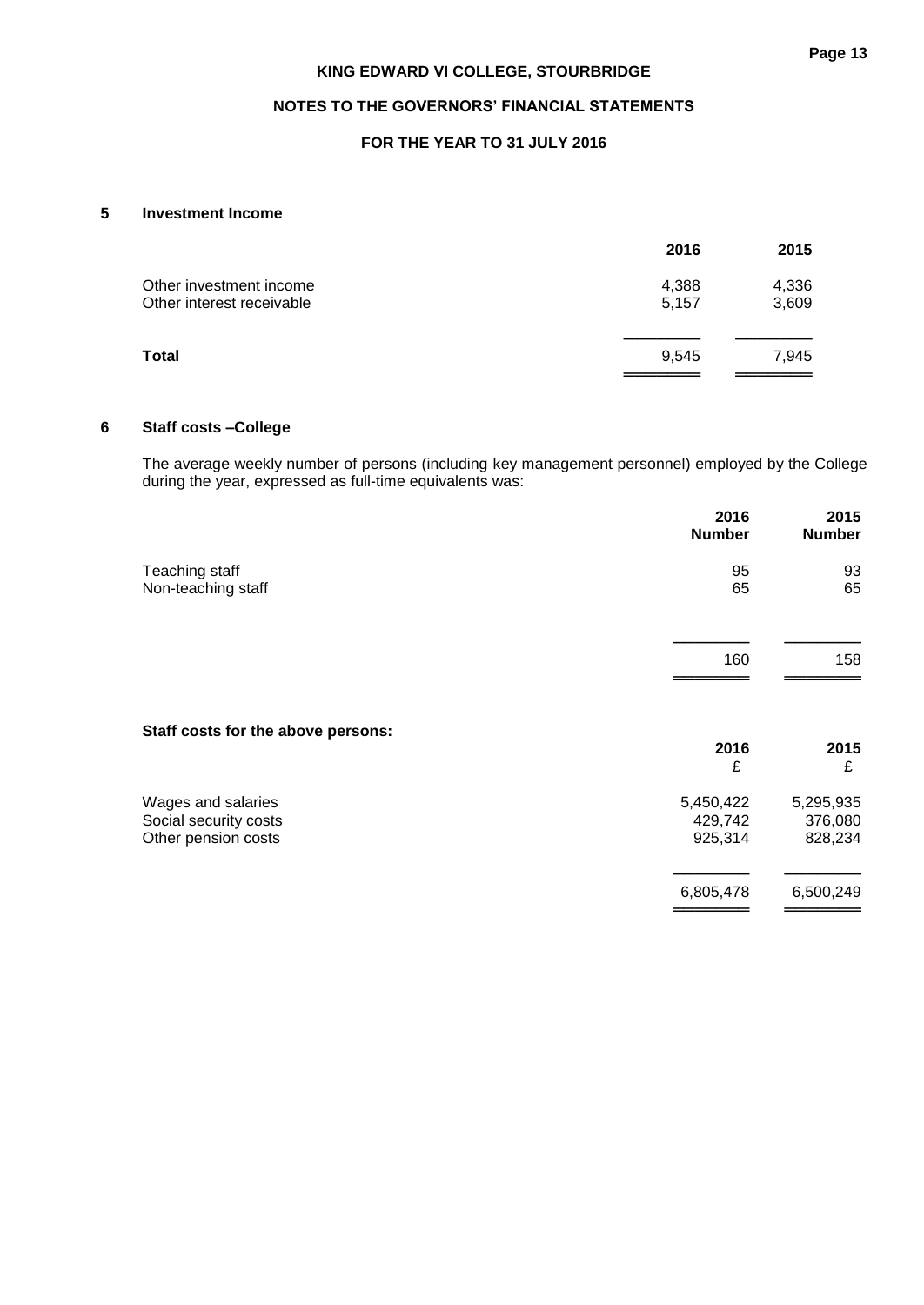#### **NOTES TO THE GOVERNORS' FINANCIAL STATEMENTS**

#### **FOR THE YEAR TO 31 JULY 2016**

#### **Key Management Personnel**

Key Management Personnel are those persons having authority and responsibility for planning, directing and controlling the activities of the College and are represented by the Executive Leadership Team which comprises the Principal, Vice Principals and Director of Finance**.** Staff costs include compensation paid to key management personnel for loss of office.

#### **Emoluments of Key Management Personnel, Accounting Officer and other higher paid staff**

|                                                      | 2016<br><b>Number</b> | 2015<br><b>Number</b> |
|------------------------------------------------------|-----------------------|-----------------------|
| The number of key management personnel including the |                       |                       |
| Accounting Officer was:                              |                       |                       |
|                                                      |                       |                       |

The number of key management personnel and other staff who received annual emoluments, excluding pension contributions but including benefits in kind, in the following ranges was:

|                         | <b>Key Management Personnel</b> |      | <b>Other Staff</b> |                |
|-------------------------|---------------------------------|------|--------------------|----------------|
|                         | 2016                            | 2015 | 2016               | 2015           |
| £60,001 to £70,000 p.a. | 2                               |      |                    |                |
| £70,001 to £80,000 p.a. |                                 |      |                    |                |
| £80,001 to £90,000 p.a. | ۰                               |      |                    | -              |
| >£90,000 p.a.           |                                 |      |                    |                |
| <b>Total</b>            |                                 | 3    |                    | $\blacksquare$ |
|                         |                                 |      |                    |                |

Key management personnel emoluments are made up as follows:

|                                   | 2016<br>£         | 2015              |
|-----------------------------------|-------------------|-------------------|
| Salaries<br>Pension contributions | 181,135<br>28,932 | 266,382<br>38,266 |
| <b>Total emoluments</b>           | 210,067           | 304,648           |

#### **There were no amounts due to key management personnel that were waived in the year, nor any salary sacrifice arrangements in place.**

The above emoluments include amounts payable to the Accounting Officer (who is also the highest paid senior post-holder) of:

|                              | £           | £       |
|------------------------------|-------------|---------|
| Salary<br>Benefits in Kind   | 79,388<br>۰ | 99,144  |
| <b>Pension Contributions</b> | 12,957      | 13,979  |
| <b>Total emoluments</b>      | 92,345      | 113,123 |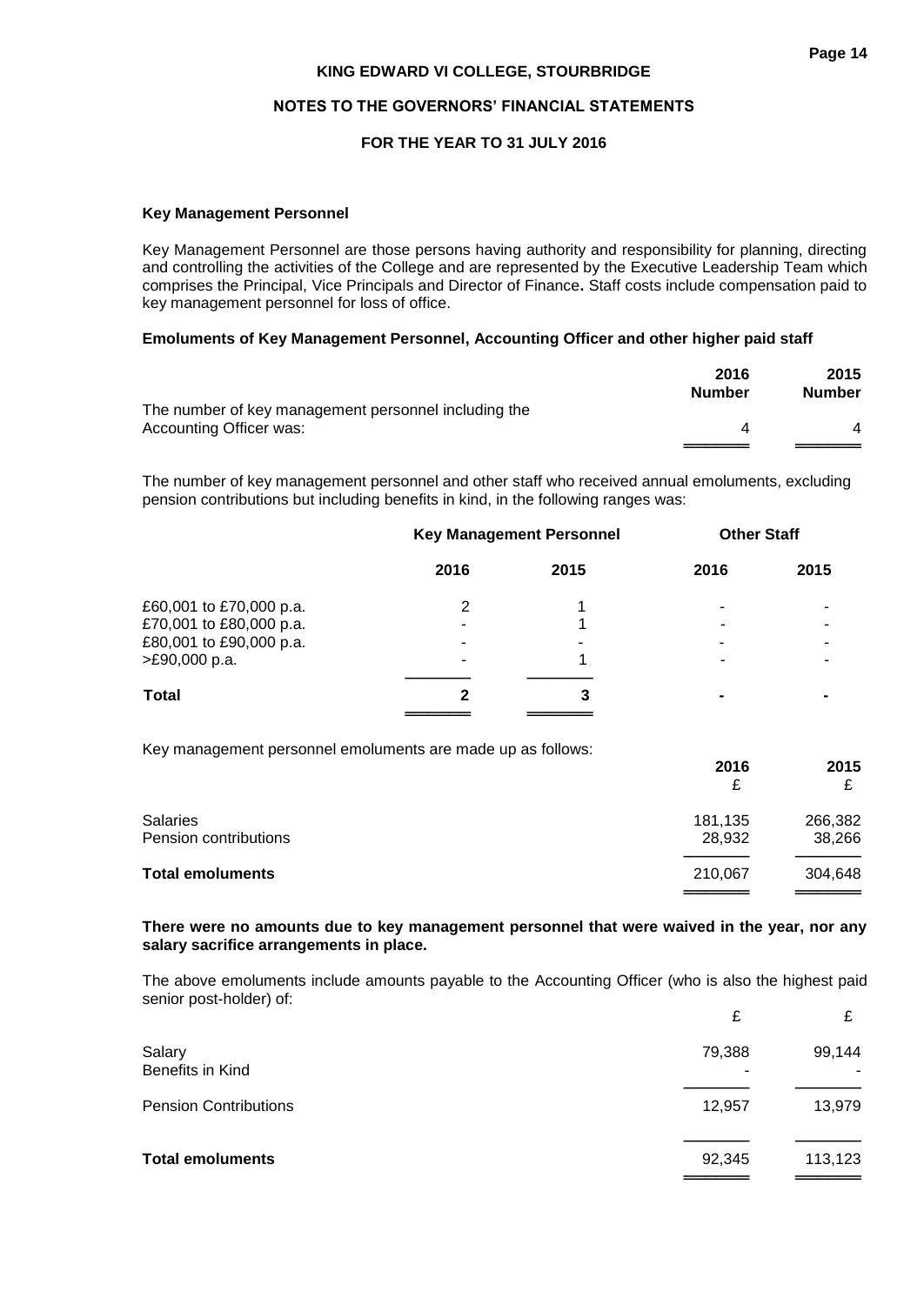# **FOR THE YEAR TO 31 JULY 2016**

# **7 Other operating expenses**

|                                                                                                                 | 2016<br>£ | 2015<br>£ |
|-----------------------------------------------------------------------------------------------------------------|-----------|-----------|
| Teaching costs                                                                                                  | 575,067   | 661,634   |
| Non-teaching costs                                                                                              | 654,825   | 520,325   |
| Premises costs                                                                                                  | 276,396   | 339,473   |
|                                                                                                                 | 1,506,288 | 1,521,432 |
| Other operating expenses include:                                                                               |           |           |
| Auditors' remuneration                                                                                          | £         | £         |
| - internal audit                                                                                                |           |           |
| - financial statement audit                                                                                     | 9,047     | 8,160     |
| - other services provided by the financial statement auditors<br>- other services provided by internal auditors | 3,500     | 3,254     |
| Hire of assets under operating leases                                                                           | 52,350    | 79,943    |
|                                                                                                                 |           |           |

# **8 Interest and other finance costs**

|                                          | 2016<br>£ | 2015<br>£ |
|------------------------------------------|-----------|-----------|
| On bank loans overdrafts and other loans | 72,636    | 73,966    |
| On Finance leases                        |           |           |
| Pension Finance Costs (Note 21)          | 47,000    | 44,000    |
|                                          | 119,636   | 117,966   |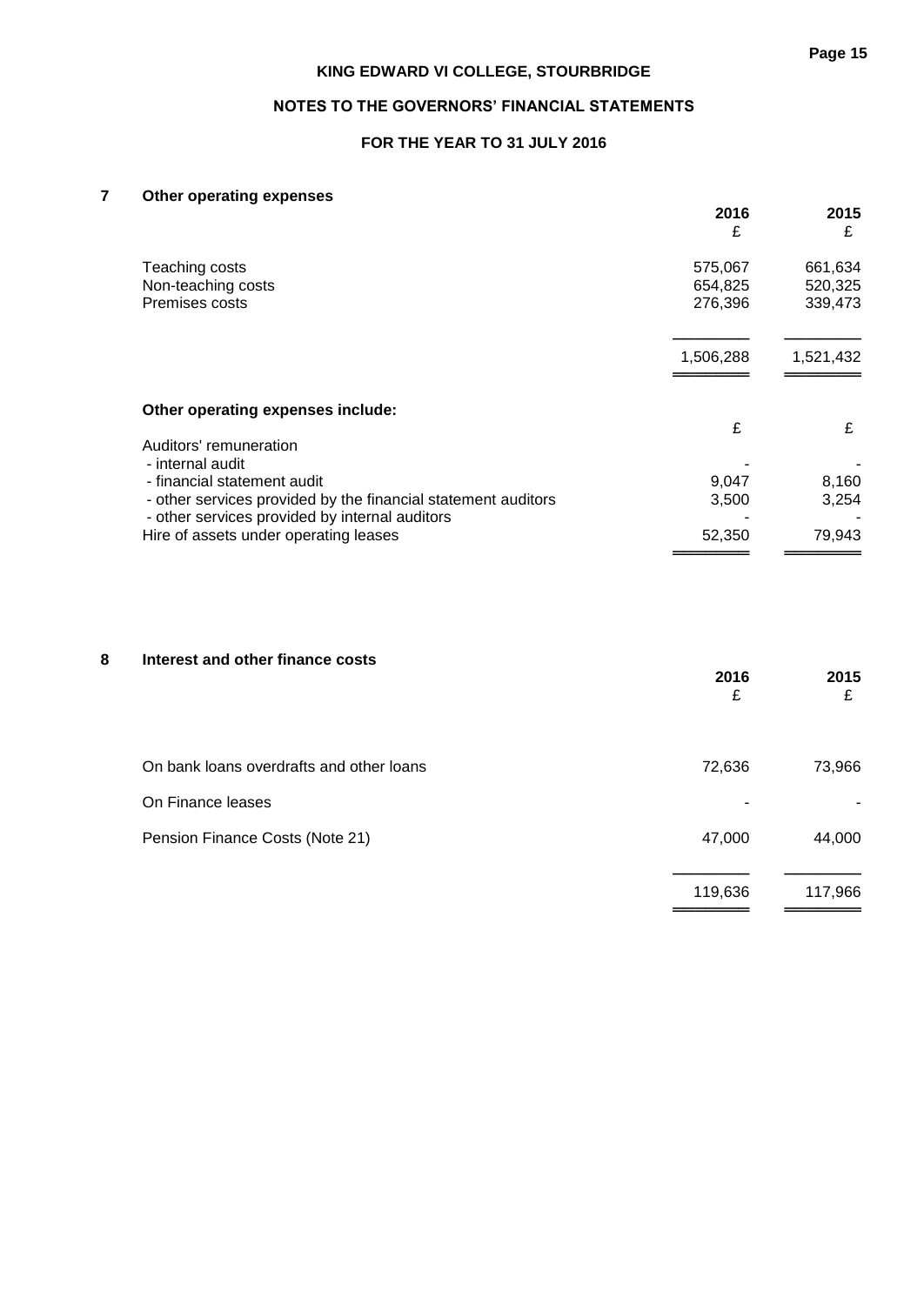# **FOR THE YEAR TO 31 JULY 2016**

# **9 Tangible fixed assets**

|                                 | Land &<br>Land &<br><b>Buildings Buildings</b><br>Long<br>Freehold<br>Leasehold |         | Asset in the<br><b>Course of</b><br><b>Equipment Construction</b> | <b>Total</b>        |
|---------------------------------|---------------------------------------------------------------------------------|---------|-------------------------------------------------------------------|---------------------|
| <b>Cost or valuation</b>        | £<br>£                                                                          | £       | £                                                                 | £                   |
| At 1 August                     |                                                                                 |         |                                                                   |                     |
| 2015                            | 8,957,567 6,212,633 1,511,646                                                   |         |                                                                   | 16,681,846          |
| <b>Additions</b>                | 147,434<br>8,500                                                                | 81,934  |                                                                   | 237,868             |
| Disposals<br>Transfer           | (45,082)                                                                        |         |                                                                   | (45,082)            |
| At 31 July                      |                                                                                 |         |                                                                   |                     |
| 2016                            | 9,059,919 6,221,133 1,593,580                                                   |         |                                                                   | 16,874,633          |
| <b>Depreciation</b>             |                                                                                 |         |                                                                   |                     |
| At 1 August                     |                                                                                 |         |                                                                   |                     |
| 2015                            | 732,153<br>880,536                                                              | 988,597 |                                                                   | 2,601,286           |
| On disposals<br>Charge for year | 260,888<br>125,767<br>(45,082)                                                  | 183,174 |                                                                   | 569,829<br>(45,082) |
| At 31 July<br>2016              | 947,959 1,006,303 1,171,771                                                     |         |                                                                   | 3,126,033           |
| Net book value                  |                                                                                 |         |                                                                   |                     |
| At 31 July<br>2016              | 8,111,960 5,214,830                                                             | 421,809 |                                                                   | 13,748,600          |
| At 31 July                      |                                                                                 |         |                                                                   |                     |

## **10 Taxation**

The College is a Charity for the purposes of The Charities Act 2011 and is not liable to corporation tax.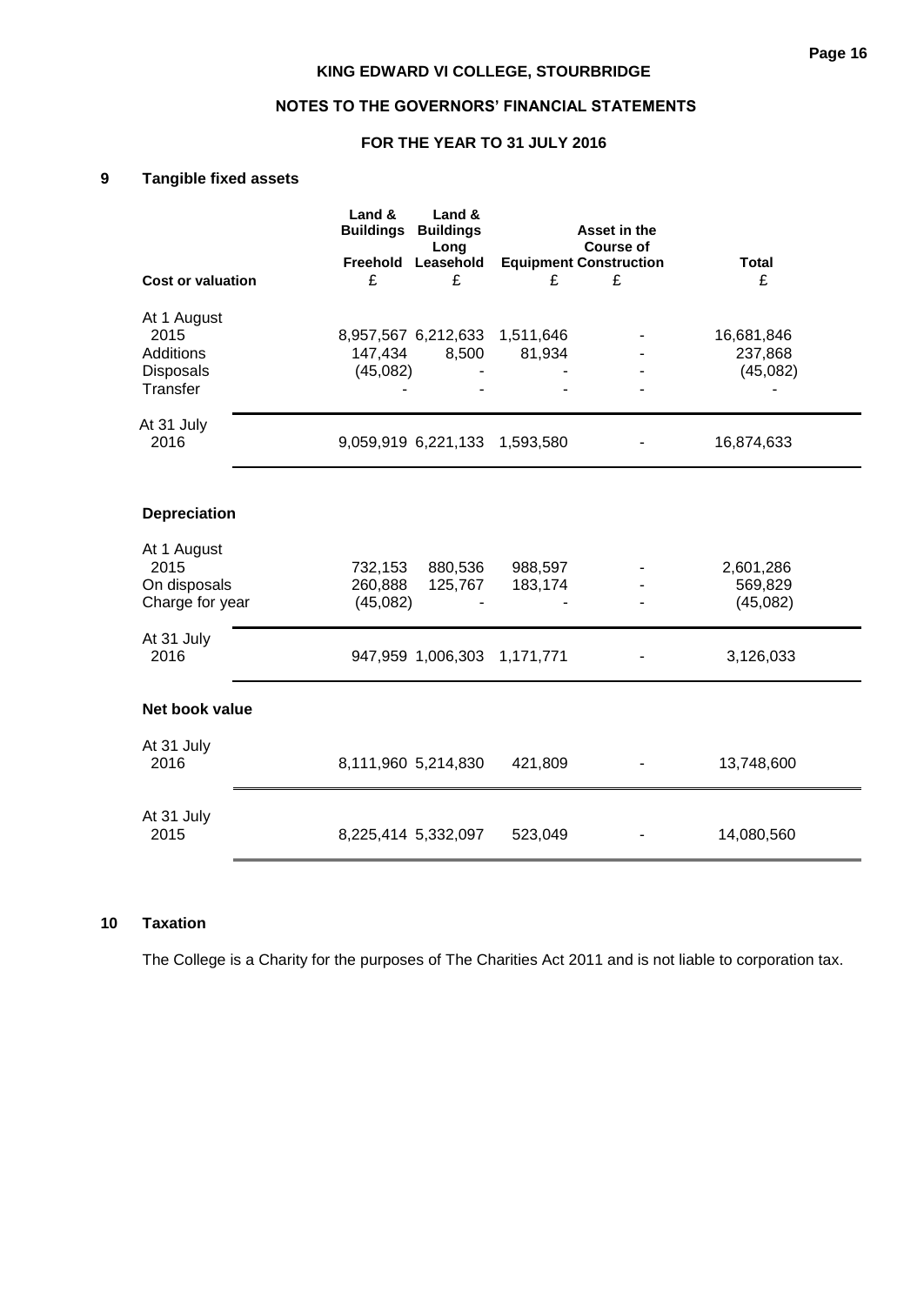# **NOTES TO THE GOVERNORS' FINANCIAL STATEMENTS**

# **FOR THE YEAR TO 31 JULY 2016**

# **11 Debtors**

| Amounts falling due within one year:                | 2016<br>£        | 2015<br>£        |
|-----------------------------------------------------|------------------|------------------|
| Trade receivables<br>Prepayments and accrued income | 24,230<br>47,428 | 36,283<br>45,413 |
| <b>Total</b>                                        | 71,658           | 81,696           |

# **12 Current Investments**

|                                                | 2016    | 2015   |
|------------------------------------------------|---------|--------|
| COIF charities fixed interest and deposit fund | 103.429 | 95,950 |

Cost of at 31 July 2016 - COIF fixed interest and deposit fund £86,250 (2015: £86,250).

# **13 Creditors: amounts falling due within one year**

|                                             | 2016<br>£ | 2015      |
|---------------------------------------------|-----------|-----------|
| Trade payables                              | 420.816   | 547,308   |
| Accruals and deferred income                | 958,415   | 681,550   |
| Bank loan                                   | 155.283   | 152,262   |
| Deferred income – government capital grants | 301,260   | 304,260   |
|                                             | 1,835,774 | 1,685,380 |
|                                             |           |           |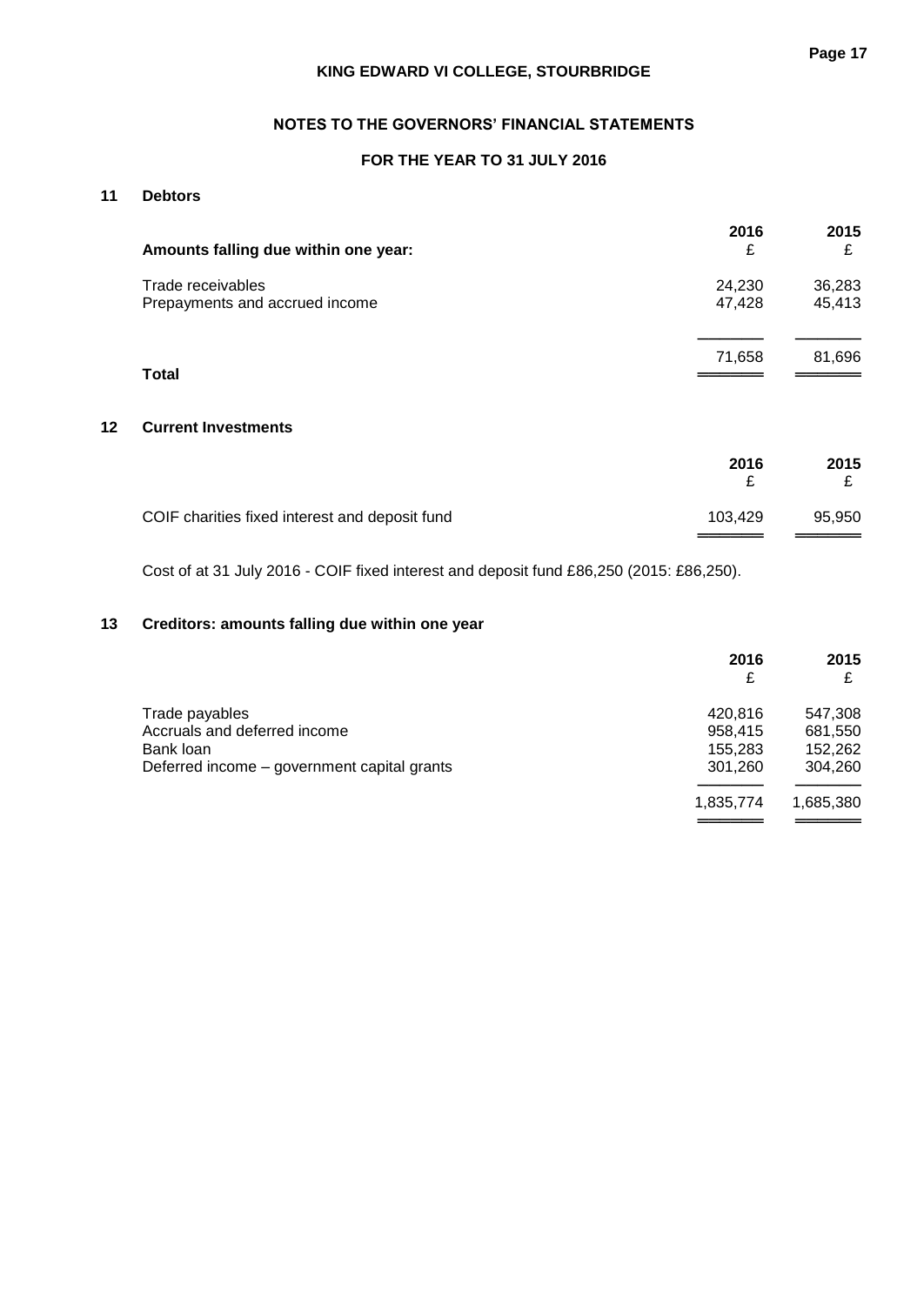# **FOR THE YEAR TO 31 JULY 2016**

## **14 Creditors:** amounts falling due after one year

|                                                          | 2016<br>£              | 2015<br>£              |
|----------------------------------------------------------|------------------------|------------------------|
| Bank loan<br>Deferred income – government capital grants | 2,277,106<br>8,780,653 | 2,442,762<br>8,932,392 |
| <b>Total</b>                                             | 11,057,759             | 11,375,154             |

The Governors have arranged for a loan from Lloyds TSB plc totalling £1 million, to be repaid over 20 years, to assist with the financing of the development of C Block and the DDA building works. The full amount of this loan had been drawn down by 31 July 2009. An additional loan totalling £2million was drawn by 31 July 2015. The loan is unsecured, but the Trustees have issued, at the request of the Governors, a letter of negative pledge in respect of the college buildings which was one of the conditions stipulated by the bank for the issue of the loan.

#### **15 Maturity of debt**

## **Bank loans and overdrafts**

Bank loans and overdrafts are repayable as follows:

|                            | 2016      | 2015      |
|----------------------------|-----------|-----------|
|                            | £         | £         |
| In one year or less        | 155.283   | 152,262   |
| Between one and two years  | 157.446   | 155,283   |
| Between two and five years | 1,854,654 | 479,124   |
| In five years or more      | 265,006   | 1,808,355 |
|                            | 2,432,389 | 2,595,024 |
|                            |           |           |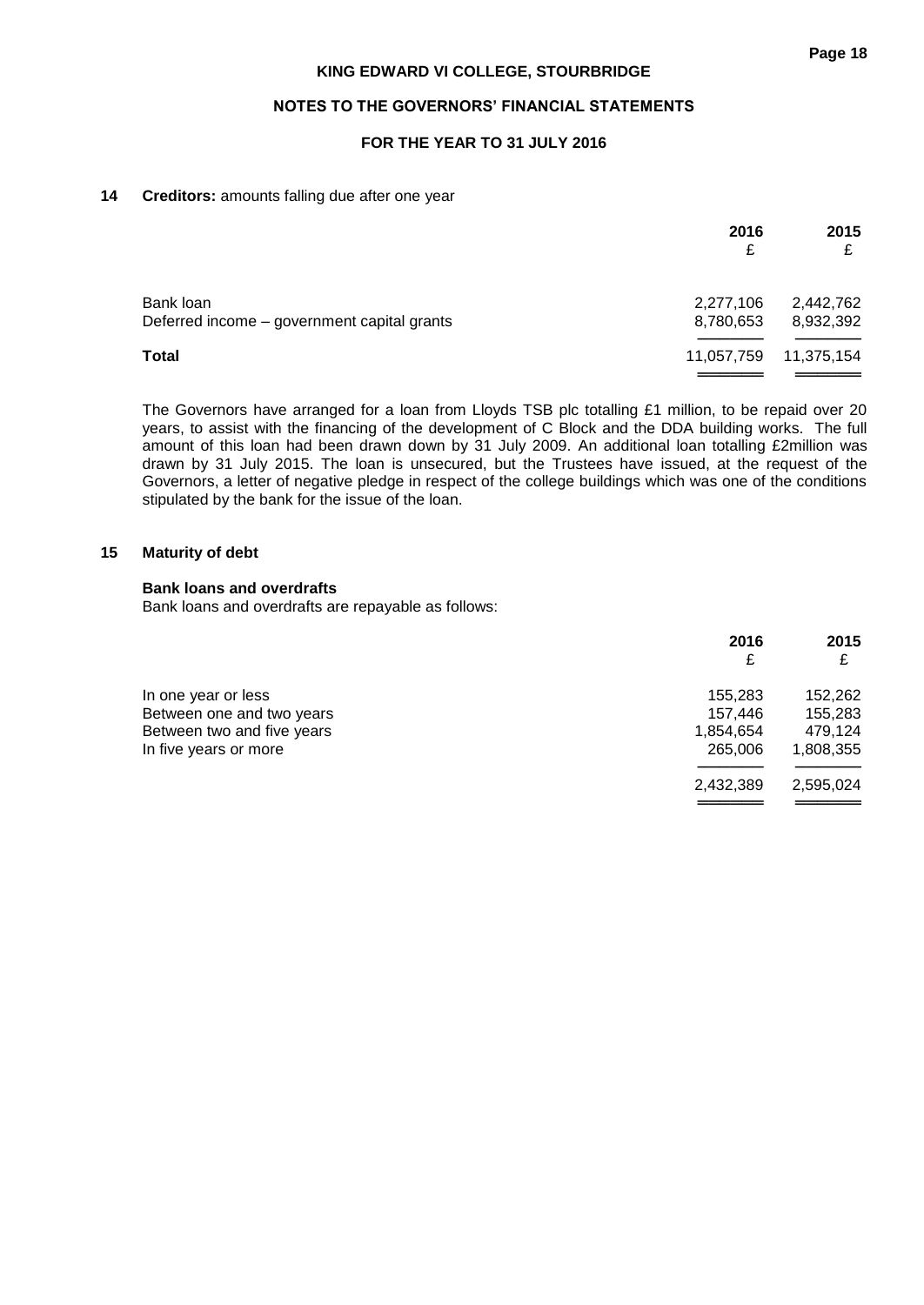# **FOR THE YEAR TO 31 JULY 2016**

# **16 Provisions for liabilities and charges**

|                                                                             | £                          |
|-----------------------------------------------------------------------------|----------------------------|
| At 1 August 2015<br>Expenditure in the year<br>Actuarial Gain over the year | 11,687<br>125<br>(11, 812) |
| At 31 July 2016                                                             |                            |

## **17 Capital and other commitments**

|                                              | 2016    | 2015                     |
|----------------------------------------------|---------|--------------------------|
| <b>Commitments contracted for at 31 July</b> | 156,503 | $\overline{\phantom{a}}$ |

# **18 Events after the reporting period**

On 20 July 2016 South Black Country Education Limited was incorporated. 50% of the share capital is owned by King Edward VI College, Stourbridge. The company did not start to trade until after the year end and the College's share of its results will be reflected in the financial statements for the year ended 31 July 2017.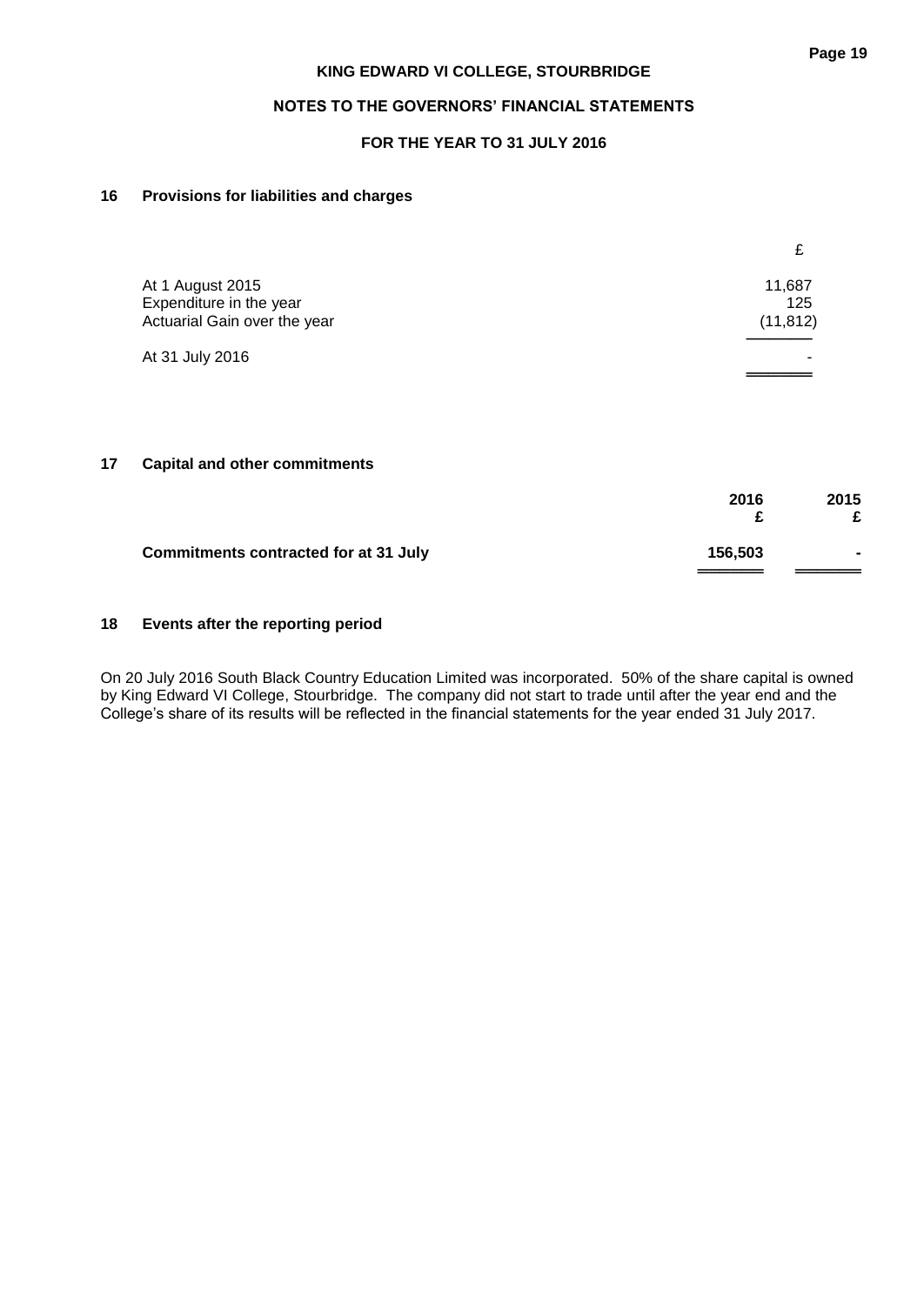# **NOTES TO THE GOVERNORS' FINANCIAL STATEMENTS**

# **FOR THE YEAR TO 31 JULY 2016**

# **19 Lease Obligations**

At 31 July the College had minimum lease payments under non-cancellable operating leases as follows:

# **Future minimum lease payments due**

|    |                                                                                                                                    |                          |                    | 2016<br>£             | 2015<br>£               |
|----|------------------------------------------------------------------------------------------------------------------------------------|--------------------------|--------------------|-----------------------|-------------------------|
|    | <b>Land and Buildings</b><br>Not later than one year<br>Later than one year and not later than five years<br>Later than five years |                          |                    |                       |                         |
|    | Other<br>Not later than one year<br>Later than one year and not later than five years<br>Later than five years                     |                          |                    | 82,515                | 136,790                 |
|    |                                                                                                                                    |                          |                    | 82,515                | 136,790                 |
| 20 | <b>Cash and cash equivalents</b>                                                                                                   | At 1 August<br>2015<br>£ | Cash<br>flows<br>£ | Other<br>changes<br>£ | At 31 July<br>2016<br>£ |
|    | Cash and cash equivalents<br>Overdrafts                                                                                            | 1,246,669                | 292,816            |                       | 1,539,485               |
|    | <b>Total</b>                                                                                                                       | 1,246,669                | 292,816            |                       | 1,539,485               |

═══════ ═══════ ═══════ ═══════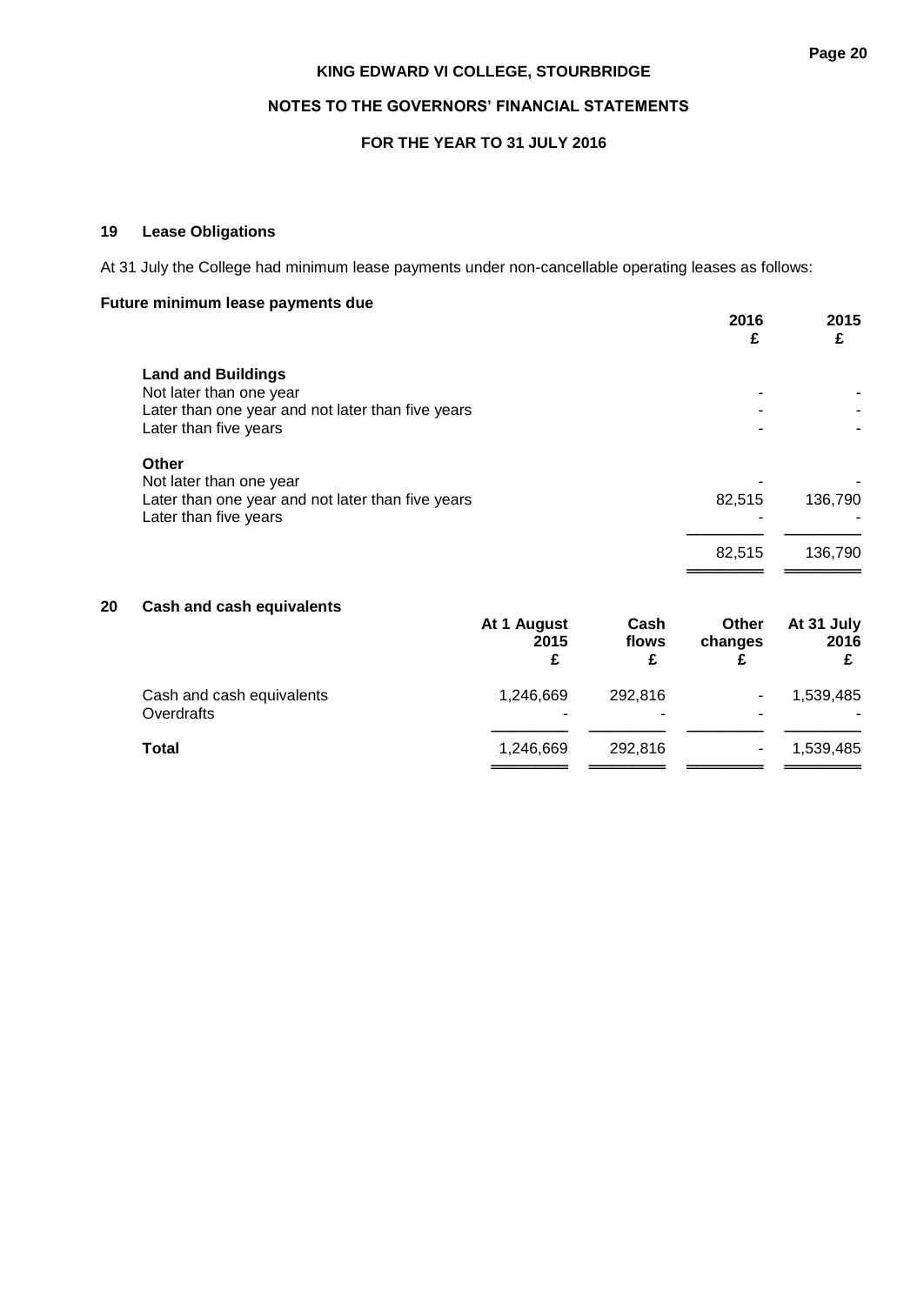## **NOTES TO THE GOVERNORS' FINANCIAL STATEMENTS**

# **FOR THE YEAR TO 31 JULY 2016**

## **21 Pension and similar obligations**

The College's employees belong to two principal pension schemes: the Teachers' Pension Scheme England and Wales (TPS) for academic and related staff; and the Local Government Pension Scheme (LGPS) for non-teaching staff, which is managed by West Midlands Pension Fund. Both are definedbenefit schemes.

| Total pension cost for the year                                                 | 2015<br>£ | 2014<br>£ |
|---------------------------------------------------------------------------------|-----------|-----------|
| Teachers Pension Scheme: contributions paid<br>Local Government Pension Scheme: | 612.189   | 574.612   |
| <b>Contributions Paid</b>                                                       | 257,000   | 249,000   |
| FRS 102 (28) Charge                                                             | 56,000    | 6.000     |
| Enhanced pension charge to Statement of Comprehensive Income                    | 125       | (1,378)   |
| <b>Total Pension cost for year</b>                                              | 925,314   | 828,234   |
|                                                                                 |           |           |

The pension costs are assessed in accordance with the advice of independent qualified actuaries. The latest actuarial valuations of the TPS was 31 March 2004 and the LGPS 31 March 2013.

There were no outstanding or prepaid contributions at either the beginning or the end of the financial year.

## **Teachers' Pension Scheme**

The TPS is an unfunded defined benefit scheme. Contributions on a "pay-as-you-go" basis are credited to the Exchequer under arrangements governed by the Superannuation Act 1972. A notional asset value is ascribed to the scheme for the purpose of determining contribution rates. The last valuation was undertaken in March 2013

Proportion of members' accrued benefits covered by the notional value of the assets 98 per cent

Following the implementation of Teacher's Pension (Employers' Supplementary Contributions) Regulations 2000, the Government Actuary review on the level of employer contributions resulted in the employer contribution rate of 14.1% for the period from 1 August 2004 to 31 July 2014. An appropriate provision in respect of unfunded pensioners' benefits is included in provisions.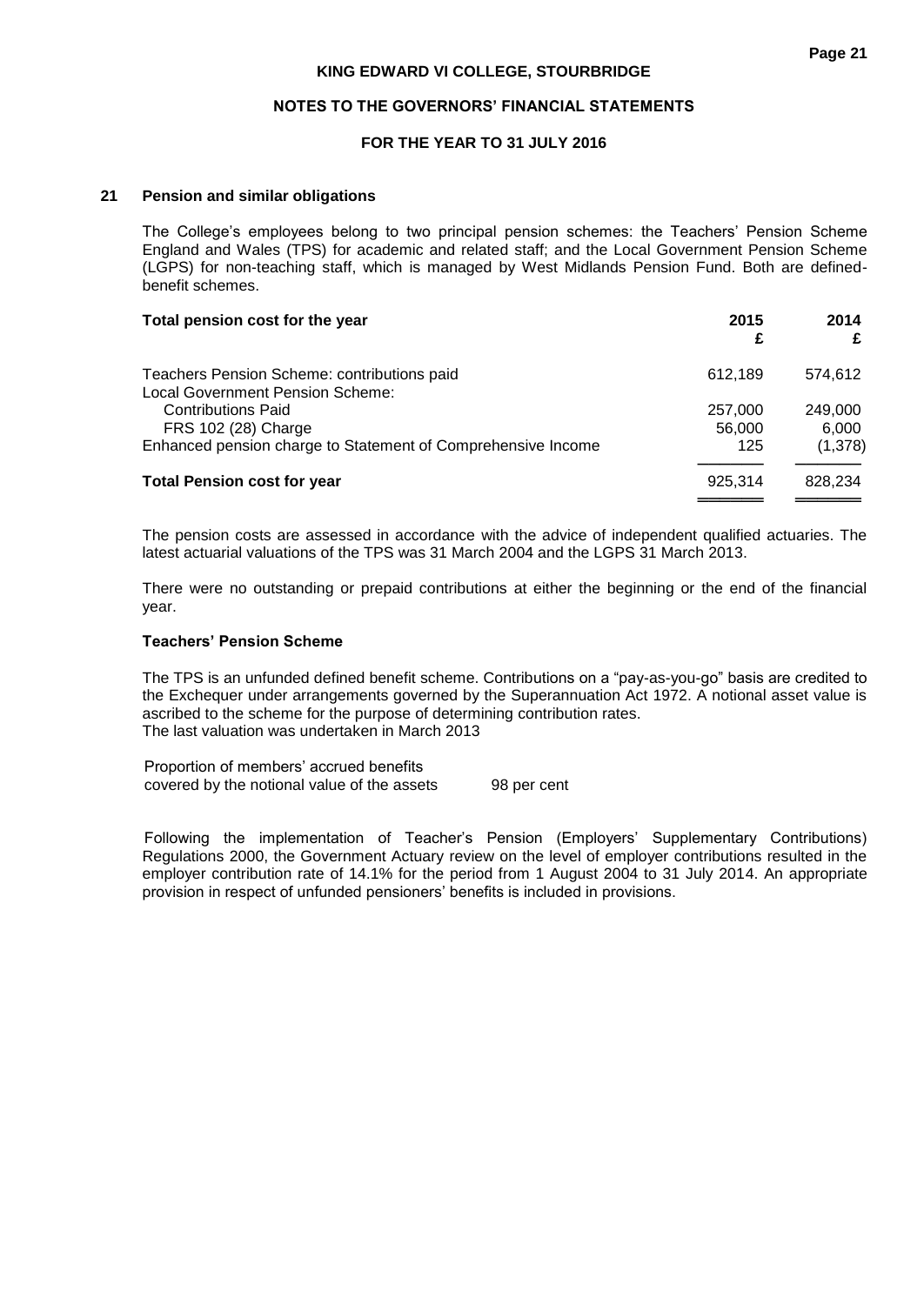#### **NOTES TO THE GOVERNORS' FINANCIAL STATEMENTS**

#### **FOR THE YEAR TO 31 JULY 2016**

#### **21 Pension and similar obligations (continued)**

#### **Teachers' Pension Scheme**

#### **FRS 102 (28)**

Under the definitions set out in FRS 102 (28.11), the TPS is a multi-employer pension plan. The College is unable to identify its share of the underlying assets and liabilities of the plan.

Accordingly, the College has taken advantage of the exemption in FRS 102 and has accounted for its contributions to the scheme as if it were a defined-contribution plan. The College has set out above the information available on the plan and the implications for the College in terms of the anticipated contribution rates.

#### **Local Government Pension Scheme**

The LGPS is a funded defined-benefit scheme, with the assets held in separate trustee-administered funds. The total contribution made for the year ended 31 July 2016 was £330,000 of which employer's contributions totalled £257,000 and employees' contributions totalled £73,000. The agreed contribution rates for future years are 16.2% per cent for employers and from April 2014 there are variable rates for employees according to salary within a range of 5.50% to 8.30%.

#### **Principal Actuarial Assumptions**

The following information is based upon a full actuarial valuation of the fund at 31 March 2007 updated to 31 July 2016 by a qualified independent actuary.

|                                      | At 31 July<br>2016 | At 31 July<br>2015 |
|--------------------------------------|--------------------|--------------------|
| Rate of increase in salaries         | 3.75%              | 3.95%              |
| Future pension increases             | 2.00%              | 2.20%              |
| Discount rate for scheme liabilities | 2.50%              | 3.70%              |

The current mortality assumptions include sufficient allowance for future improvements in mortality rates. The assumed life expectations on retirement age 65 are:

|                       | At 31 July<br>2016<br>Years | At 31 July<br>2015<br>Years |
|-----------------------|-----------------------------|-----------------------------|
| <b>Retiring today</b> |                             |                             |
| Males                 | 23.0                        | 23.0                        |
| Females               | 25.7                        | 25.6                        |
| Retiring in 20 years  |                             |                             |
| Males                 | 25.3                        | 25.2                        |
| Females               | 28.1                        | 28.0                        |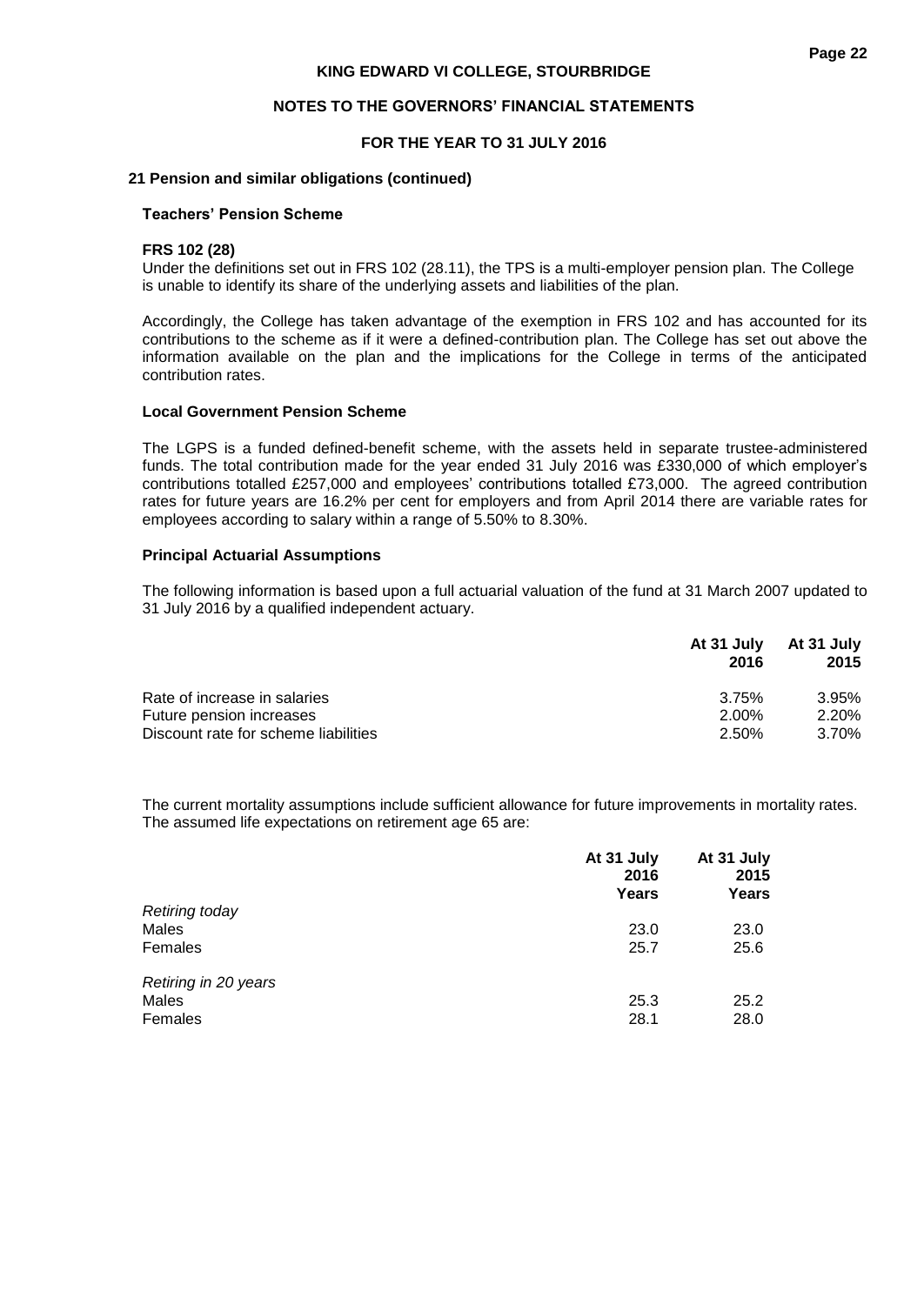# **NOTES TO THE GOVERNORS' FINANCIAL STATEMENTS**

# **FOR THE YEAR TO 31 JULY 2016**

# **21 Pension and similar obligations (continued)**

The assets in the scheme were:

|                                                                   | <b>Fair Value</b><br>at 31 July<br>2016<br>£'000 | <b>Fair Value</b><br>at 31 July<br>2015<br>£'000 |
|-------------------------------------------------------------------|--------------------------------------------------|--------------------------------------------------|
| <b>Equity Instruments</b><br>Debt Instruments<br>Property<br>Cash | 2,513<br>1,114<br>337<br>272                     | 2,023<br>948<br>287<br>164                       |
| <b>Total fair value</b><br>of plan assets                         | 4,236                                            | 3,422                                            |
| Actual Return on plan assets                                      | 281                                              | 183                                              |

The amount included in the balance sheet in respect of the defined benefit pension plan is as follows:

|                                                                | 2016<br>£ '000   | 2015<br>£ '000   |
|----------------------------------------------------------------|------------------|------------------|
| Fair value of plan assets<br>Present value of plan liabilities | 4,236<br>(6.442) | 3,422<br>(4,776) |
| Net pensions (liability)/asset                                 | (2,206)          | (1, 354)         |

## **Amounts recognised in the Statement of Comprehensive Income in respect of the plan are as follows:**

|                                                                         | 2016<br>£'000 | 2015<br>£'000 |
|-------------------------------------------------------------------------|---------------|---------------|
| Amounts included in staff costs                                         |               |               |
| Current service costs                                                   | 313           | 255           |
|                                                                         |               |               |
| Total                                                                   | 313           | 255           |
| Amounts included in investment income                                   |               |               |
| Net interest income                                                     |               |               |
| Amount recognised in Other Comprehensive Income                         |               |               |
| Return on pension plan assets                                           | 281           | 183           |
| Changes in assumptions underlying the present value of plan liabilities | (1,030)       | (331)         |
| Amount recognised in Other Comprehensive Income                         | (749)         | (148)         |
|                                                                         |               |               |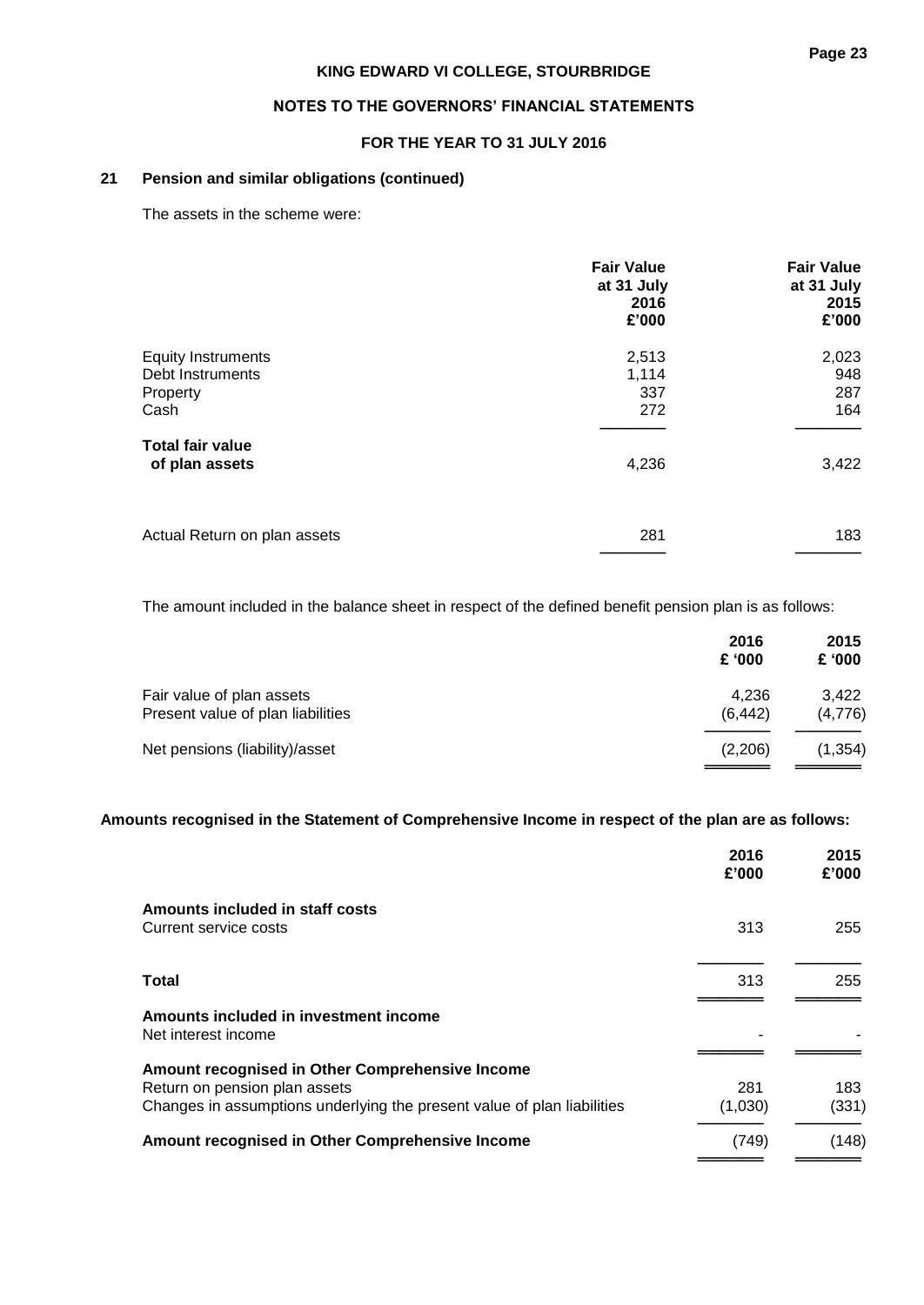# **NOTES TO THE GOVERNORS' FINANCIAL STATEMENTS**

# **FOR THE YEAR TO 31 JULY 2016**

# **Movement in net defined benefit (liability)/asset during year**

|                                                                                                         | 2016<br>£'000 | 2015<br>£'000 |
|---------------------------------------------------------------------------------------------------------|---------------|---------------|
| Net defined benefit (liability)/asset in scheme at 1 August<br>Movement in year:                        | (1, 354)      | (1,080)       |
| Current service cost<br><b>Employer contributions</b><br>Past service cost                              | (313)<br>257  | (255)<br>173  |
| Net interest on the defined (liability)/asset<br>Actuarial gain or loss                                 | (47)<br>(749) | (44)<br>(148) |
| Net defined benefit (liability)/asset at 31 July                                                        | (2,206)       | (1, 354)      |
| <b>Asset and Liability Reconciliation</b><br>Change in the present value of defined benefit obligations | 2016<br>£'000 | 2015<br>£'000 |
| Defined benefit obligations at start of period                                                          | 4,776         | 4,047         |
| Current service cost                                                                                    | 313           | 255           |
| Interest cost                                                                                           | 179           | 169           |
| Contributions by Scheme participants                                                                    | 73            | 65            |
| Experience gains and losses on defined benefit obligations                                              |               |               |
| Changes in financial assumptions<br>Estimated benefits paid                                             | 1,030<br>71   | 331<br>(91)   |
| Past Service cost                                                                                       |               |               |
| <b>Curtailments and settlements</b>                                                                     |               |               |
| Defined benefit obligations at end of period                                                            | 6,442         | 4,776         |
| Changes in fair value of plan assets                                                                    |               |               |
|                                                                                                         | 2016          | 2015          |
|                                                                                                         | £'000         | £'000         |
| Fair value of plan assets at start of period                                                            | 3,422         | 2,967         |
| Interest on plan assets                                                                                 | 134           | 128           |
| Return on plan assets                                                                                   | 279           | 180           |
| <b>Employer contributions</b>                                                                           | 257           | 173           |
| Contributions by Scheme participants<br>Estimated benefits paid                                         | 73<br>71      | 65<br>(91)    |
| Fair value of plan assets at end of period                                                              | 4,236         | 3,422         |
|                                                                                                         |               |               |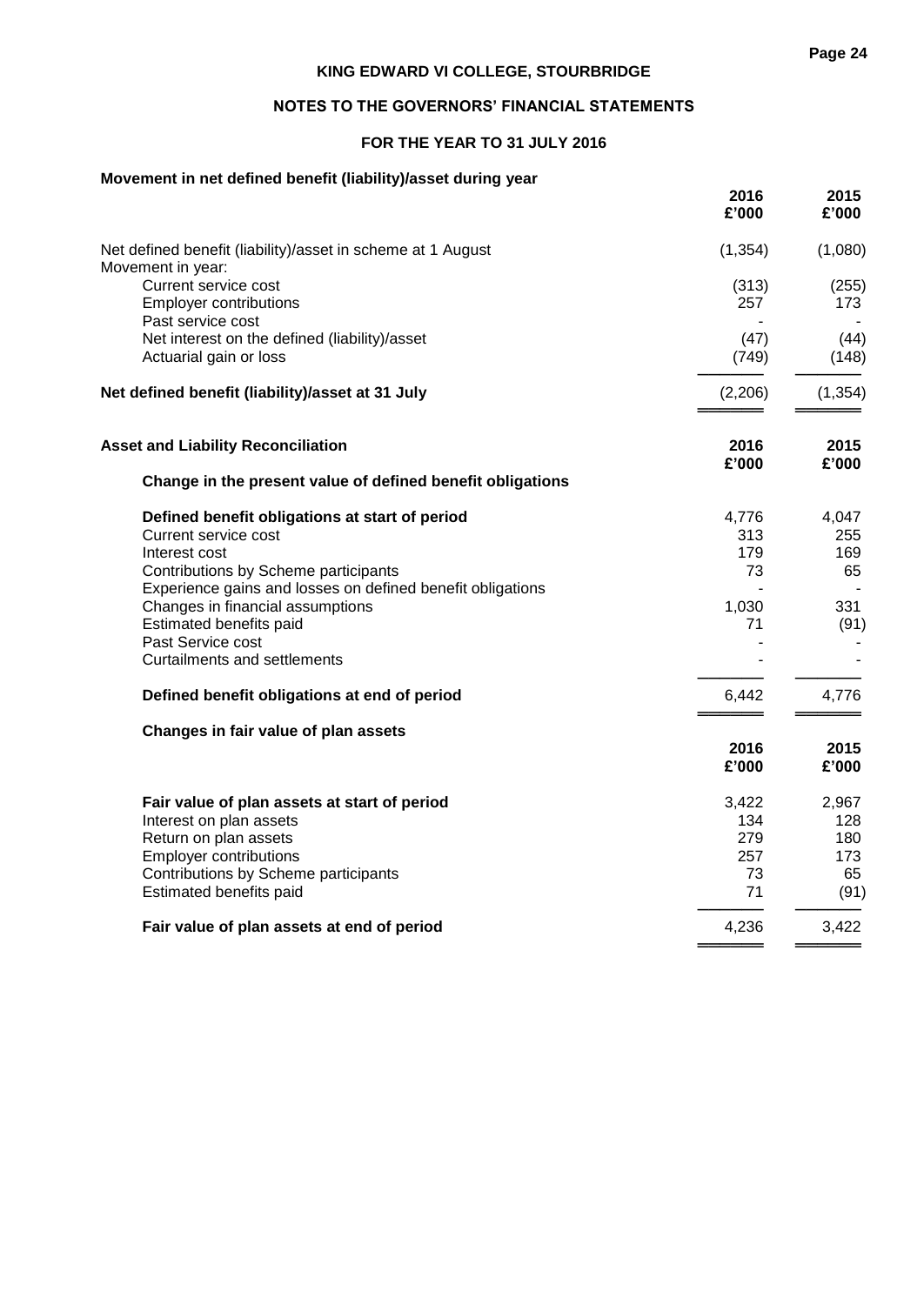## **NOTES TO THE GOVERNORS' FINANCIAL STATEMENTS**

# **FOR THE YEAR TO 31 JULY 2016**

## **22 Related party transactions**

Due to the nature of the College's operations and the composition of the board of governors (being drawn from local public and private sector organisations) it is inevitable that transactions will take place with organisations in which a member of the board of governors may have an interest. All transactions involving organisations in which a member of the board of governors may have an interest are conducted at arms length and in accordance with the College's financial regulations and normal procurement procedures.

Mr A Condlyffe is director of PMP Consultants Limited. During the year consultancy fees from PMP Consultants Limited of £22,550 (2015 £33,162) were charged to the College. At the year end the balance due to PMP Consultants Limited was £nil (2015: £nil).

The Chair of the Board of Governors at King Edward VI College, Stourbridge is a member of the King Edward's and Halesowen College's Academy Trust (formerly King Edward's Stourbridge Academy Trust). He holds no other office.

During the year management fees of £1,906 (2015: £30,723) were charged to the academy, this consisted of a recharge against salaries and overheads in respect of time spent by the Clerk to the Governors and the Director of Finance.

| 23 | Amounts disbursed as agent                          | 31 July 2016 31 July 2015<br>£    | Year ended Year ended             |
|----|-----------------------------------------------------|-----------------------------------|-----------------------------------|
|    | Funding body grants – discretionary learner support | 129,715                           | 138,900                           |
|    | Disbursed to students<br>Administration fees        | 129,715<br>(122, 743)<br>(6, 972) | 138,900<br>(132, 187)<br>(6, 713) |
|    | Balance unspent/(deficit) at 31 July 2016           |                                   |                                   |

Learning Skills Council grants are available solely for students; the College acts only as paying agent. The grants are related disbursements and therefore excluded from the income and expenditure account except where a deficit is incurred.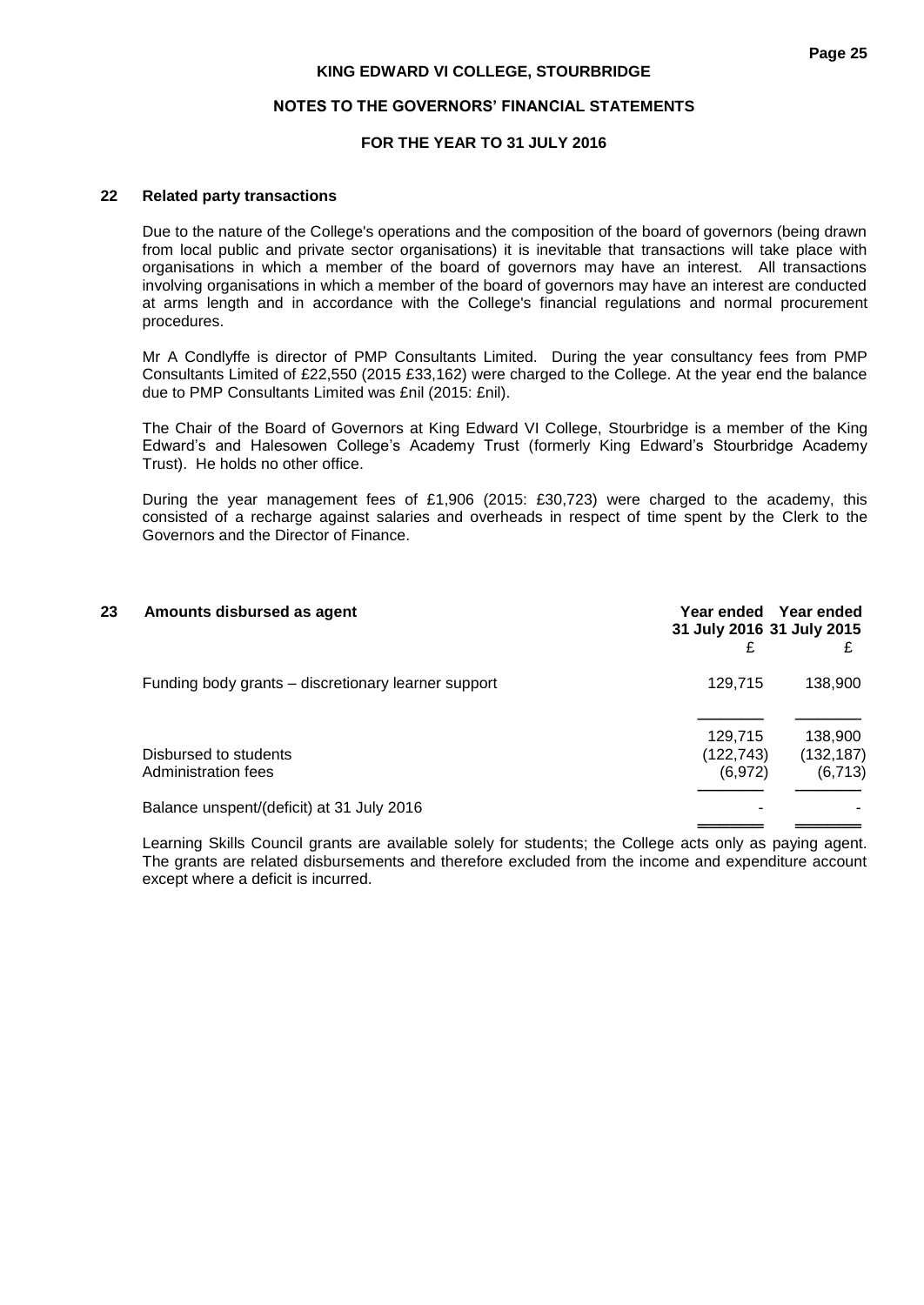## **NOTES TO THE GOVERNORS' FINANCIAL STATEMENTS**

## **FOR THE YEAR TO 31 JULY 2016**

#### **24 Transition to FRS 102 and the 2015 FE HE SORP**

The year ended 31<sup>st</sup> July 2016 is the first year that the College has presented its financial statements under FRS 102 and the 2015 FE HE SORP. The following disclosures are required in the year of transition. The last financial statements prepared under previous UK GAAP were for the year ended 31<sup>st</sup> July 2015 and the date of transition to FRS 102 and the 2015 FE HE SORP was therefore 1<sup>st</sup> August 2014. As a consequence of adopting FRS 102 and the 2015 FE HE SORP, a number of accounting policies have changed to comply with those standards.

An explanation of how the transition to FRS 102 and the 2015 FE HE SORP has affected the College's financial position, financial performance and cash flows, is set out below.

| <b>Financial Position</b>                                                 | As at 1 <sup>st</sup><br>August 2014 | As at 31st<br><b>July 2015</b> |
|---------------------------------------------------------------------------|--------------------------------------|--------------------------------|
| Total Reserves under previous SORP<br>Employee leave accrual              | 919.607<br>(368, 463)                | 695,800<br>(368, 463)          |
| Release of non-Government capital grants<br>Movement in COIF market value | 482,911<br>6,036                     | 744,268<br>9.702               |
| Total effect of transition to FRS 102 and<br>2015 FE HE SORP              | 120,484                              | 385,507                        |
| Total reserves under 2015 FE HE SORP                                      | 1,040,091                            | 1,081,307                      |

| <b>Financial Performance</b>                                                                                                                                                                                                                     | Year ended 31 <sup>st</sup><br><b>July 2015</b>        |
|--------------------------------------------------------------------------------------------------------------------------------------------------------------------------------------------------------------------------------------------------|--------------------------------------------------------|
| Surplus for the year after tax under previous SORP                                                                                                                                                                                               | (23, 807)                                              |
| Release of non-Government grants received<br>Reversal of capital grants amortisation<br>Pensions provision - actuarial loss<br>Changes to measurement of net finance cost on<br>Defined benefit plans<br>Movement in market value of investments | 291,803<br>(30, 446)<br>(148,000)<br>(52,000)<br>3,666 |
| Total effect of transition to FRS 102 and 2015 FE<br><b>HE SORP</b>                                                                                                                                                                              | 65,023                                                 |
| Total comprehensive income for the year<br>Under 2015 FE HE SORP                                                                                                                                                                                 | 41,216                                                 |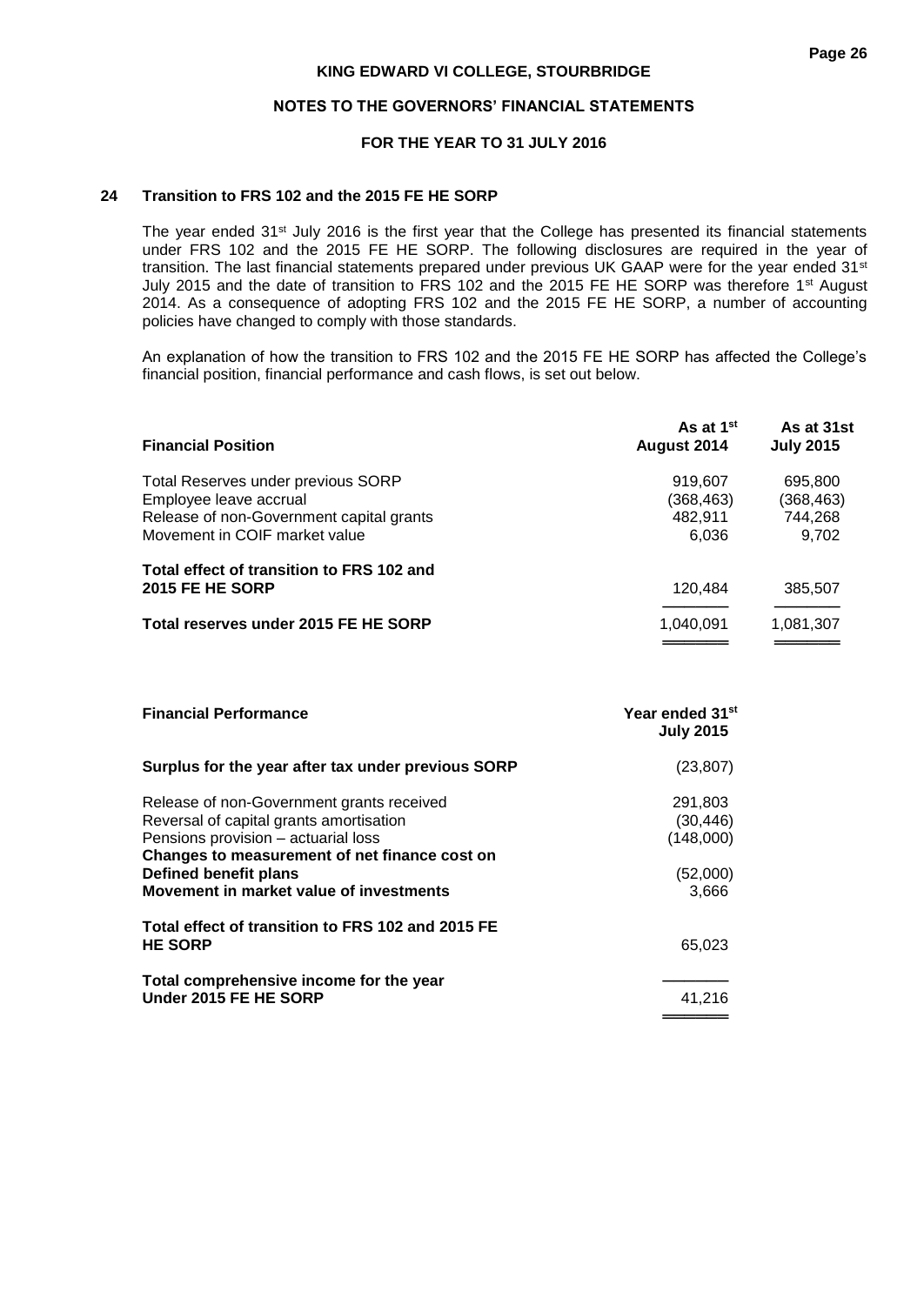# **NOTES TO THE GOVERNORS' FINANCIAL STATEMENTS**

# **FOR THE YEAR TO 31 JULY 2016**

## **a) Recognition of short term employment benefits**

No provision for short term employment benefits such as holiday pay was made under the previous UK GAAP. Under FRS 102 the costs of short-term employee benefits are recognised as a liability and an expense. The annual leave year runs to 31<sup>st</sup> August each year for teaching staff meaning that, at the reporting date, there was an average of 31 days unused leave for teaching staff. The cost of any unused entitlement is recognised in the period in which the employee's services are received. An accrual of £368,463 was recognised at 1 August 2014, and at 31 August 2015.

## **b) Non-government grants accounted for under performance model**

The College has previously been in receipt of certain capital grants from sources other than those classified as "government" under FRS 102 and the 2015 FE HE SORP. Under the previous UK GAAP and 2007 SORP, these were able to be capitalised and amortised over the remaining useful economic life of the relevant fixed assets. This accounting treatment is no longer available for non-government grants and the grants have therefore been accounted for under the performance model and treated as if they had been credited to Comprehensive Income immediately that the performance conditions had been met. A corresponding adjustment has been made to the income recognised in the 2015 results that related to the annual amortisation of the capital grants involved.

# **c) Change in recognition of defined benefit plan finance costs**

The net pension finance cost recognised in the Income and Expenditure account for the year ended  $31<sup>st</sup>$ July 2015 under the previous UK GAAP was the net of the expected return on pension plan assets and the interest on pension liabilities. FRS 102 requires the recognition in the Statement of Comprehensive Income, of a net interest cost, calculated by multiplying the net plan obligations by the market yield on high quality corporate bonds (the discount rate applied). The change has had no effect on net assets as the measurement of the net defined benefit plan obligation has not changed. Instead, the decrease in the surplus for the year has been mirrored by a reduction in the actuarial losses presented within Other Comprehensive Income.

# **d) Presentation of actuarial gains and losses within Total Comprehensive Income**

Actuarial gains and losses on the College's defined benefit plans were previously presented in the Statement of Total Recognised Gains and Losses (STRGL), a separate statement to the Income and Expenditure account. All such gains and losses are now required under FRS 102 to be presented within the Statement of Comprehensive Income, as movements in Other Comprehensive Income.

#### **e) Market value of investments**

Under previous UK GAAP the COIF investments were held at cost. Under FRS 102 these should be held at market value with any movement going through the statement of comprehensive income.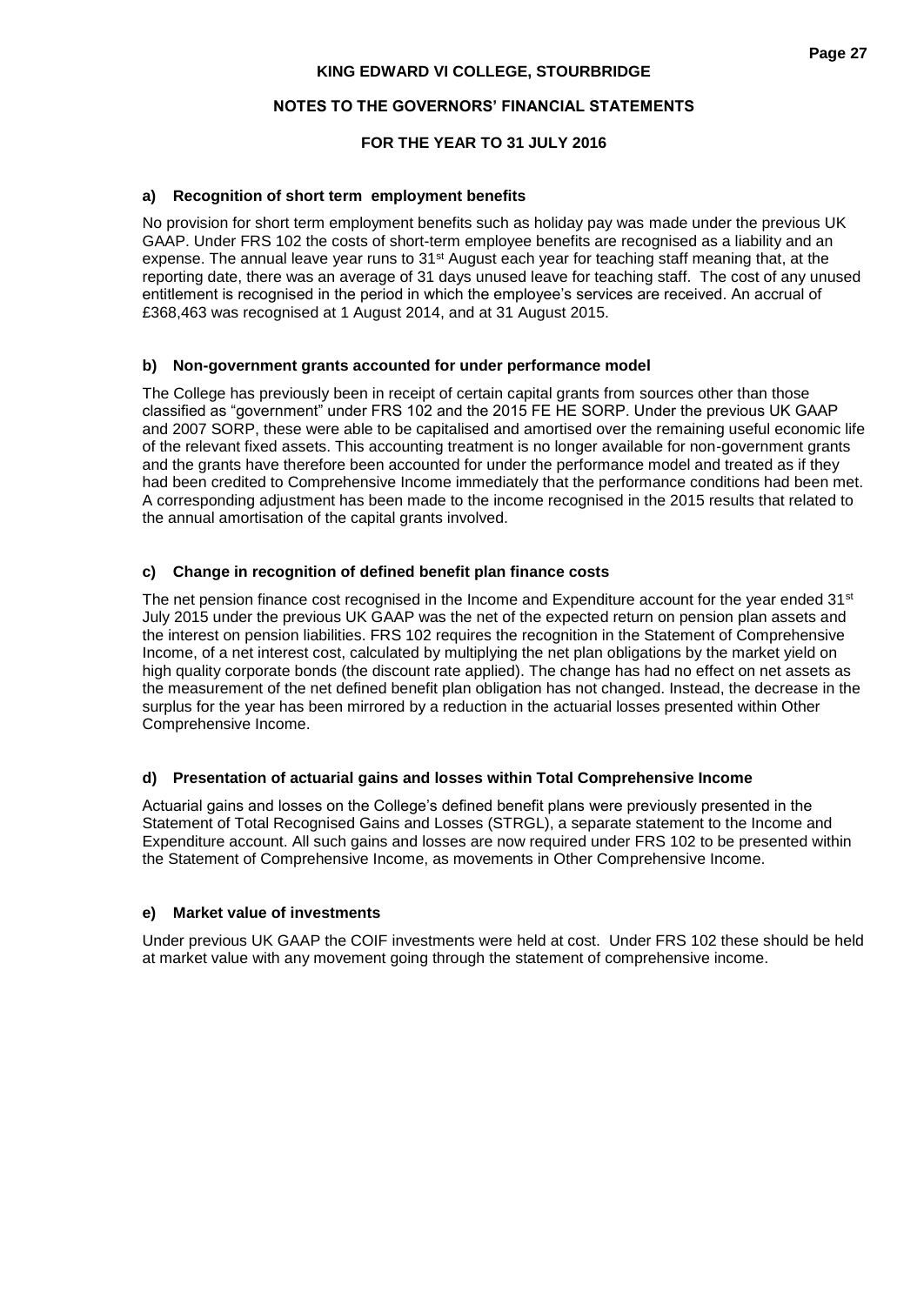## **REPORTING ACCOUNTANT'S ASSURANCE REPORT ON REGULARITY**

## **FOR THE YEAR TO 31 JULY 2016**

## **To: The Corporation of King Edward VI College and Secretary of State for Education acting through Education Funding Agency**

In accordance with the terms of our engagement letter and further to the requirements of the funding agreement with Education Funding Agency we have carried out an engagement to obtain limited assurance about whether anything has come to our attention that would suggest that in all material respects the expenditure disbursed and income received by King Edward VI College during the period 1<sup>st</sup> August 2015 to 31 July 2016 have not been applied to the purposes identified by Parliament and the financial transactions do not conform to the authorities which govern them.

The framework that has been applied is set out in the Joint Audit Code of Practice issued jointly by Skills Funding Agency and Education Funding Agency. In line with this framework, our work has specifically not considered income received from the main funding grants generated through the Individualised Learner Record (ILR) returns, for which the Education Funding Agency has other assurance arrangements in place.

This report is made solely to the Corporation of King Edward VI College and the Education Funding Agency in accordance with the terms of our engagement letter. Our work has been undertaken so that we might state to the Corporation of King Edward VI College and Education Funding Agency those matters we are required to state in a report and for no other purpose. To the fullest extent permitted by law, we do not accept or assume responsibility to anyone other than the Corporation of King Edward VI College and Education Funding Agency for our work, for this report, or for the conclusion we have formed.

# **Respective responsibilities of King Edward VI College and the reporting accountant**

The Corporation of King Edward VI College is responsible, under the requirements of the Further & Higher Education Act 1992, subsequent legislation and related regulations and guidance, for ensuring that expenditure disbursed and income received is applied for the purposes intended by Parliament and the financial transactions conform to the authorities which govern them.

Our responsibilities for this engagement are established in the United Kingdom by our profession's ethical guidance and are to obtain limited assurance and report in accordance with our engagement letter and the requirements of the Joint Audit Code of Practice. We report to you whether anything has come to our attention in carrying out our work which suggests that in all material respects, expenditure disbursed and income received during the period 1st August 2015 to 31 July 2016 have not been applied to purposes intended by Parliament or that the financial transactions do not conform to the authorities which govern them.

#### **Approach**

We conducted our engagement in accordance with the Joint Audit Code of Practice issued jointly by the Skills Funding Agency and Education Funding Agency. We performed a limited assurance engagement as defined in that framework.

The objective of a limited assurance engagement is to perform such procedures as to obtain information and explanations in order to provide us with sufficient appropriate evidence to express a negative conclusion on regularity.

A limited assurance engagement is more limited in scope than a reasonable assurance engagement and consequently does not enable us to obtain assurance that we would become aware of all significant matters that might be identified in a reasonable assurance engagement. Accordingly, we do not express a positive opinion.